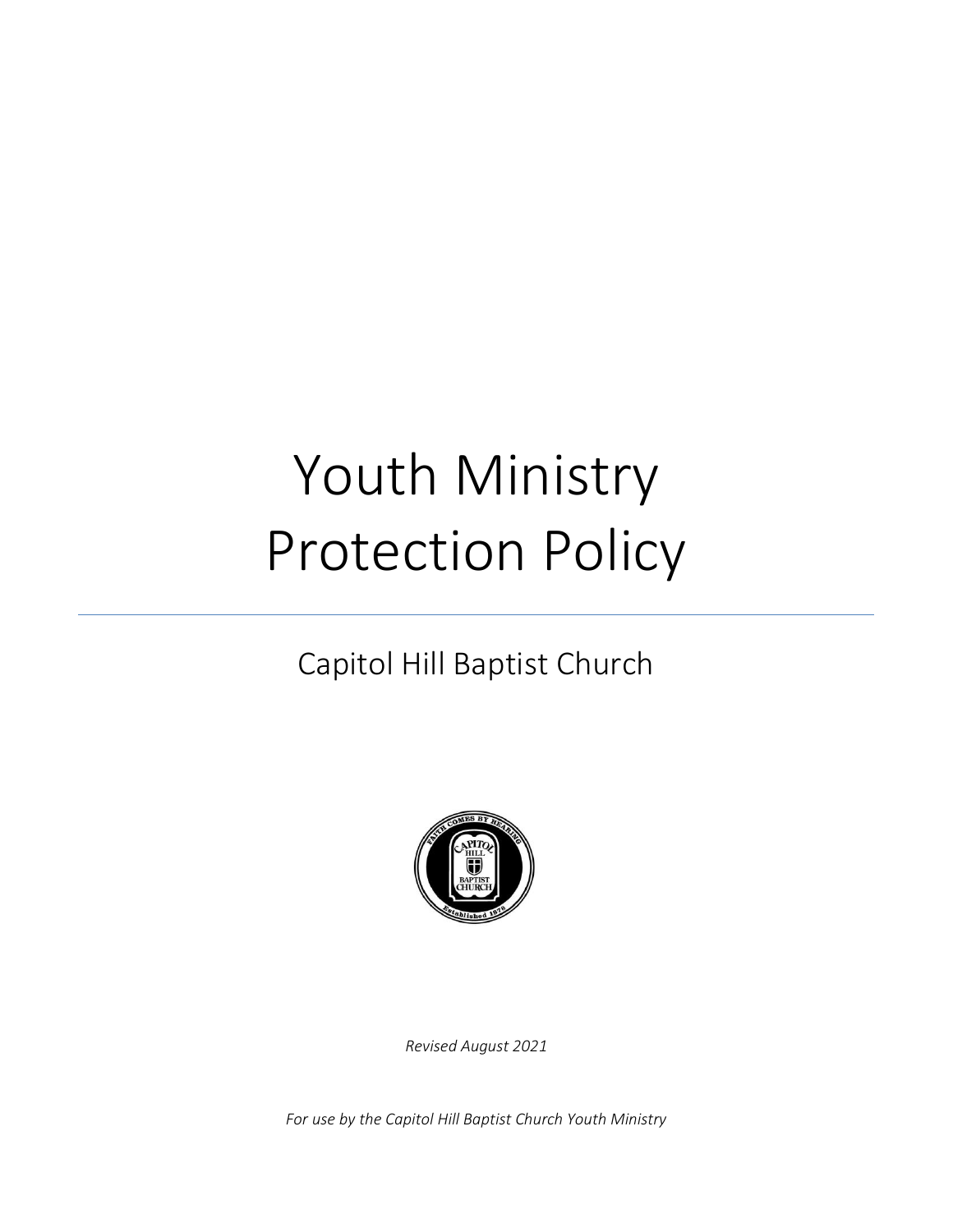### **Table of Contents**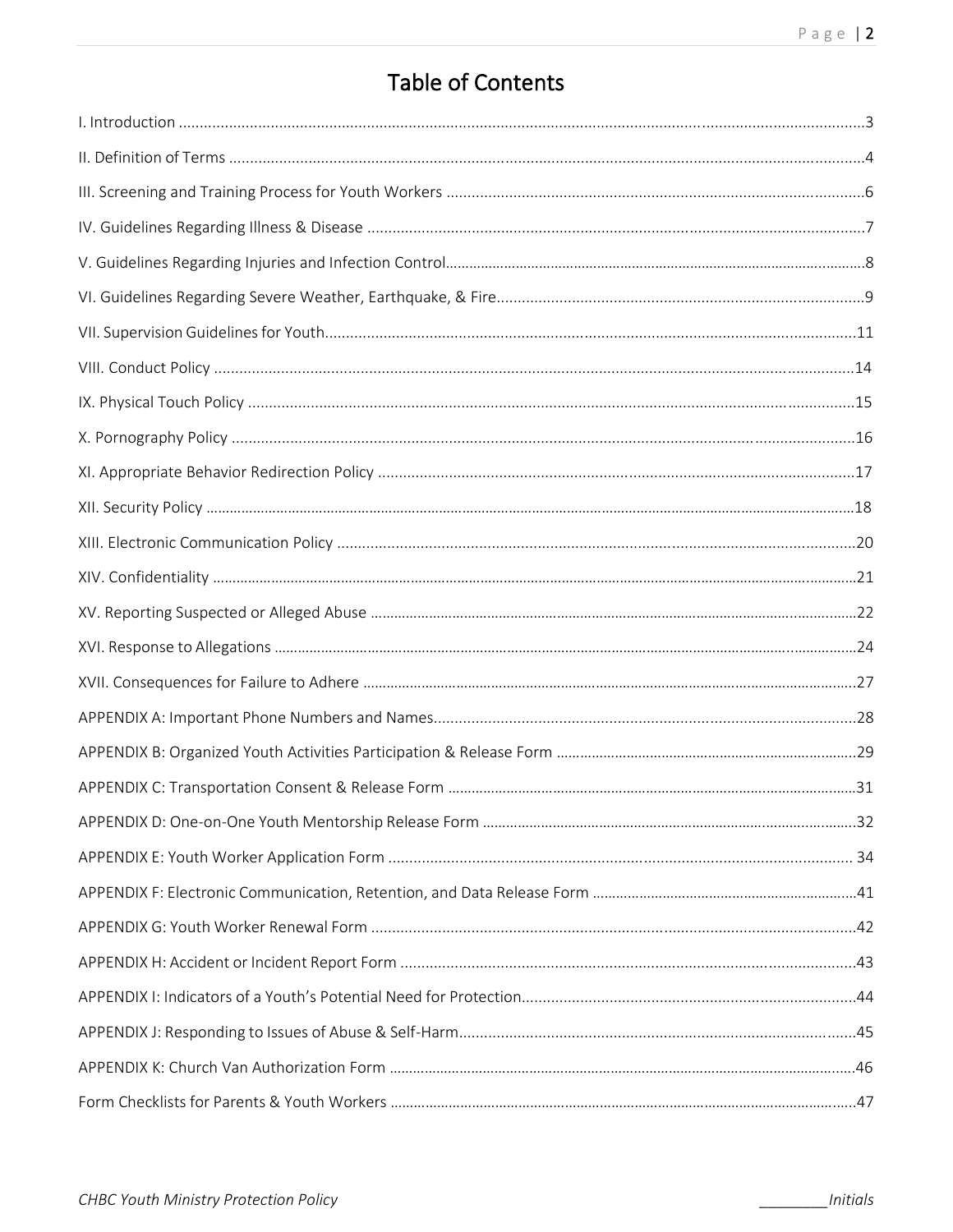### I. INTRODUCTION

### A. Statement of Purpose

The primary purpose of the Capitol Hill Baptist Church Youth Ministry Protection Policy (YMPP) is to create an environment that nurtures the physical, emotional, and spiritual wellbeing of all Youth involved in Church programs or functions. A second, but equally important purpose, is to provide accountability and protection for all persons who have contact with youth.

### B. Summary of Policy

We value the safety of the Youth in our care. To this end we:

- 1. Screen all Youth Workers and require Youth-specific training for all Youth Workers.
- 2. Educate all Youth Workers concerning illness and disease, injuries and infection control, weather and fire, and supervision standards.
- 3. Employ scheduling procedures and Youth Worker/Youth ratios that optimize safety.
- 4. Educate all Youth Workers about recognizing Youth Abuse and train them to report any known or suspected Abuse to the Pastor of Youth Ministry and the Youth Ministry Protection Committee and to appropriate governmental authorities consistent with applicable laws.
- 5. Educate all Youth Workers about bullying and train them to stop and report any incidents to the Pastor of Youth Ministry and the Youth Ministry Protection Committee.

### C. Policy Parameters

- 1. This Youth Ministry Protection Policy applies ONLY to the Pastor of Youth Ministry, Youth Workers and Youth under the responsibility of the Church for any type of Youth Ministry Event as listed herein.
- 2. Any form of Abuse, harm, neglect or other problems related to Youth occurring outside an organized and sanctioned Youth Ministry Event is NOT covered by this policy.

### D. Responsibility for Implementation

Under the direction of the Capitol Hill Baptist Church Elders, the Pastor of Youth Ministry will:

- 1. Coordinate and implement this Policy, including criminal background checks (Appendix E).
- 2. Conduct training sessions at the beginning of each Church year, and at other times as needed.
- 3. Evaluate the Policy by August 31st of each calendar year and update it as needed. All policy changes will be approved by the Capitol Hill Baptist Church Elders.
- 4. Maintain a current file of signed forms, including the following:
	- *a) Organized Youth Activities Participation and Release Form (Appendix B)*
	- *b) Transportation Consent & Release Form (Appendix C)*
	- *c) One-on-One Youth Mentorship Release Form (Appendix D)*
	- *d) Youth Worker Application Form (Appendix E)*
	- *e) Electronic Communication, Retention, & Data Release Form (Appendix F)*
	- *f) Youth Worker Renewal Form (Appendix G)*
	- *g) Accident or Incident Report (Appendix H)*
	- *h) Church Van Authorization Form (Appendix K)*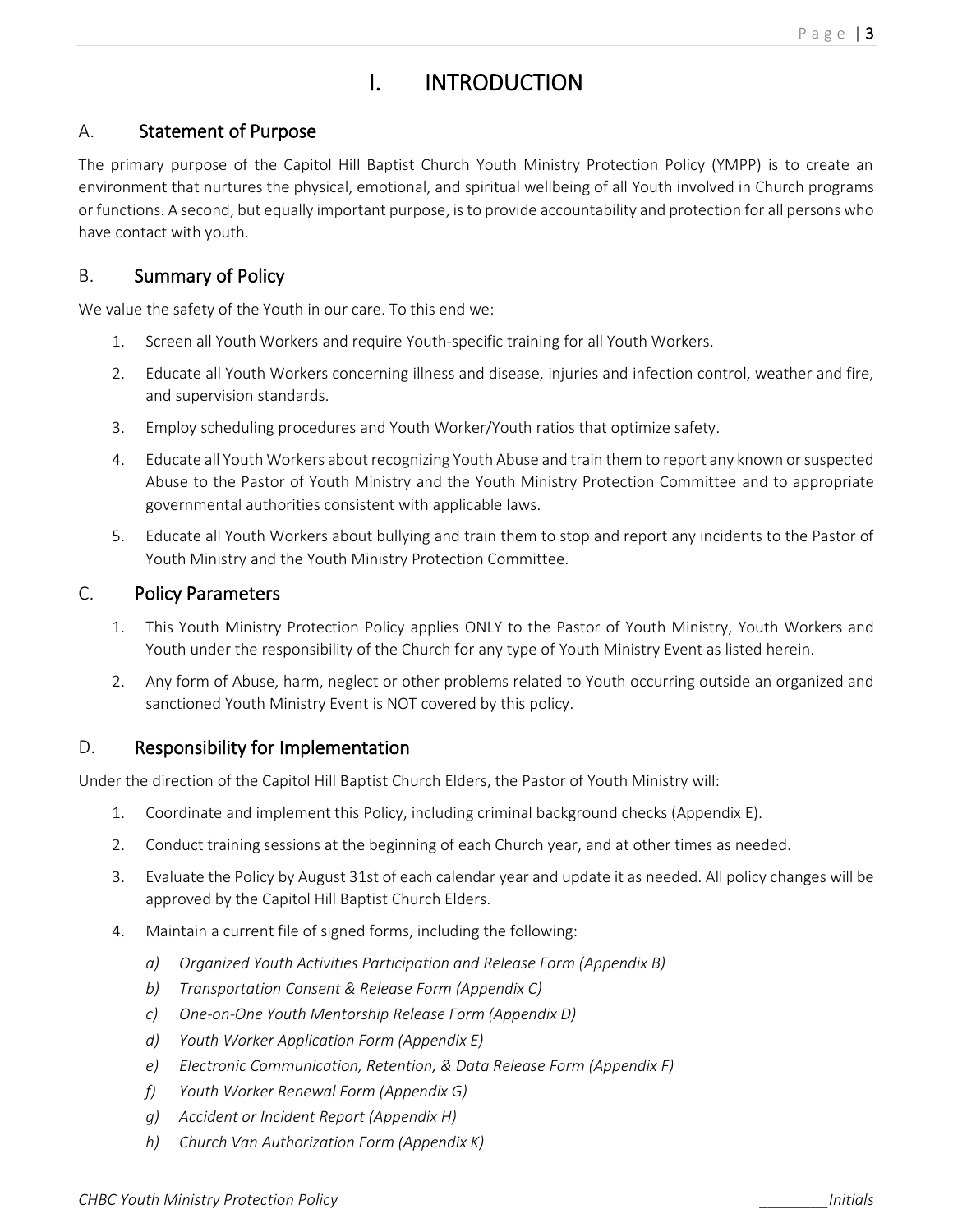### II. DEFINITION OF TERMS

- 1. The Policy The Youth Ministry Protection Policy, the contents of which are contained herein.
- 2. CHBC or the Church The Capitol Hill Baptist Church, located at 525 A Street NE, Washington D.C. 20002.
- 3. Youth Individuals in or entering (rising) grades 7 through 12 who participate in any fashion in the Youth Ministry and/or engage in any Youth Ministry Event. For purposes of this Policy, the sex/gender of a Youth is to be defined as the sex/gender of the Youth at birth.
- 4. Youth Ministry An age-specific ministry of CHBC for Youth and organized by the Pastor of Youth Ministry. Youth Ministry is limited to the specific activities, expectations, and functions as listed and explained herein. Any activity falling outside of the terms of this Policy does not constitute Youth Ministry and, as such, is outside the scope of this policy.
- 5. Pastor of Youth Ministry The CHBC Elder charged with the responsibility to develop, shepherd, and oversee the Youth Ministry at CHBC. This individual serves under the authority of the CHBC Elder Board.
- 6. Elder or Elder Board A CHBC member appointed by the congregation of CHBC to currently serve in the role of "Elder" according to Article 5, section 2 of the Constitution of the Capitol Hill Baptist Church. The Elder Board consists of the body of Elders appointed by the congregation and as defined in the same Church Constitution.
- 7. Deacon/Deaconess of Youth Ministry A deacon/deaconess of CHBC charged with the responsibility of aiding the Pastor of Youth Ministry in running the Youth Ministry. This position reports directly to the Pastor of Youth Ministry and serves primarily in an administrative capacity. Qualification to this position includes the completion of the screening and training processes as outlined below. Individuals in this role are also considered Youth Workers for purposes of this Policy.
- 8. Designee A Youth Worker designated by the Pastor of Youth Ministry to make decisions and be the contact person necessary for Organized Youth Activities if the Pastor of Youth Ministry or Deacons/Deaconesses of Youth Ministry are away or unavailable. Identification of the Designee will be made at each Activity.
- 9. Youth Worker A general term used to refer to a member in good-standing of CHBC for at least 6 continuous months who has successfully completed the training and screening processes described in this Policy as recognized by the Pastor of Youth Ministry and who performs work on a volunteer basis for the Youth Ministry under the authority and purview of the Pastor of Youth Ministry.
- 10. Youth Ministry Protection Committee (YMPC) A committee of CHBC members charged with receiving and investigating potential violations of the Youth Ministry Protection Policy as explained below.
- 11. Organized One-on-One Youth Mentorship Meetings between a Youth Worker and a Youth as organized and overseen by the Pastor of Youth Ministry for the purpose of discipleship and mentoring.
- 12. Organized Youth Activities A general term used to refer collectively or individually to gatherings of two or more Youth in the Youth Ministry organized and overseen by the Pastor of Youth Ministry. Such gatherings include large group meetings, small group meetings, core seminars, retreats, overnight events, and other miscellaneous gatherings coordinated by and under the purview of the Pastor of Youth Ministry. They do NOT include, among other things, Organized One-on-One Youth Mentorship Meetings, or any gathering of Youth not overseen by the Pastor of Youth Ministry.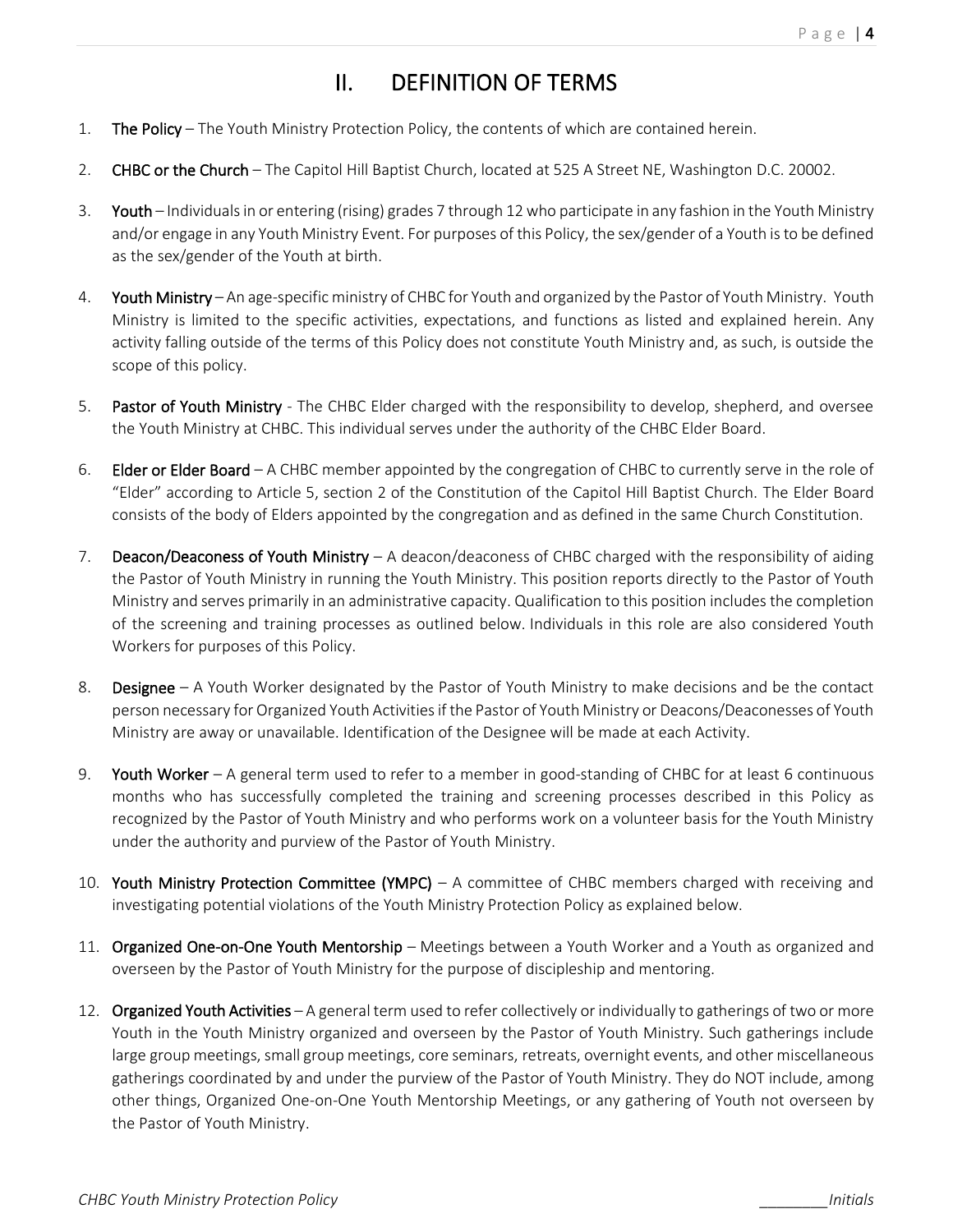- 13. Youth Ministry Event A general term used to refer collectively to both Organized One-on-One Youth Mentorship Meetings and Organized Youth Activities and encompassing all organized events.
- 14. Abuse A term that includes any form of conduct defined as abuse under applicable law, including sexual abuse, physical abuse, emotional abuse, and neglect. (*Copies of relevant District of Columbia, Virginia, and Maryland child welfare laws are kept by the Pastor of Youth Ministry for reference purposes in situations).*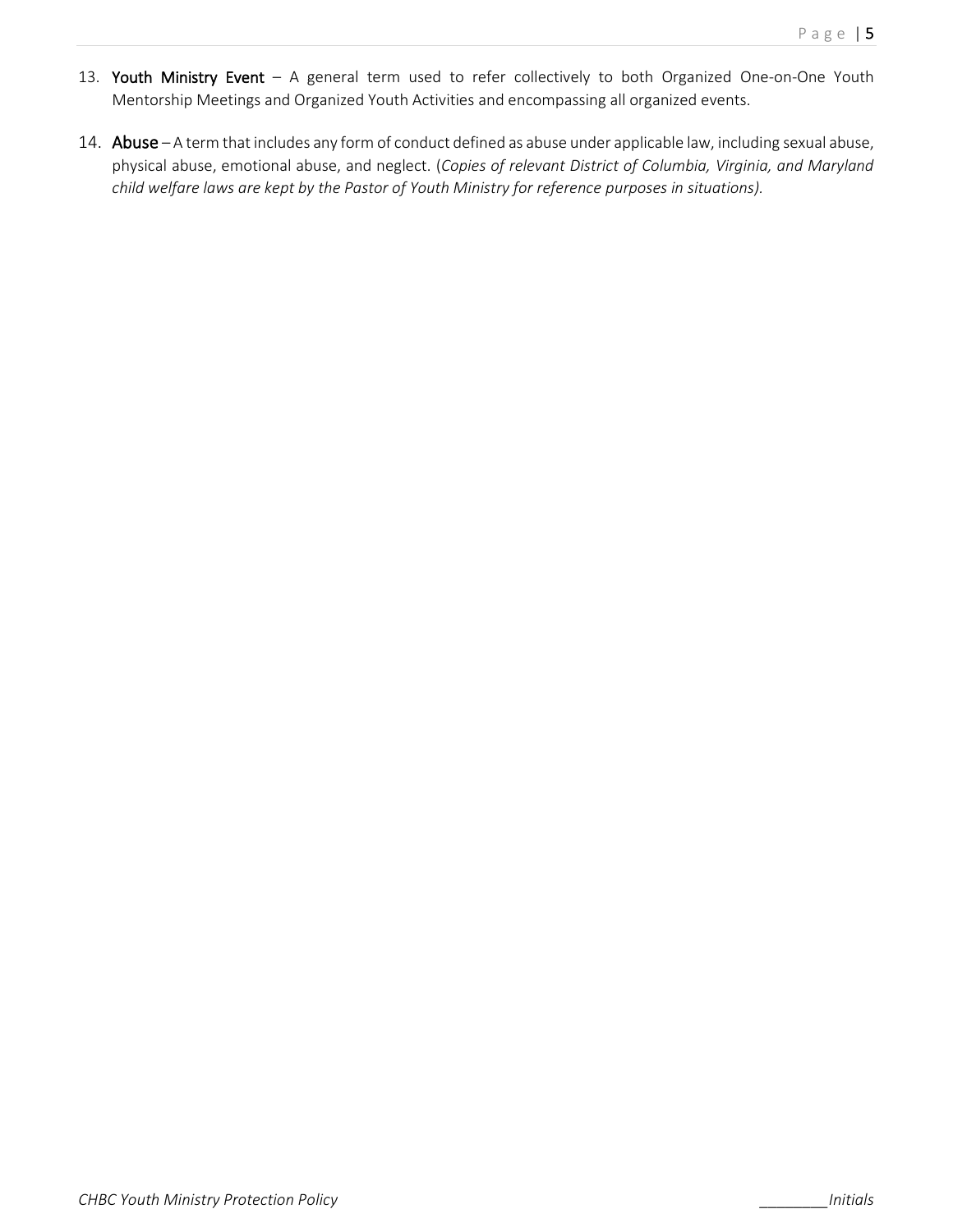### III. SCREENING & TRAINING PROCESS FOR YOUTH WORKERS

### A. SCREENING PROCESS

To ensure safe and quality care, the Capitol Hill Baptist Church has established a screening process that all Youth Worker applicants must satisfactorily complete in order to work with our Youth:

- 1. Youth Worker applicants must complete the Youth Worker Application Form (Appendix E) and submit it to the Pastor of Youth Ministry (Appendix A). This application is to be completed by all applicants for any Youth Worker position.
- 2. Applicants must also agree to and sign the Electronic Communication, Retention, & Data Release Form (Appendix F) and return to the Pastor of Youth Ministry before being approved to serve as a Youth Worker.
- 3. Applicants must be members in good standing with the Capitol Hill Baptist Church for at least six months prior to serving as a Youth Worker and must be determined, in the sole discretion of the Pastor of Youth Ministry, to be spiritually fit and in accord with biblical criteria, to serve as a Youth Worker.
- 4. Applicants must be nineteen years of age or older.
- 5. The Pastor of Youth Ministry shall contact the personal references listed in the prospective Youth Worker's application.
- 6. A criminal background check shall be completed for each applicant.
- 7. Applicants must satisfactorily complete an interview with the Pastor of Youth Ministry.
- 8. Applicants must read in full the policies and procedures outlined in this document and agree thereto by page initial and final signature. Any questions or issues with this document must be raised during the abovereferenced interview with the Pastor of Youth Ministry.
- 9. After successful completion of the application, interview, and criminal background check as listed above, all prospective Youth Workers applicants must be approved for participation in the Youth Ministry by the Pastor of Youth Ministry as delineated by a formal email.
- 10. After one year of service in the Youth Ministry, Youth Workers must complete an annual Youth Worker Renewal Form (Appendix G) validating continued fitness for ministry and authorizing an additional criminal background check. Youth Worker Renewal Forms are to be completed each year.
- 11. No person with a felony conviction or child Abuse conviction may serve in Youth Ministry. Additionally, a person determined by the Pastor of Youth Ministry or the Youth Ministry Protection Committee to pose a danger to Youth will be prohibited from working in Youth Ministry.
- 12. A Youth Worker's term of service concludes in one of three ways: (1) Written notification of resignation by the Youth Worker to the Pastor of Youth Ministry; (2) failure to provide a completed Youth Worker Renewal Application within 400 days of their initial start date or previous Renewal Application; or (3) termination by the Pastor of Youth Ministry. Termination will be memorialized by written notice by the Pastor of Youth Ministry. Service as a Youth Worker is a privilege, not a right of any CHBC member and such service can therefore be revoked at any time for any reason by the Pastor of Youth Ministry or the YMPC.

### B. TRAINING PROCESS

- 1. All Youth Workers must attend a yearly training session reviewing the Youth Ministry Protection Policy. Training sessions will be held at the beginning of each Church program year and thereafter as needed.
- 2. All Youth Workers must attend a yearly training session on the prevention of Abuse. Training sessions will be held at the beginning of each Church program year and thereafter as needed.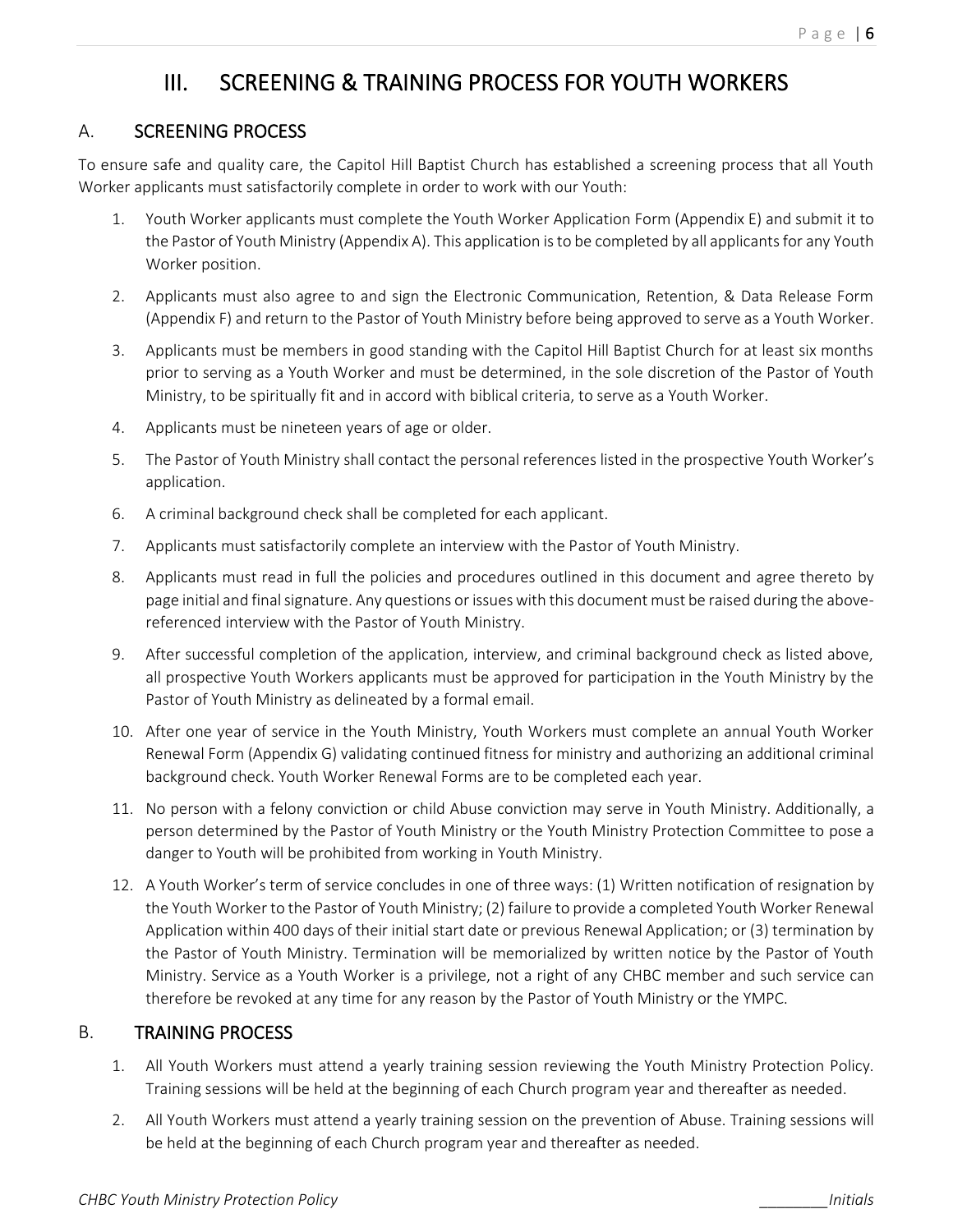### IV. GUIDELINES REGARDING ILLNESS & DISEASE

The following guidelines pertain to Youth and Youth Workers who present with illness or disease prior to, during, or after a Youth Ministry Event:

- A. Parents should not bring a Youth with a contagious disease to any Youth Ministry Event. A Youth with a contagious disease will not be allowed to participate in any Youth Ministry Event until all symptoms are gone. Contagious diseases include, but are not limited to, the following: Chicken pox; strep throat; ringworm; mumps; influenza; head lice; scarlet fever; pink eye (conjunctivitis); measles; impetigo; and Covid-19.
- B. If a Youth shows symptoms of a contagious illness, such as those listed in (A) above after attending a Youth Ministry Event, a parent of the Youth should notify the Pastor of Youth Ministry, who will then notify other known attendees (if any), including the parents of the other Youth present at the same Youth Ministry Event as the sick Youth.
- C. Youth Workers who experience symptoms of illness after attending a Youth Ministry Event must immediately report such symptoms to the Pastor of Youth Ministry, who will then notify other known attendees (if any), including the parents of any Youth present with the Youth Worker at the Youth Ministry Event.
- D. Covid-19: Youth Workers and Parents of Youth with Youth who are exposed to Covid-19 or who experience one or more common symptoms of Covid-19 prior to a Youth Ministry Event must notify the Pastor of Youth Ministry prior to the Youth Ministry Event to discuss the Youth's ability to attend. Any Youth Worker or Youth who tests positive for Covid-19 will not be allowed to participate in a Youth Ministry Event for a minimum of 14 days after the positive test, unless at least two subsequent negative test results are obtained.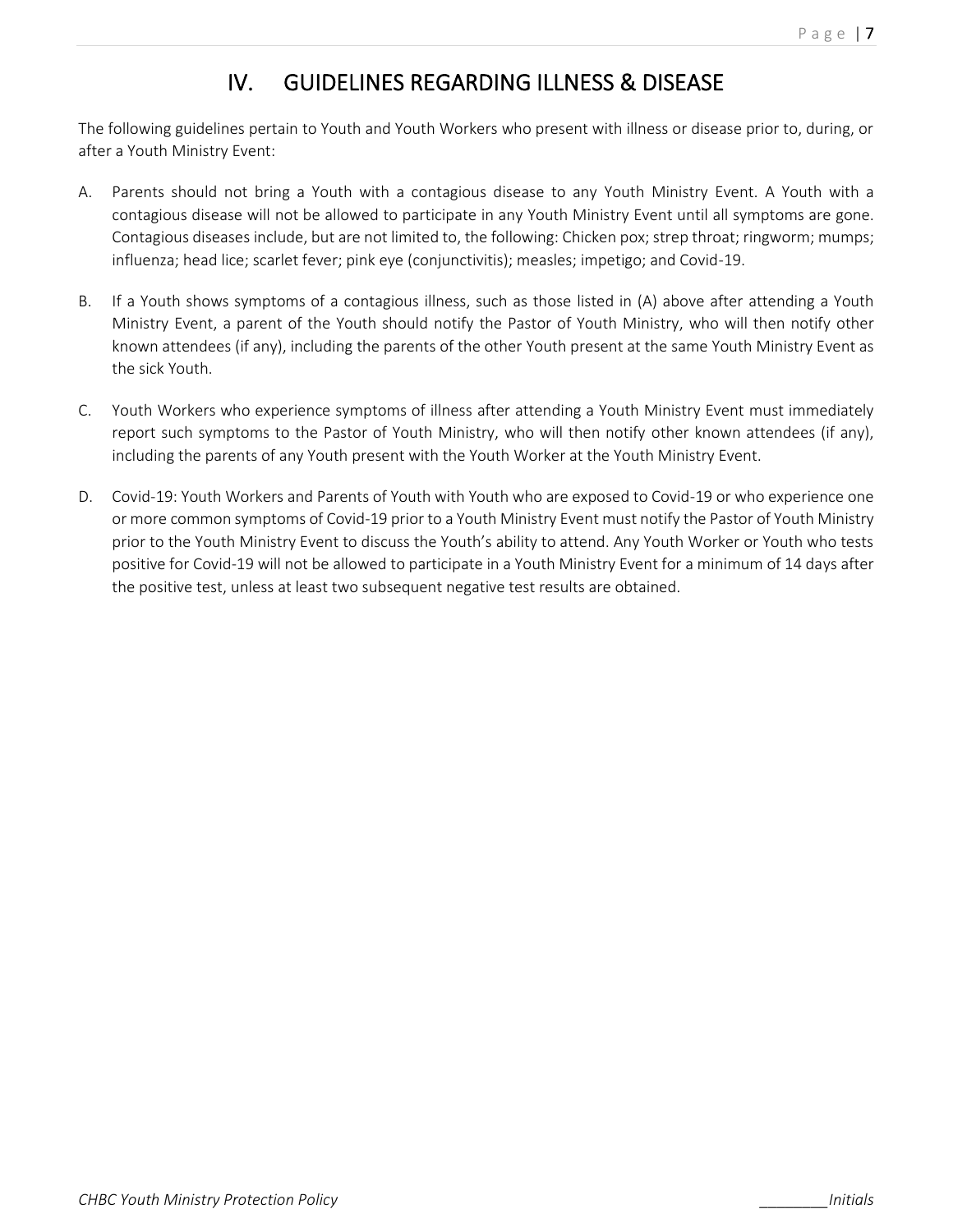### V. GUIDELINES REGARDING INJURIES AND INFECTION CONTROL

The following guidelines pertain to injuries and infection discovered during a Youth Ministry Event:

- A. First-Aid kits, which include protective gloves, are available in the Youth Ministry closet and the Church office.
- B. It is the responsibility of the Deacon/Deaconess of Youth Ministry to take a First Aid kit on any outing away from the church building, or if the Deacon/Deaconess is not attending, a Designee.
- C. When possible, protective gloves should be worn when treating wounds involving blood or other body fluids. If no gloves are available, plastic or other such material can be used to form a barrier between the treating person's hands and the wound. Apply direct pressure to the wound with clean material or the gauze provided in the First-Aid kit. After the wound is cleaned and bandaged, place all materials containing blood or other fluids in a sealable plastic bag from the First Aid Kit and place it in the trash. If blood saturates carpets or furniture, inform the custodian as soon as possible to ensure proper clean-up. In the meantime, the affected area should be posted as off-limits.
- D. Protective gloves are not considered to be a substitute for handwashing. All Youth Workers must thoroughly wash their hands before and after touching any food item and/or exposure to body fluids.
- E. Youth Workers are encouraged to become certified in cardiopulmonary resuscitation (CPR).
- F. Injuries or illness involving a Youth must be immediately reported to a Youth's parents as well as the Pastor of Youth Ministry, a Deacon or Deaconess of Youth Ministry, or a Youth Worker. For Injuries, an Accident or Incident Report (Appendix H) must be completed and given to the Pastor of Youth Ministry (Appendix A).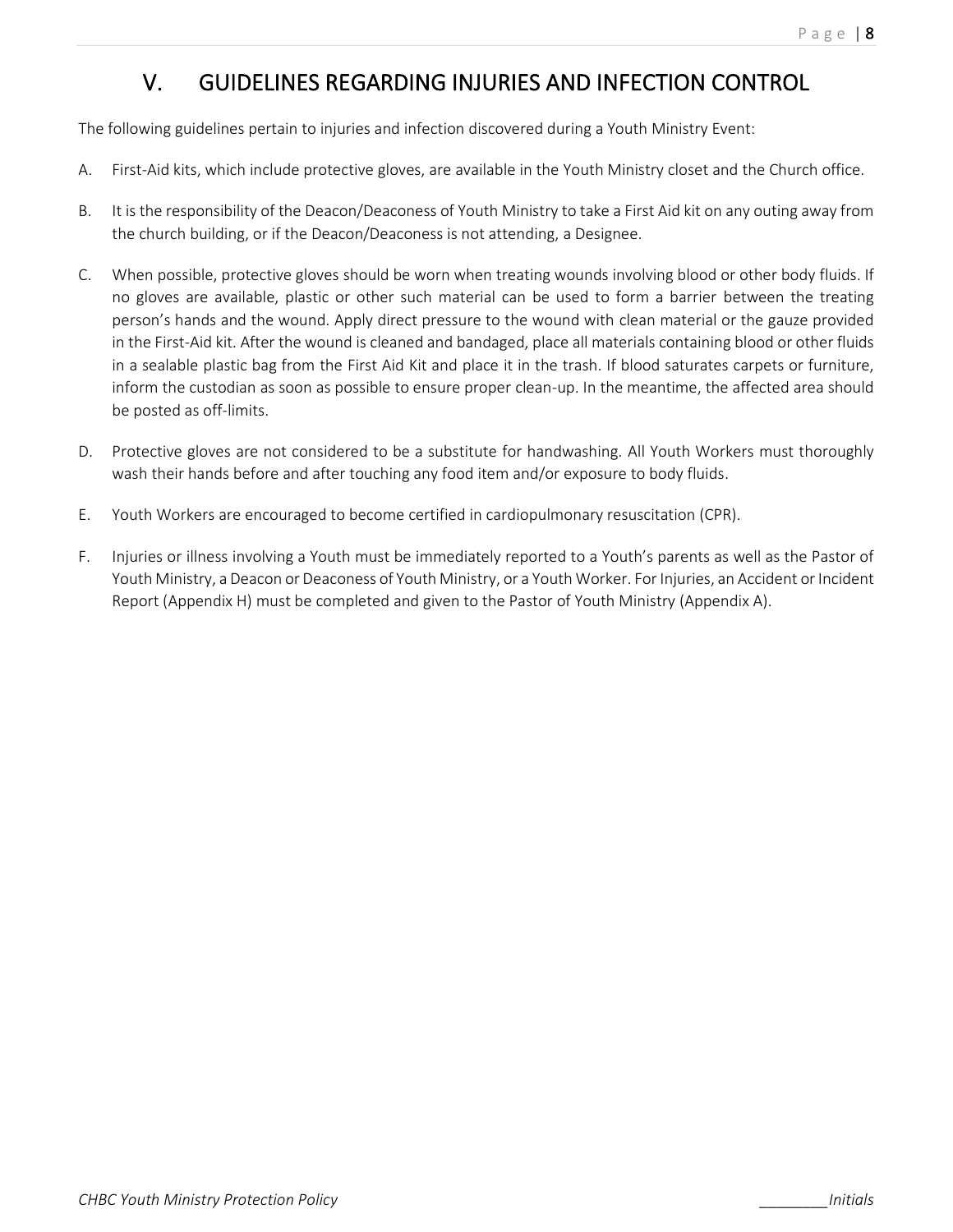### VI. GUIDELINES REGARDING SEVERE WEATHER, EARTHQUAKE, & FIRE

The following guidelines pertain to fire or severe weather prior to or during an Organized Youth Activity:

- A. SEVERE WEATHER: In the case of severe weather prior to an Organized Youth Activity the Pastor of Youth Ministry shall seek to notify parents of Youth as to the status of the Activity at least 90 minutes prior to its commencement. In the event of severe weather during an Organized Activity, the Pastor of Youth Ministry, Deacon/Deaconess of Youth Ministry, or a Designee (in order of available priority) will communicate to parents if there is potential for early termination of the Activity. The decision to cancel an Organized Youth Activity will be made by the Pastor of Youth Ministry, Deacon/Deaconess of Youth Ministry, or Designee (in order of available priority). In the event of uncertain weather during an Organized Youth Activity, a Deacon/Deaconess or Designee will monitor weather reports and notify the Pastor of Youth Ministry of any severe weather. A portable radio will be kept in the church first-aid closet, tuned to WTOP FM103.5. In addition, Youth Workers should sign up for public safety alerts at hsema.dc.gov/page/alertdc.
- B. TORNADO: If a Tornado Watch or Warning is issued by the National Weather Service during an Organized Youth Activity, the Activity will be terminated and parents notified. If the Organized Youth Activity is being held in an indoor facility, all participants will seek shelter in the lowest level of the indoor facility being used until the "All Clear" is given. If the Organized Youth Activity is in the Church building, participants will be instructed by the Pastor of Youth Ministry, Deacon/Deaconess of Youth Ministry, or a Designee (in order of available priority) to seek shelter in the hallways of the Church basement and away from windows. If the Organized Youth Activity is outside, the Pastor of Youth Ministry, Deacon/Deaconess of Youth Ministry, or a Designee should seek shelter for participants in a nearby building, if possible. If a nearby indoor facility is unavailable, participants should be instructed to lie flat, face-down on low ground, protecting the back of their heads with their arms and instructed to get as far away from trees and cars as they can. Once the "All Clear" is given by the Pastor of Youth Ministry, Deacon/Deaconess of Youth Ministry, or a Designee, parents of the Youth will be notified and instructed to pick up their Youth once it is safe for them to do so. Youth Workers should remain with the Youth until the "All Clear" is given by the Pastor of Youth Ministry, Deacon/Deaconess of Youth Ministry, or a Designee. Once the "All Clear" is given, Youth may exit the building in an orderly fashion to be released to an adult.
- C. HURRICANE: If a Hurricane Watch or Warning is issued by the National Weather Service during an Organized Youth Activity, the Activity will be terminated and parents notified. If the Organized Youth Activity is being held in an indoor facility, all participants will seek shelter on the ground level of the indoor facility being used until the "All Clear" is given or until shelter in a higher vicinity of the building is needed and communicated by the Pastor of Youth Ministry, Deacon/Deaconess of Youth Ministry, or a Designee (in order of available priority). If the Organized Youth Activity is in the Church building, participants will be instructed by the Pastor of Youth Ministry, Deacon/Deaconess of Youth Ministry, or a Designee to seek shelter in the hallways of the Church ground level and away from windows. If the Organized Youth Activity is outside, the Pastor of Youth Ministry, Deacon/Deaconess of Youth Ministry, or a Designee should seek shelter for participants in the nearest building possible. Once the "All Clear" is given by the Pastor of Youth Ministry, Deacon/Deaconess of Youth Ministry, or a Designee, parents of the Youth will be notified and instructed to pick up their Youth once it is safe for them to do so. Youth Workers should remain with the Youth until the "All Clear" is given by the Pastor of Youth Ministry, Deacon/Deaconess of Youth Ministry, or a Designee. Once the "All Clear" is given, Youth may exit the building in an orderly fashion to be released to an adult.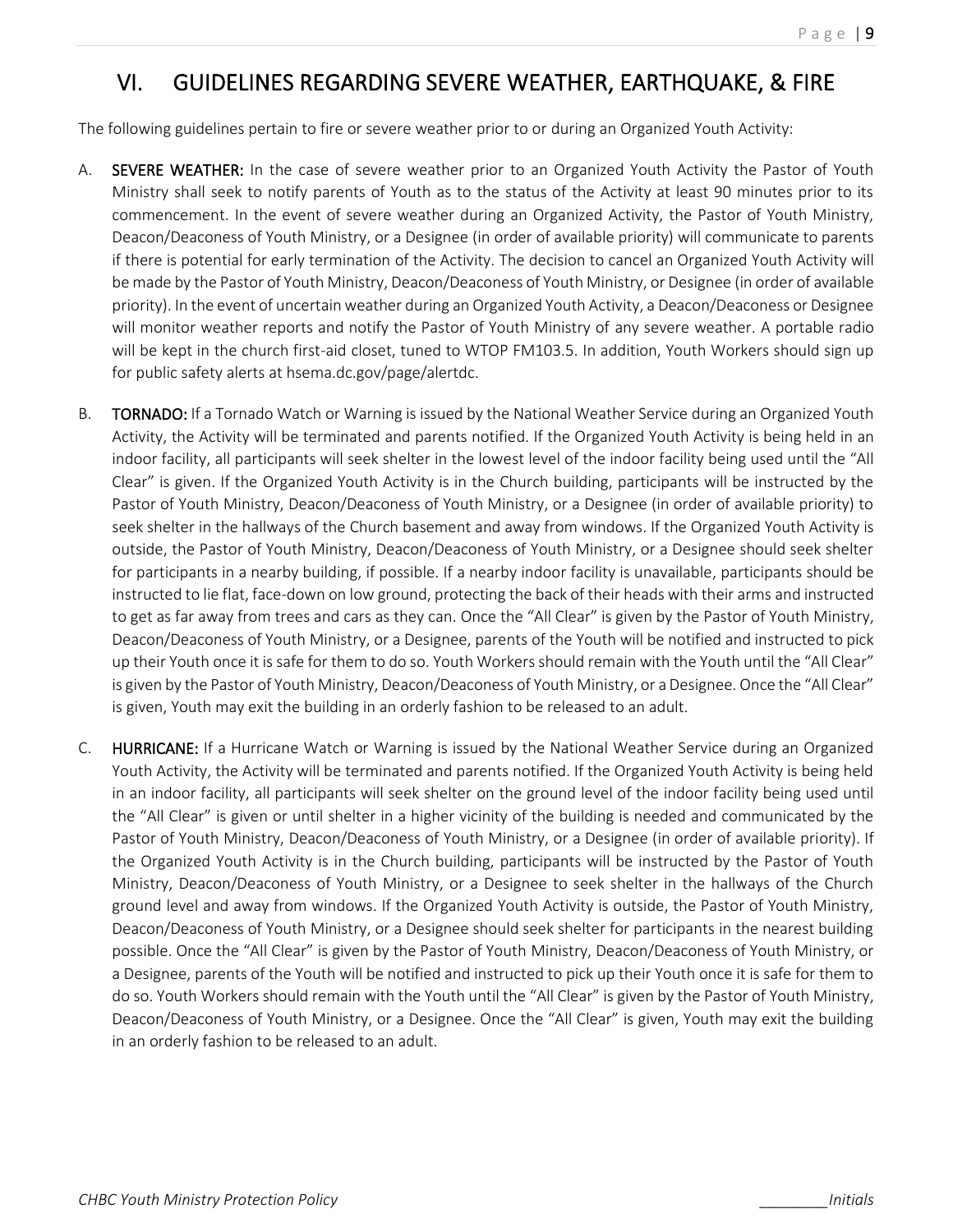- D. **EARTHQUAKE:** Upon the occurrence of an earthquake during an Organized Youth Activity, it is generally advisable that people remain in the environment where they already are—outdoors or in—and take immediate action to protect themselves. The Pastor of Youth Ministry, Deacon/Deaconess of Youth Ministry, or a Designee (in order of available priority) should communicate action steps for safety. Youth and Youth Workers should be instructed to DROP (get low to the floor) and COVER (protect their heads and necks—under a chair, desk, or pew if possible). Once it appears safe, the Pastor of Youth Ministry, Deacon/Deaconess of Youth Ministry, or a Designee should instruct the Youth and Youth Workers to exit the building. Exit should be made through the closest outside door unless that exit route is blocked by fire or smoke or appears structurally vulnerable. Youth will be released to the custody of a parent or guardian as soon as possible. If conditions are deemed safe, a designated Youth Worker will check all rooms to verify that all persons have been evacuated. If a Youth is located, he or she will be led to safety. Those without a safer place to evacuate may stay in the indoor facility in which the Organized Youth Activity is being held but should avoid the basement and locate themselves near interior walls.
- E. FIRE: In the case of a fire or smoke during an Organized Youth Activity at an indoor facility, after counting the Youth in their charge, the Youth Workers shall lead the Youth out of the room in single file. Exit to the outside should be made through the closest outside door unless that exit route is blocked by fire or smoke. Once outside, participants should stand at least 200 feet from the building. If conditions are deemed safe, a designated Youth Worker will check all rooms to verify that all persons have been evacuated. If a Youth is located, he or she will be led to safety. As people leave the affected area, they should close all doors. If it appears possible, the individual who observed the fire or smoke should enlist the help of others to extinguish the fire using fire extinguishers. However, if it appears that the fire cannot be contained quickly, that person should call 911 immediately.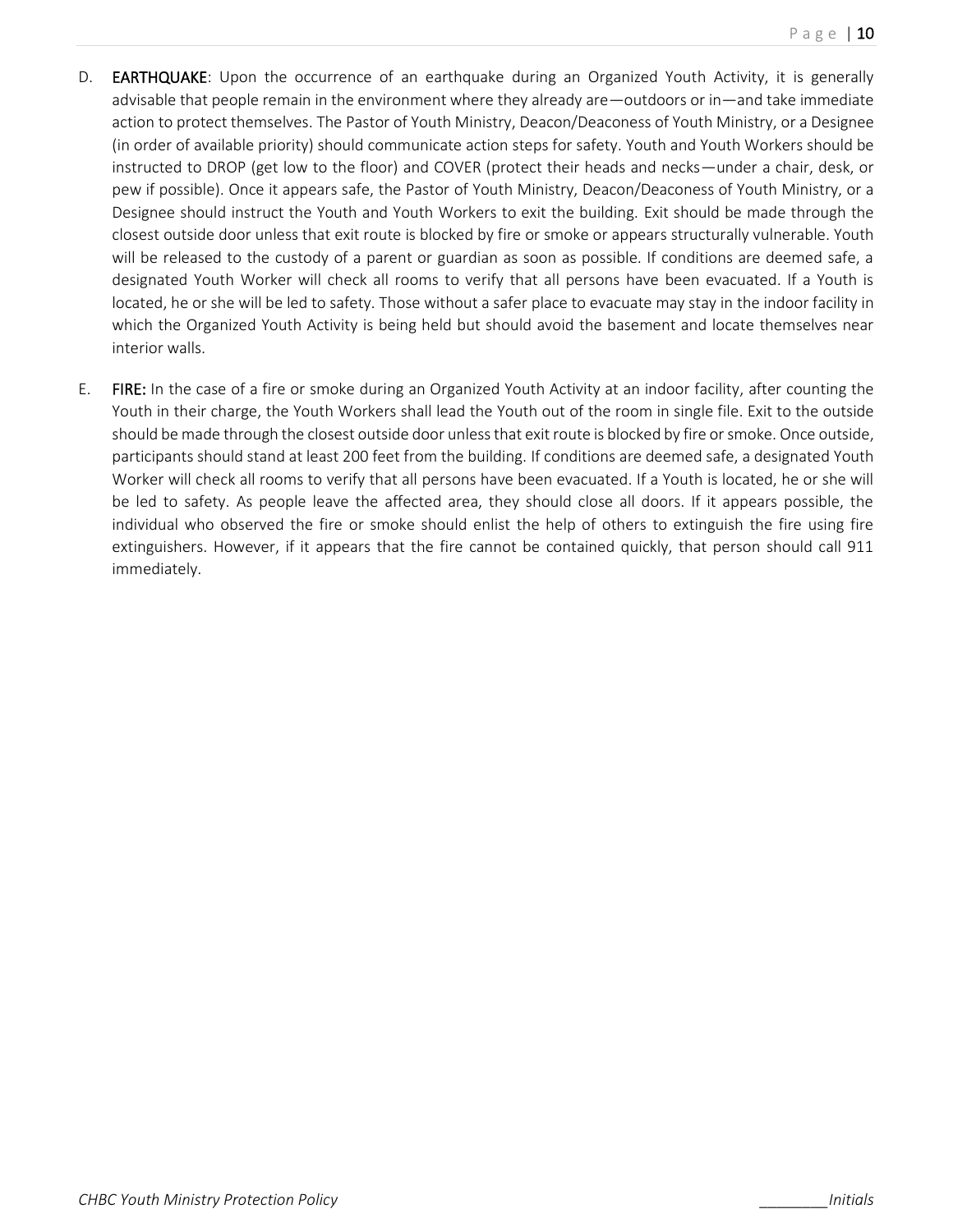### VII. SUPERVISION GUIDELINES FOR YOUTH

These guidelines are designed to protect Youth from harm and provide appropriate accountability for persons involved in Youth Ministry. If any Youth Abuse is suspected (e.g., physical, emotional, or sexual), Youth Workers should refer to "Responding to the Youth" in Appendix J and "Reporting Suspected or Alleged Abuse" in Section XV. All information will be maintained in a way that facilitates appropriate reporting and investigation of suspected Abuse, while also seeking to honor the privacy of those involved in an allegation of Abuse. (See Section XIV and XVI). Note that married couples are considered two individuals for purposes of these guidelines. Also note that, where applicable, the Pastor of Youth Ministry is bound to the same supervision guidelines detailed below.

### A. Policy Training Sessions:

1. Policy-training sessions will be held at the beginning of each Church program year. If necessary, additional training sessions will be held at other times during the year.

### B. Forms:

1. Parents/guardians must return the Organized Youth Activities Participation & Release Form (Appendix B) to the Pastor of Youth Ministry at the beginning of each Church program year in order for their students to participate in any Organized Youth Activity meeting off the premises of the Church. The Pastor of Youth Ministry will inform parents of relevant policies either via email or a parent meeting on an annual basis.

### C. For Organized Youth Activities:

The following provisions will be enforced during all Organized Youth Activities.

- 1. At all Organized Youth Activities, at least ONE of the following rules will be practiced:
	- *a) The Two-Adult Rule: At least two Youth Workers must be present at every function and in each room or other enclosed building area during all Organized Youth Activities.*
	- *b) The Rule of Three: At least three individuals (at least one must be a Youth Worker and the remaining two no younger than twelve years of age) must be present at every function and in each room or other enclosed building area during all Organized Youth Activities.*
	- *c) The Rule of Permissive Windows: If it is necessary for a Youth Worker to meet with a Youth during an Organized Youth Activity in a private setting to discuss personal or private matters as initiated by the Youth, the Youth Worker must receive permission by the Pastor of Youth Ministry and the meeting must take place in a room with a window where another Youth Worker can and will monitor the room at all times or in an outdoor setting that allows for private communication, but also where another Youth Worker can and will monitor the room at all times.*
- 2. A Youth Worker shall not be alone with a Youth during any Organized Youth Activities unless the Rule of Permissive Windows is satisfied.
- 3. A hall monitor will randomly observe classrooms or enclosed areas where the "Two-Adult Rule" or "Rule of Three" is practiced.
- 4. In addition to always having two Youth Workers present during Organized Youth Activities, there shall always be at least one Youth Worker for every twelve Youth at any Organized Youth Activity. The Pastor of Youth Ministry shall be notified if more Youth Workers are needed in order to satisfy or maintain this ratio.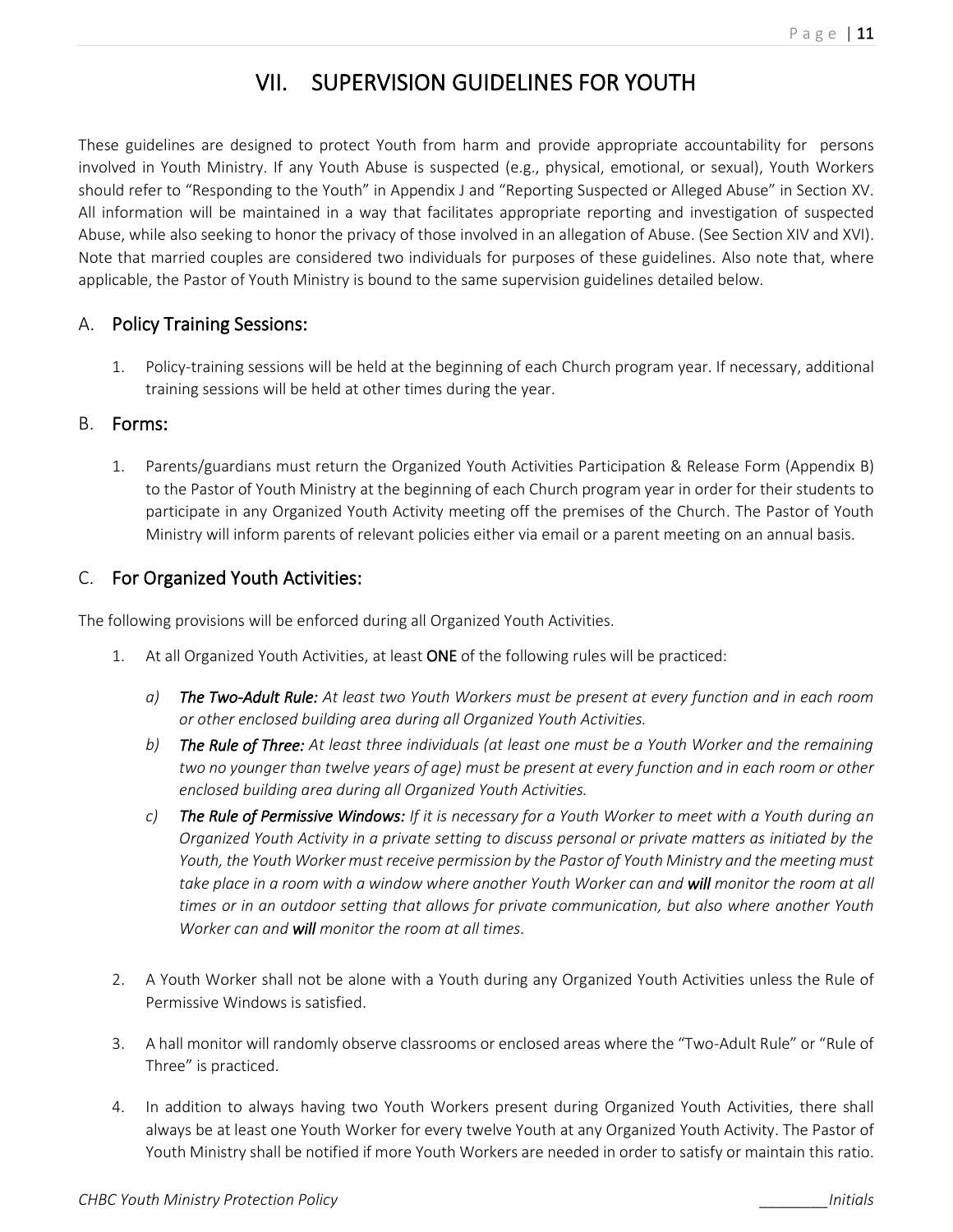- 5. During Organized Youth Activities, Youth Workers must know the location of their assigned Youth at all times.
- 6. Restroom Use: During Organized Youth Activities, where feasible, only one Youth of each sex may use the restrooms at any one time. Males must use men's restrooms. Females must use women's restrooms. Youth Workers shall not be alone with a Youth in the restroom for any reason.
- 7. Arrival and Departure: At least two Youth Workers shall be present to welcome Youth when they arrive onsite for an Organized Youth Activity. Similarly, at least two Youth Workers shall remain present until the last Youth is picked up or departs from an Organized Youth Activity.
- 8. If a Youth leaves an event without permission, the Youth's parent(s) shall be called immediately.

### D. For Organized One-on-One Youth Mentorship Meetings with Youth:

While one-on-one mentoring relationships between Church members and Youth that are not organized or overseen by the Pastor of Youth Ministry (or another Church leader) may occur outside of the Youth Ministry and, therefore, fall outside the parameters of the Youth Ministry Protection Policy, parents of Youth may wish to have a mentoring relationship organized and overseen by the Youth Ministry. In these situations, a parent may enroll their son or daughter in the Organized One-on-One Youth Mentorship program of the Youth Ministry. As described in Section II, an Organized One-on-One Youth Mentorship consists of meetings between a Youth Worker and a Youth as organized and overseen by the Pastor of Youth Ministry for the purpose of discipleship and mentoring.

The following provisions will be enforced during all Organized One-on-One Youth Mentorship Meetings:

- 1. Before an Organized One-on-One Youth Mentorship relationship may commence, parents must give their written consent to the Pastor of Youth Ministry using the Organized One-on-One Youth Mentorship Release Form (Appendix D).
- 2. Youth Workers involved in Organized One-on-One Youth Mentorship relationships must be of the same sex as the Youth they are mentoring.
- 3. The Rule of Public Settings: When a Youth Worker meets with a Youth during an Organized One-on-One Youth Mentorship meeting, the meeting must take place in a public setting with at least three other adults present on the premises at all times, except in the case of transportation of the Youth by the Youth Worker where the Transportation Consent & Release Form is secured from the Youth's parent or guardian (Appendix C), unless taking place in the Youth's home with a parent present (see #5 below).
- 4. At no time should a Youth Worker be alone with a Youth in a vehicle unless a signed Transportation Consent & Release From is secured from the Youth's parent or guardian (Appendix C).
- 5. In a One-on-One Mentorship meeting at a Youth's residence, a parent must be present in the room at all times or, if outside, able to visibly observe the meeting for its entire duration.
- 6. The mentoring relationship is concluded when the Youth, Youth's parent(s), and/or the Youth Worker alert the Pastor of Youth Ministry of its conclusion in writing or upon the cessation of formal meetings between the Youth and the Youth Worker for nine consecutive months.
- 7. Limitation: Any one-on-one meetings between a Youth and a Church member (including a Youth Worker) not within the parameters of this section of Organized One-on-One Youth Mentorship is not within the purview of the Youth Ministry and does not fall under the Youth Ministry Protection Policy.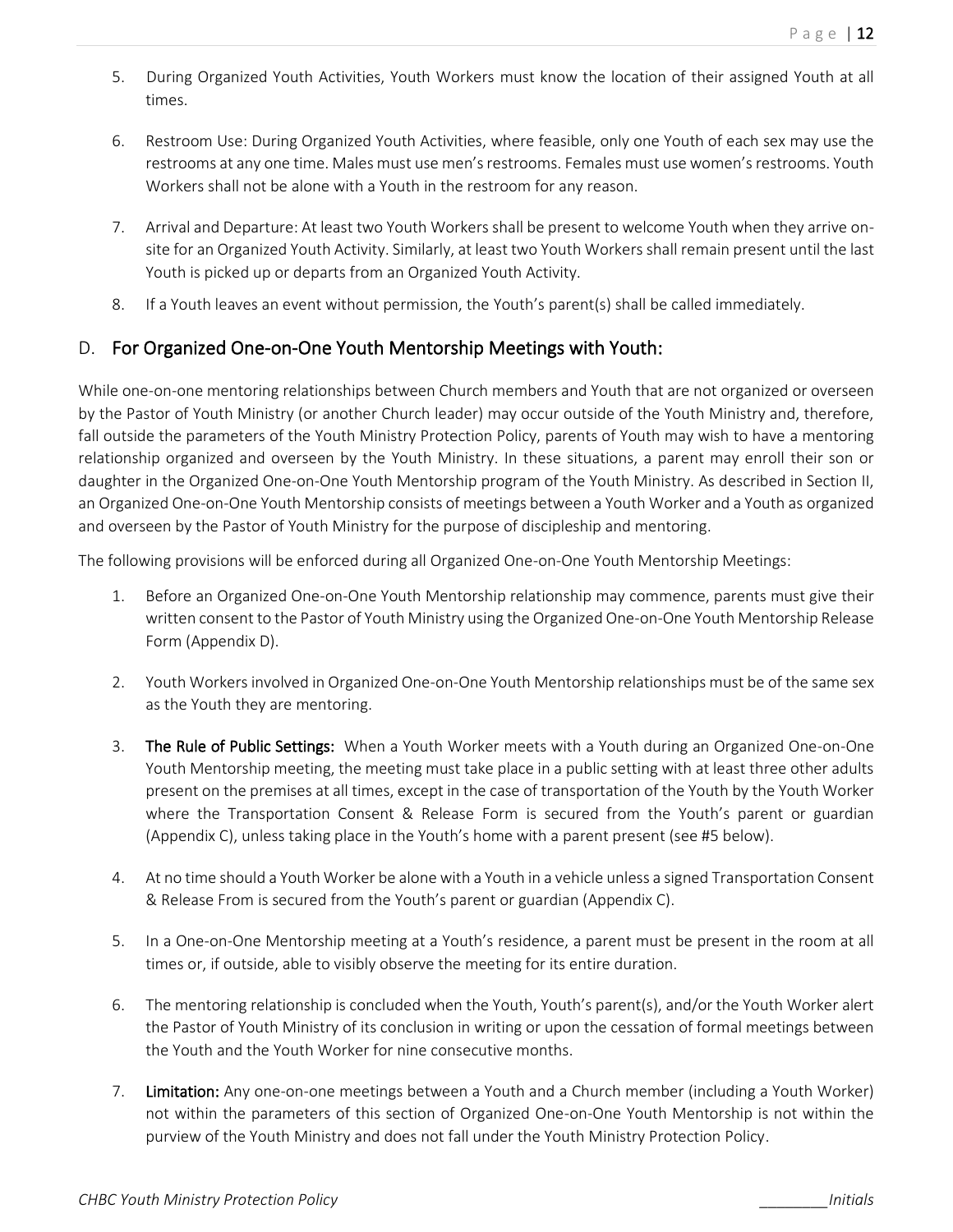### E. Supervision of Overnight Events:

In addition to the provisions noted for all Organized Youth Activities, the following rules apply:

- 1. At least two Youth Workers must be present at overnight events.
- 2. Separate sleeping areas must be provided at all overnight events for males and females. Youth Workers of the same sex as the Youth will be assigned to the sleeping areas.
- 3. A Youth Worker or Youth may not share a bed nor sleep in the same bed or sleeping bag as one of the (other) Youth. At least three individuals shall be in a room or other sleeping area for overnight events.

### F. Supervision of Off-Site Events:

In addition to the provisions noted for all Organized Youth Activities, the following rules apply:

- 1. Parents shall be notified of pertinent information surrounding any trips, including the specific activities participated in, location and transportation details, contact numbers, and any applicable accommodations.
- 2. Parents shall notify a Deacon/Deaconess of Youth Ministry in advance of any medication or special instructions involved in caring for their Youth while in the care of the Youth Ministry.
- 3. If an off-site Organized Youth Activity is held in a private residence, it must be at the home of a CHBC member, and the Pastor of Youth Ministry must have approved the event.
- 4. When off-site events are held in private residences, at least two Youth Workers must be present and ensure that at least one of the rules of Section VII(C)(1) of this policy is observed.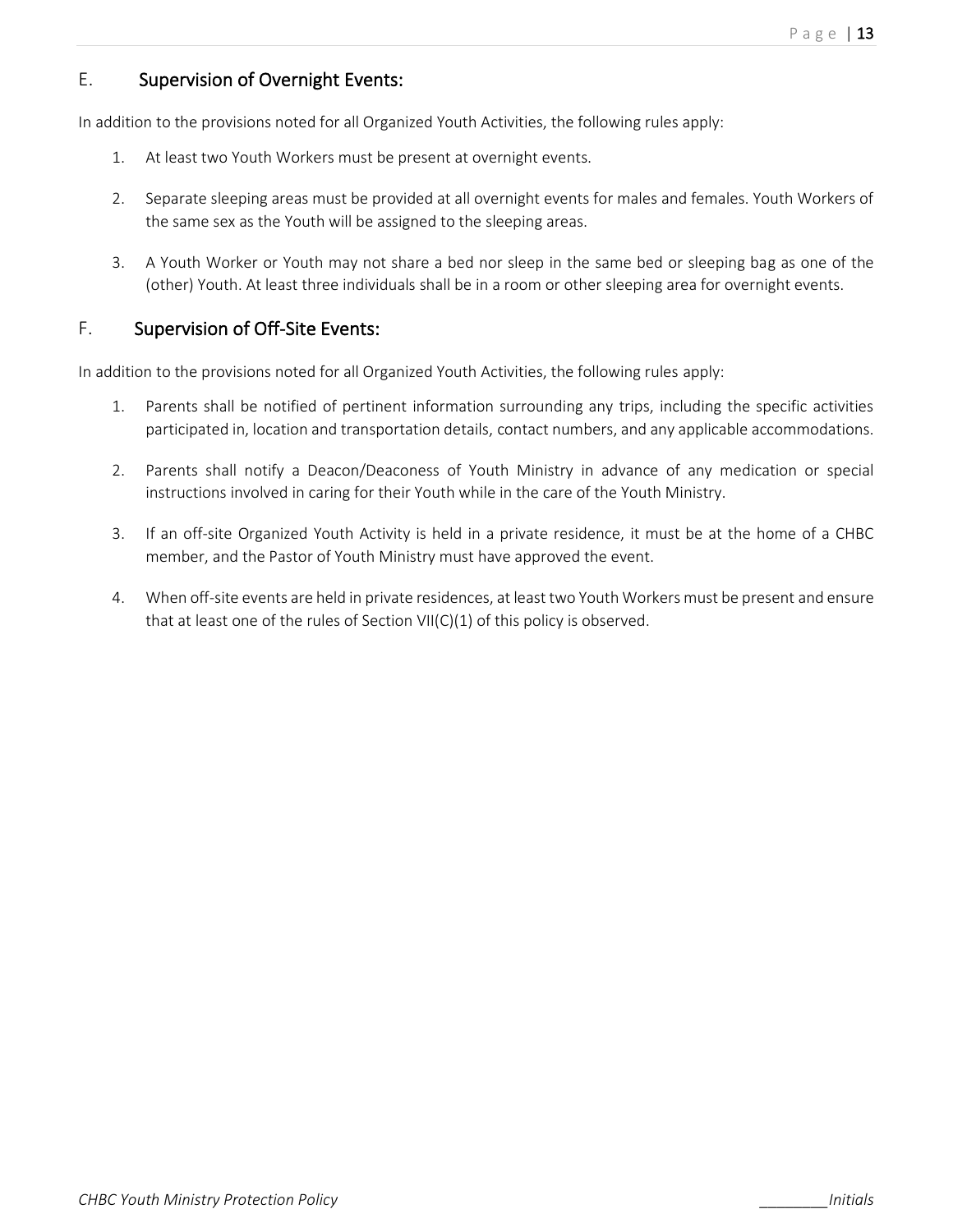### VIII. CONDUCT POLICY

We desire for our Youth Workers to build friendships with the Youth, but they must be within certain boundaries:

#### A. Youth-to-Youth Worker Interaction

- 1. Non-platonic interactions or relationships between Youth Workers and Youth are explicitly forbidden.
- 2. Youth Workers must not speak to Youth harshly or in a sexually suggestive manner and must act in conformity with the Appropriate Behavior Redirection Policy (Section XI) as described below.
- 3. Youth Workers and Youth must abide by both the Physical Touch Policy (Section IX) and Electronic Communication Policy (Section XII) as described below.

#### B. Youth-to-Youth Interaction

- 1. Youth may not separate themselves from any group during an Organized Youth Activity unless specifically permitted by a Youth Worker and the precise whereabouts of the Youth monitored by at least two Youth Workers.
- 2. Youth may not engage in any form of Abuse (including verbal, emotional, sexual or physical abuse) of another nor engage in any speech that can be considered detrimental to relationships with other Youth or Youth Workers. Youth who fail to abide by this obligation will face consequences appropriate to the severity of the situation, which may include a warning, temporary removal of Youth from the Organized Youth Activity, returning the Youth to their parents, or temporary or permanent suspension from some or all Organized Youth Activities.
- 3. Youth must abide by the Physical Touch Policy below and Electronic Communication Policy as described below.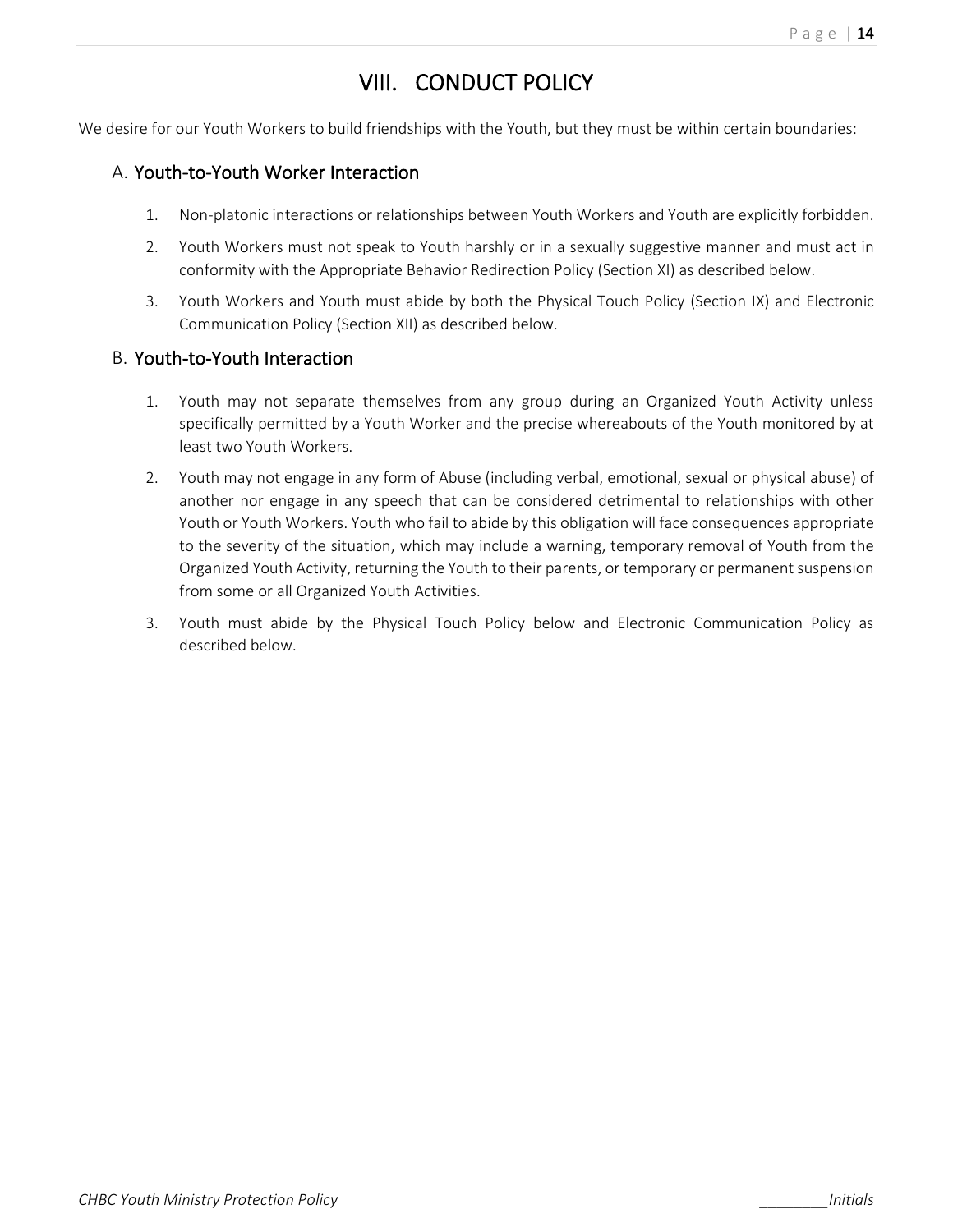### IX. PHYSICAL TOUCH POLICY

Two types of relationships are important to consider: Youth-to-Youth Worker and Youth-to-Youth.

#### A. Youth-to-Youth Worker

While appropriate physical contact with Youth can be an effective means of aiding in communication, redirecting attention, or showing godly love and care, it can also be easily misinterpreted. The following policies will help Youth Workers avoid any compromise or concerns in this area:

- 1. The following types of physical interaction between Youth and Youth Workers are prohibited: Roughhousing, wrestling, shoulder or piggy-back rides, kissing, rubbing/ massaging, sitting on laps, any other physical activity that requires extended periods of physical contact, or any other contact that is intended to arouse any individual.
- 2. Youth Workers may only touch Youth in "safe" areas and for a brief time. "Safe" areas generally include hands, arms, shoulders, and upper back. Youth Workers may never touch a Youth on or near any region that is private or personal (which includes any area normally covered by a bathing suit).
- 3. Youth Workers may never touch Youth out of frustration or anger. Physical discipline is explicitly prohibited.

#### B. Youth-to-Youth

- 1. No inappropriate touching of any kind will be accepted. Inappropriate touching can include, but is not limited to: extended hugging, kissing, rough-housing, wrestling, shoulder or piggy-back rides, rubbing/ massaging, sitting on laps, any other physical activity that requires extended periods of physical contact, or any other contact that is intended to arouse any individual.
- 2. Bullying will not be tolerated. If a Youth is found to be bullying another Youth during a Youth Ministry Event or outside a Youth Ministry Event, the Pastor of Youth Ministry reserves the right to suspend or terminate the violating Youth's participation in the Youth Ministry.
- 3. Fighting will not be tolerated. Any Youth participating in violent action or intentional acts that cause or create a risk of injury to another will be dismissed from an activity and placed into their parent's care.

#### C. Youth Worker-to-Youth Worker

1. The following types of physical interaction between Youth Workers and other Youth Workers are prohibited: Rough-housing, wrestling, shoulder or piggy-back rides, kissing (except in the case of married Youth Workers), rubbing/ massaging, sitting on laps, any other physical activity that requires extended periods of physical contact, or any other contact that is intended to arouse any individual.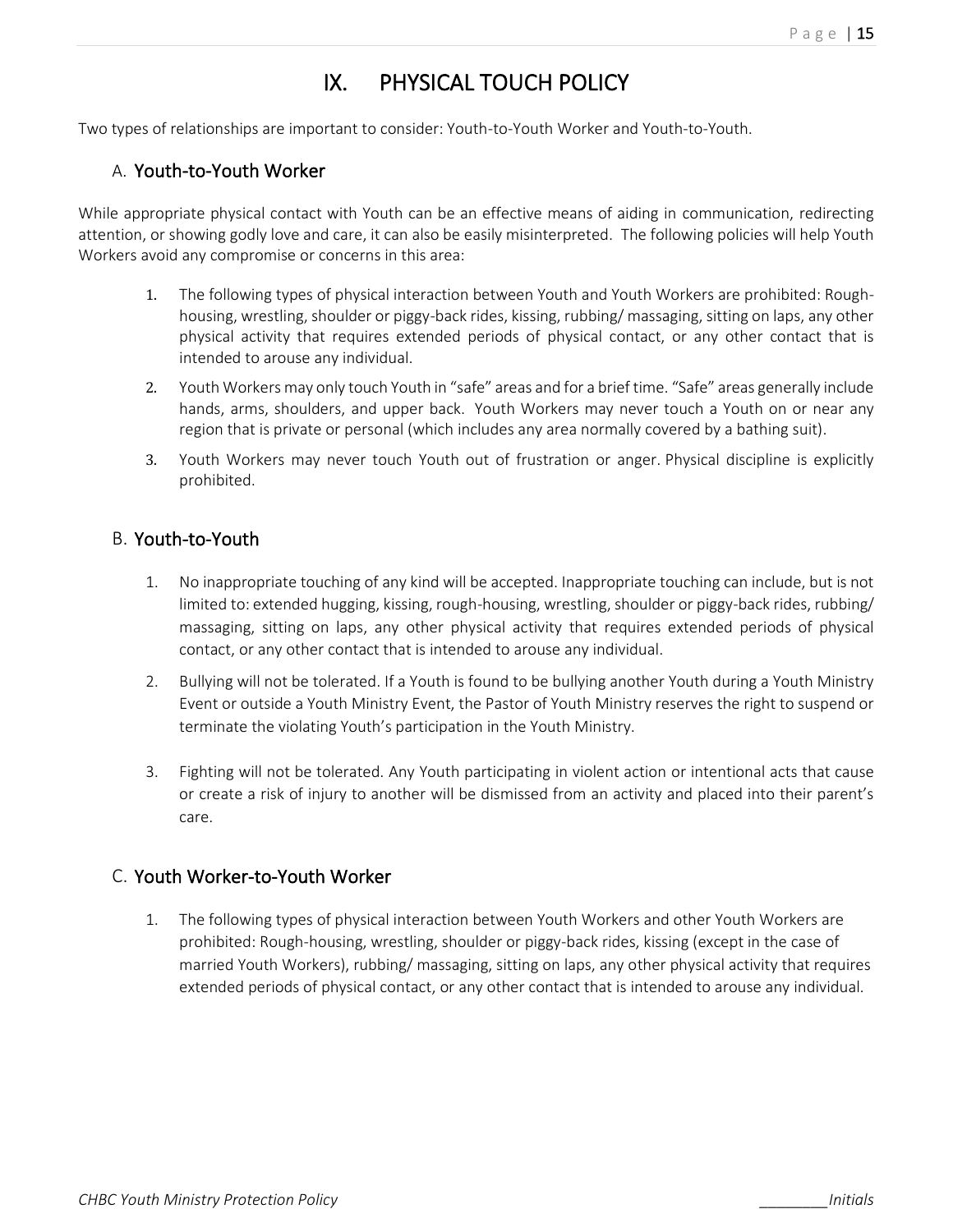### X. PORNOGRAPHY POLICY

If a Youth Worker is witnessed or suspected of accessing, viewing, producing, transmitting, or distributing Child pornography (including anything that constitutes a sexual image of a Child under applicable law), then this shall be treated as a situation of alleged **sexual Abuse**. (Child for this policy means any person under 18). At a minimum, this requires as follows:

- 1. All procedures of this policy concerning reporting suspected or alleged Abuse (Section XV) shall be complied with, including the requirements of completing and submitting an Accident or Incident Report Form (Appendix H) to the Pastor of Youth Ministry and any member of the YMPC and complying with all applicable government reporting requirements, which include a mandatory obligation under District of Columbia law for any person over 18 to report suspected sexual Abuse; and
- 2. All procedures of this policy concerning responses to alleged Abuse (Section XVI) shall be complied with, including taking measures to secure the safety of others by suspending the Youth Worker's service as a Youth Worker (and any other position involving access to children in the Church) until at least the completion of an internal investigation and any applicable government investigation.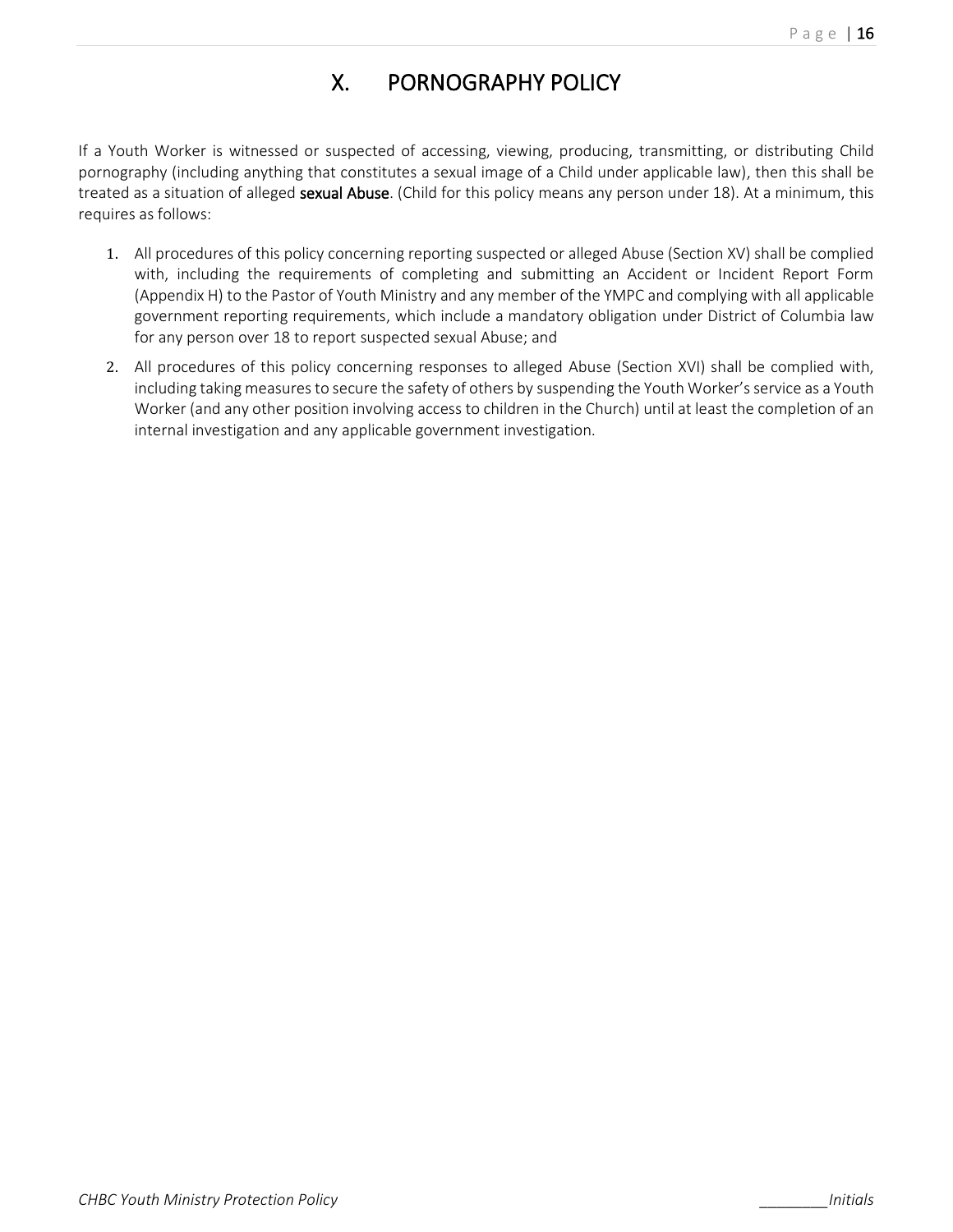### XI. APPROPRIATE BEHAVIOR REDIRECTION POLICY

All Youth Workers are responsible for providing a loving, respectful, and orderly atmosphere in which Youth can learn, grow and interact with others. This atmosphere shall be maintained by preparing beforehand, proactively directing Youth towards acceptable activities, verbally encouraging positive behavior, and, when necessary, correcting or redirecting inappropriate behavior.

Acceptable means of redirecting inappropriate behavior include correcting the Youth verbally by withholding a certain privilege or activity for a brief time or separating a Youth from the group for a brief time (particularly if his or her behavior is endangering or upsetting other Youth). During correction, Youth must never be isolated with the Youth Worker in violation of Section VII(C)(1) of this policy.

Steps of correction may include (1) removing the Youth from the situation or problem; (2) pointing out the problematic behavior; talking to the Youth about his/her sin and his/her need for Christ; (3) praying for the Youth and redirecting; and (4) helping the Youth to reconcile with another Youth when appropriate. Youth Workers should view misbehavior as an opportunity to re-introduce Youth to the gospel.

Youth Workers shall never use any form of physical discipline (including corporal punishment), and shall never slap, kick, punch, spank, or hit a Youth. They shall never speak harsh words, insults, belittling comments, or threatening words, or engage in any other verbal humiliation to Youth.

If a Youth's behavior is uncontrollable or the Youth does not respond to the acceptable means of behavior correction or redirection indicated above, the parents shall be immediately contacted by the Pastor of Youth Ministry, a Deacon/Deaconess of Youth Ministry or a Designee. If the Youth assaults, harasses or bullies other Youth, misbehaves beyond minor correction, or has a pattern of misbehavior, he or she shall be immediately removed by the Pastor of Youth Ministry, a Deacon/Deaconess of Youth Ministry or a Designee and the parents called. Youth Workers are allowed to physically restrain a Youth if he/she is physically endangering other Youth. A Youth Worker must immediately report any of these problems (as well as the appropriate response taken to deal with the behavior) to the Pastor of Youth Ministry after their occurrence and submit an Accident or Incident Report Form (Appendix H) to the Pastor of Youth Ministry and at least one member of the YMPC.

If the offense is significant enough to elicit removal from an Organized Youth Activity, the Youth may be prohibited from returning to the Youth Ministry. A Youth may be reinstated if the risk of re-offense has been adequately reduced. Ultimately, reinstatement is optional and is determined by the Pastor of Youth Ministry.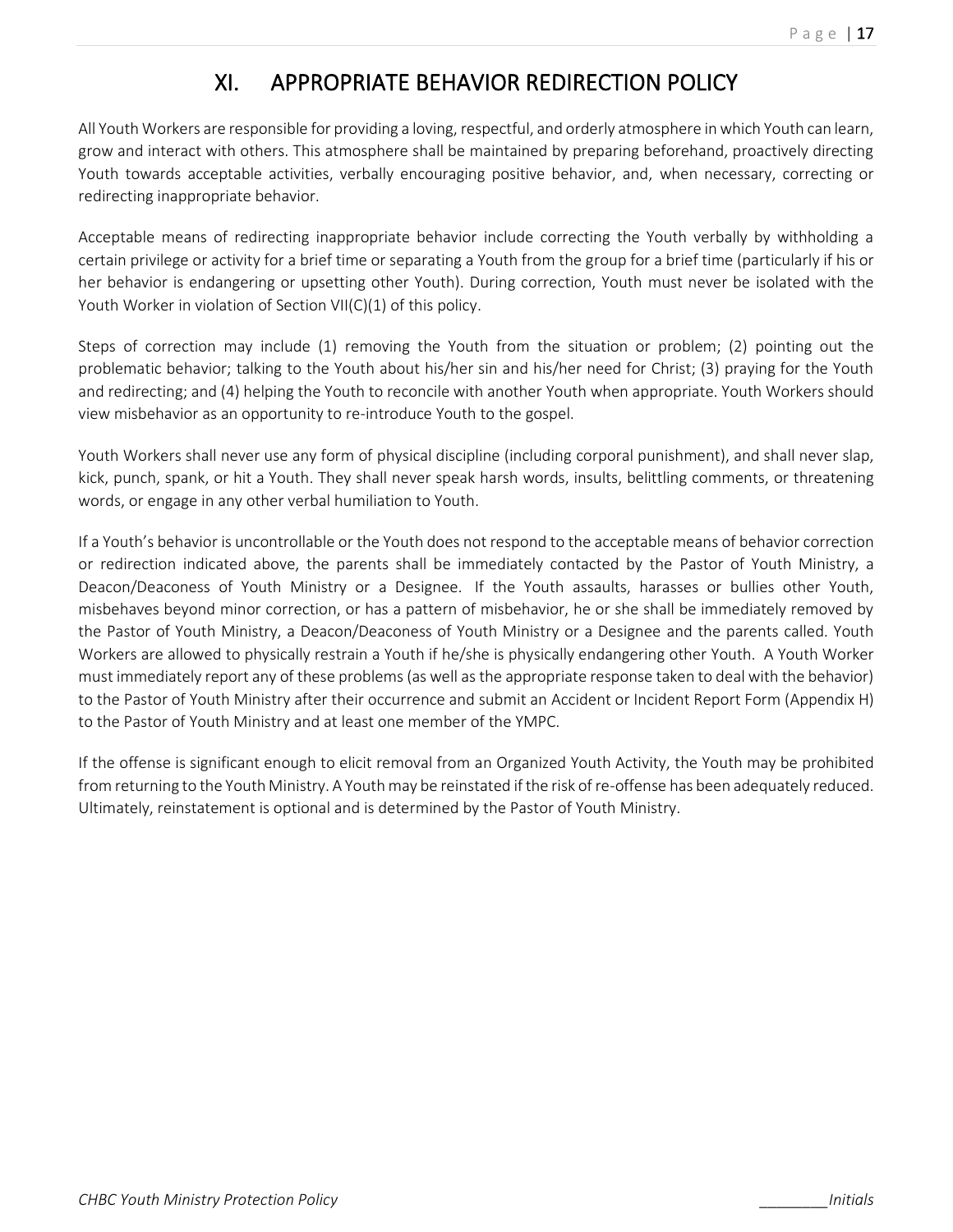### XII. SECURITY POLICY

The following security procedures must be employed for all Organized Youth Activities at the Church. The Pastor of Youth Ministry, a Deacon/Deaconess of Youth Ministry or a Designee (in order of available priority) will be charged with making sure these rules are followed for each Organized Youth Activity.

- 1. Except in the case of an organized church event (i.e., wedding, funeral), all doors to the Church must be closed and locked at least one hour prior to an Organized Youth Activity and must remain so until the last Youth leaves the Activity.
- 2. Only the Pastor of Youth Ministry, Deacons/Deaconesses of Youth Ministry, and approved Youth Workers are allowed in the rooms where Youth are meeting. Parents of Youth may watch from outside the room or themselves become approved Youth Workers.
- 3. One Youth Worker will be designated as a hall monitor during each Organized Youth Activity at the Church. The designated hall monitor will ensure that Youth are not in the hallways or in other unapproved rooms. The hall monitor will also monitor for unapproved adults in the building and notify the Pastor of Youth Ministry, a Deacon/Deaconess of Youth Ministry, or a Designee if one or more should present. The Pastor of Youth Ministry, a Deacon/Deaconess of Youth Ministry, or a Designee will take the necessary steps to secure the area of the building where the Youth are meeting.
- 4. Suspicious Person Procedure: Upon the identification of a suspicious person by a Youth or Youth Worker, a report should be made immediately to the Pastor of Youth Ministry, Deacon/Deaconess of Youth Ministry, or a Designee (in order of available priority) and the person's location noted. Once reported, the Pastor of Youth Ministry, Deacon/Deaconess of Youth Ministry, or a Designee should assemble a team of Youth Workers to observe the individual from a distance. The team should generally stay far enough from the suspicious person so as to not be distracting, but close enough that they can act quickly if the individual does something of concern. At no time should the individual be allowed near the Youth. In accordance with their training and judgment, Youth Workers may choose from the following interventions: Observe from a distance; observe closer in; speak to the person; escort the person out of the building; or restrain the suspicious person. Restraint should be done only if an individual will not leave the building as instructed or if the individual poses an imminent threat to himself/herself or others. Generally, the police should be called prior to any physical restraint.
- 5. In the event of an emergency involving a hostile intruder, active shooter, or bomb threat, the Youth Ministry will abide by the policies and procedures documented in the Capitol Hill Baptist Church Building Safety and Security Procedures Manual. Youth Workers will be trained on these policies and procedures on an annual basis.
- 6. Missing, Lost, or Abducted Youth Procedure: In the case of a missing, lost, or abducted Youth, the Youth Ministry will follow the policies and procedures documented below:
	- a) Missing/Lost Youth In the case of a missing or lost Youth, a Youth Worker will first do a thorough check of the Church building to make sure the Youth is not in another part of the building. If the Youth is not found after a thorough check of the Church building, a Youth Worker should notify the Pastor of Youth Ministry, a Deacon/Deaconess of Youth Ministry, or a Designee who will then instruct Youth Workers to block door access to and from the building until otherwise notified by the Pastor of Youth Ministry, a Deacon/Deaconess of Youth Ministry, or a Designee If the Youth is not found, the Pastor of Youth Ministry, a Deacon/Deaconess of Youth Ministry, or a Designee must notify the Youth's parent(s) or guardian. After notifying the parent(s) or guardian, the Pastor of Youth Ministry, a Deacon/Deaconess of Youth Ministry, or a Designee shall call the police to secure help.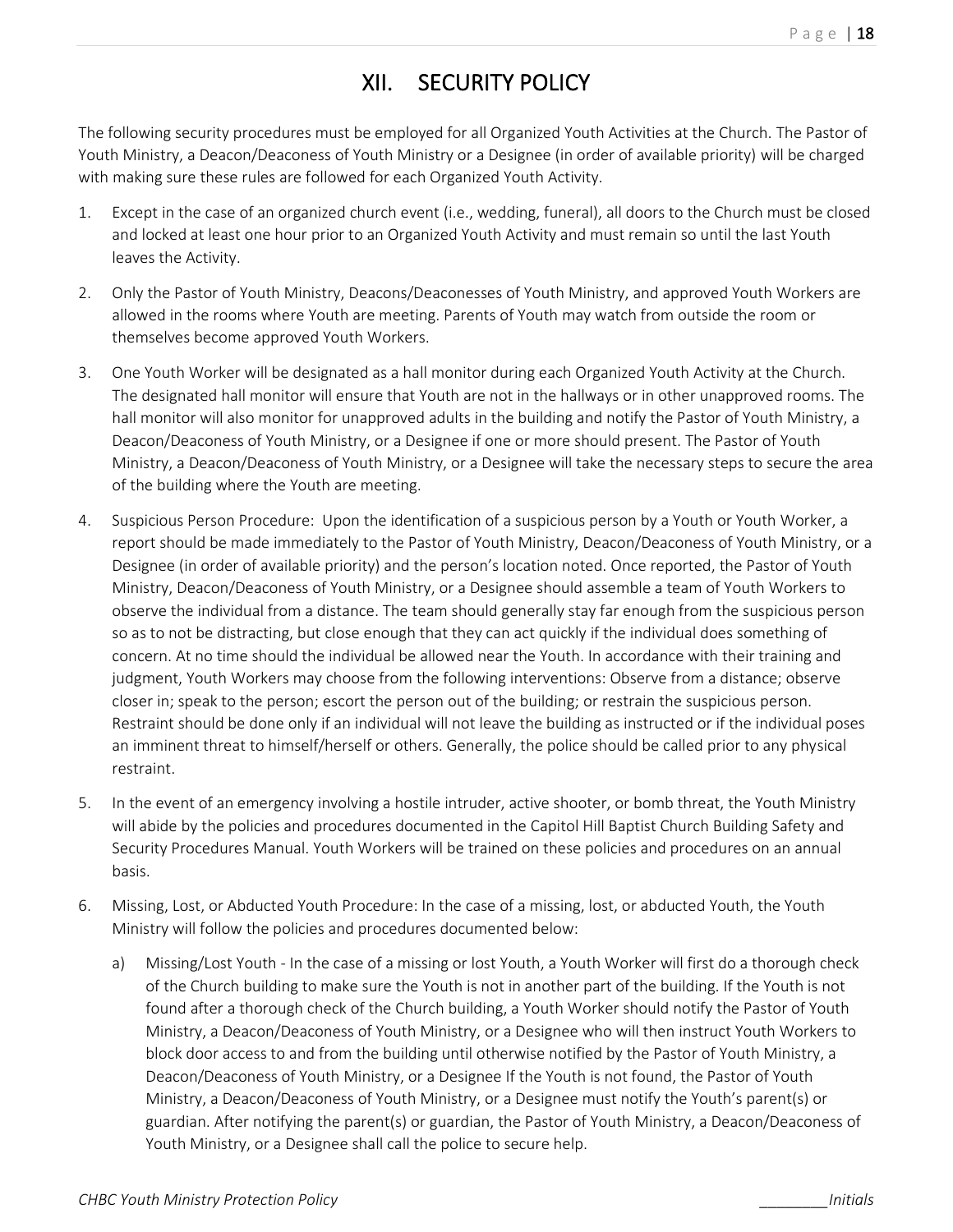- b) Abducted Youth In the case of an apparent Youth abduction, response should be initiated immediately by an individual who observed the abduction. The individual who observed the abduction should call 911 to secure help from the police and contact the Pastor of Youth Ministry and/or a Deacon/Deaconess of Youth Ministry. The Pastor of Youth Ministry and/or a Deacon/Deaconess of Youth Ministry should call 911 if that has not already been done and notify the Youth's parent(s) or guardian.
- 7. Lockdown Procedure: Should Youth Workers encounter a safety threat during an Organized Youth Activity and they cannot or should not escape from the indoor facility in which they are meeting, it is important that they find a secure place to shelter with an alternate means of escape. If in the Church building, the suggested lockdown location is the church office. Strategic lockdown locations and escape routes can be found in the Capitol Hill Baptist Church Building Safety and Security Procedures Manual. Youth Workers will be trained on these policies and procedures on an annual basis. If a lockdown is necessary during an Organized Youth Activity, the Pastor of Youth Ministry, Deacon/Deaconess of Youth Ministry, or Designee (in order of available priority) should gather Youth Workers and Youth in a designated lockdown location, lock and barricade doors, silence cell phones and other noise-making devices, turn off all lights, call 911, and prepare to fight an intruder if necessary. All individuals should remain in the lockdown until individuals are forced to escape the building or until police officers arrive with the predetermined code word.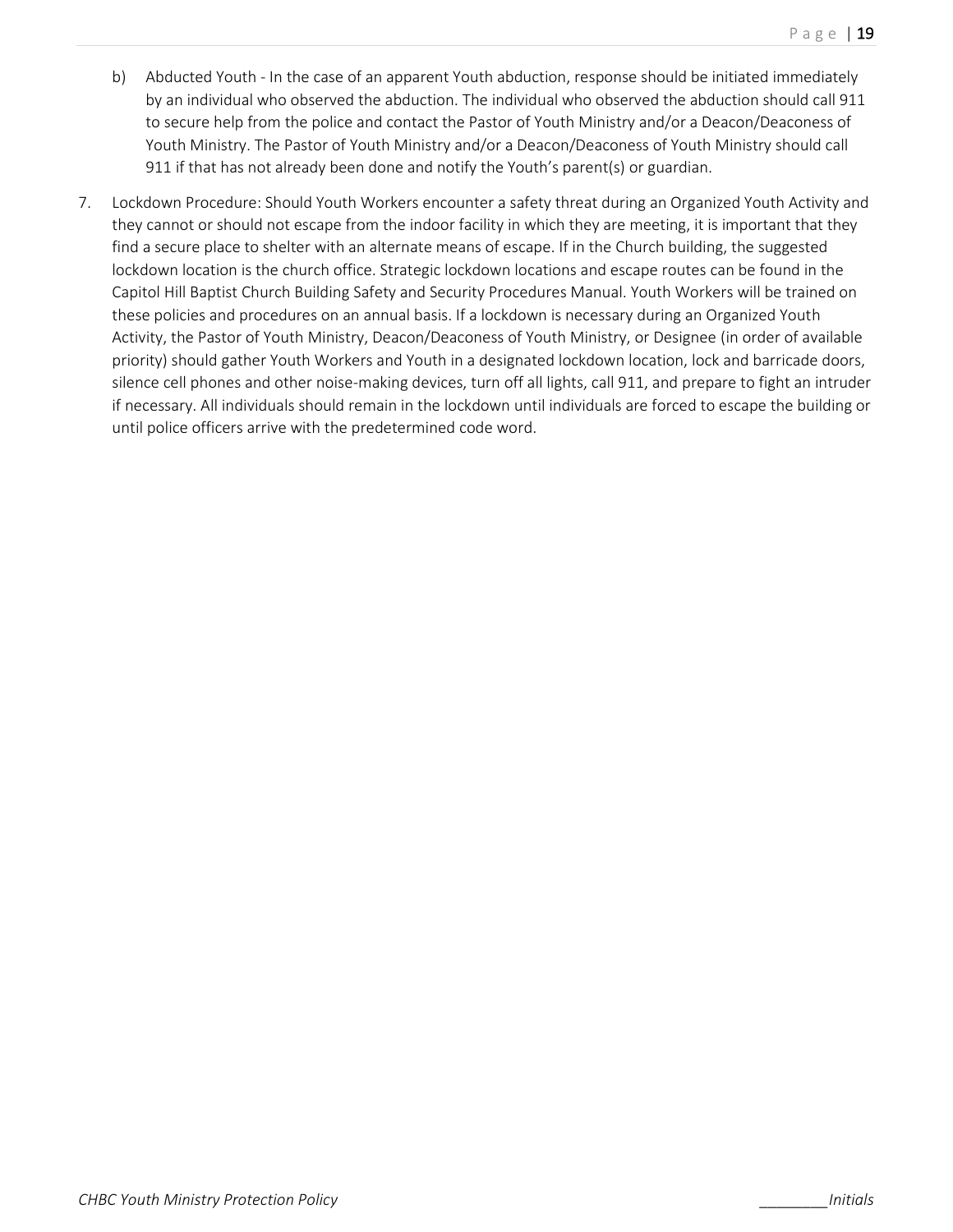### XIII. ELECTRONIC COMMUNICATION POLICY

Electronic communication has become a primary means of communication between Youth and other Youth as well as between Youth and Youth Workers. However, its improper use can produce serious consequences. This policy is designed to enforce positive, encouraging, biblical communication between both subsets while using electronic communication. To that end:

- 1. Youth Workers may not transmit any content that is illicit, unsavory, abusive, pornographic, discriminatory, harassing, unlawful, or disrespectful when communicating with Youth. Furthermore, Youth Workers may not post pictures of Youth (except for their own children) on social media or otherwise publicly disseminate information about Youth on social media accounts.
- 2. Youth may not transmit content that is illicit, unsavory, abusive, pornographic, discriminatory, harassing, unlawful, or disrespectful when communicating with another Youth or with a Youth Worker during an Organized Youth Activity. This prohibition extends to communication through any electronic medium run by or overseen by Youth Workers, such as a group chat or social networking platform.
- 3. In becoming a Youth Worker, the Youth Worker consents to either (a) save all electronic communications with Youth for the duration of their involvement in the Youth Ministry and for three years after their official termination of service as a Youth Worker or (b) provide the Pastor of Youth Ministry with an authentic copy of any electronic communication with Youth during their service as a Youth Worker prior to the deletion or destruction of such communication. The Youth Worker also consents to allowing the Pastor of Youth Ministry to examine the communication at any time and to fully cooperate with such examination (including providing any password or other information needed to facilitate such examination). This agreement must be memorialized by the Youth Worker in signing the Electronic Communication, Retention, and Data Release Form (Appendix F). Youth Workers also understand and agree that part of being approved to serve as a Youth Worker is that they have no expectation of privacy in any electronic or other communication with a Youth (except for communication with the Youth Worker's own child).
- 4. Except in emergency or extreme situations, or where explicitly approved by the Pastor of Youth Ministry, Youth Workers may not text, email, or message Youth of the opposite sex unless another Youth Worker or parent is also included on the communication.
- 5. Youth Workers will discourage Youth from using cell phones or other electronic devices during Youth Activities except in an emergency, to contact a parent or guardian, or to place calls specifically approved by a Youth Worker.
- 6. Youth Workers who become aware of possible Abuse through electronic media must immediately (i.e., within no more than 24 hours) comply with the reporting requirements set forth in Section XV ("Reporting Suspected or Alleged Abuse) including the requirements of completing and submitting an Accident or Incident Report Form (Appendix H) to the Pastor of Youth Ministry and any member of the YMPC and complying with all applicable government reporting requirements.
- 7. Youth Workers who violate this policy may be removed from the Youth Ministry at the discretion of the Pastor of Youth Ministry or the YMPC.
- 8. Youth who violate this policy may lose electronic communications privileges or be removed from the Youth Ministry. The Pastor of Youth Ministry will notify parents immediately of any violation.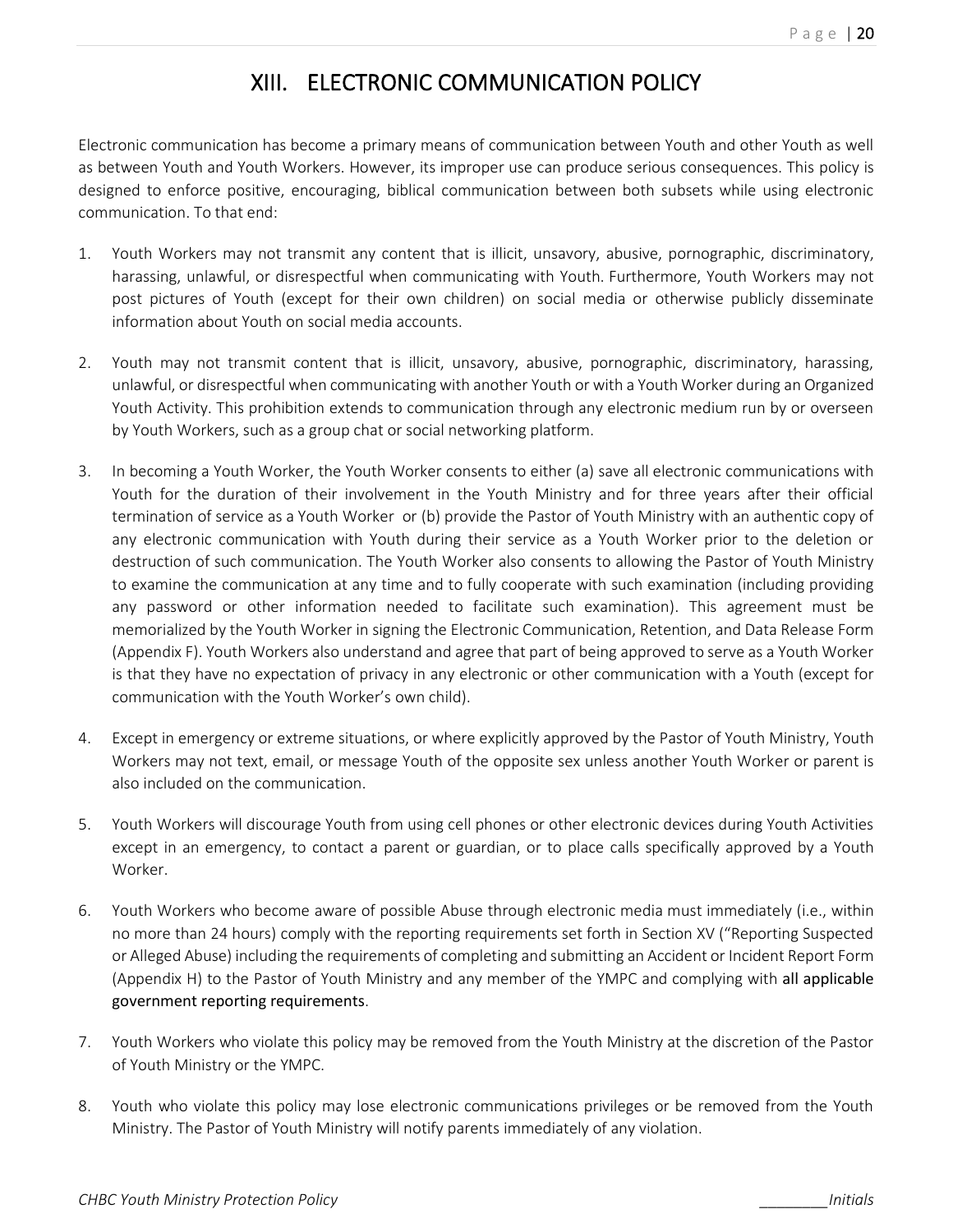*Please Note: Sections XIV, XV, and XVI pertain to responding to any allegations of Abuse or neglect that occur within the Youth Ministry or involve CHBC or Youth Workers. Copies of relevant District of Columbia, Virginia, and Maryland child welfare laws are kept by the Pastor of Youth Ministry for reference purposes in situations involving reporting requirements and Child Protective Services (CPS) investigations.*

### XIV. CONFIDENTIALITY

The Abuse and neglect of Youth, whether alleged or substantiated, is very sensitive and can have a devastating impact on an alleged victim, alleged perpetrator, any reporter of alleged Abuse, and the families of those involved. While CHBC will ensure that government reporting obligations are followed in any reported case of suspicion of Abuse and that any such report of Abuse is adequately investigated, the following measures are implemented to protect the privacy of all parties and to ensure that information about any alleged act is limited to essential persons:

- A. Upon a report of alleged, suspected, or witnessed Abuse or neglect of Youth during a Youth Ministry Event, every effort will be made to maintain confidentiality. Knowledge regarding the names and information in any Abuse allegation shall be limited to the positions listed in Section XIV(B). Every effort shall be taken to keep names and information in any Abuse allegation limited to the necessary scope of actors actively overseeing and investigating the allegations. Further, any request to release names of any involved party (e.g., in the course of interviewing witnesses during an investigation of a report of Abuse) must be first cleared by the Church's legal counsel.
- B. Need-to-Know: Those positions in the need-to-know category include the following: Pastor of Youth Ministry; Youth Ministry Protection Committee members; Deacons/Deaconesses of Youth Ministry; CHBC Elders; the Church's legal counsel; and any government authorities that are authorized to receive, investigate, and/or respond to reports of Abuse.
- C. Violations of confidentiality by any person will be brought to the Elders to determine any disciplinary action.
- D. Discussion by any Elder or subcommittee of the Elders shall be conducted without the actual names of involved persons being used. Instead, descriptions such as "reporter(s)", "alleged offender(s)", and "alleged victim(s)" shall be used.
- E. For reasons of confidentiality, a liaison between the legal authorities or Child Protective Services and the Elders may be appointed. This liaison must be a member of the Youth Ministry Protection Committee.
- F. Rumors regarding an active investigation into allegations of Abuse will not be responded to by the Church. Persons with questions regarding an active investigation of Abuse will be politely informed that the information is confidential.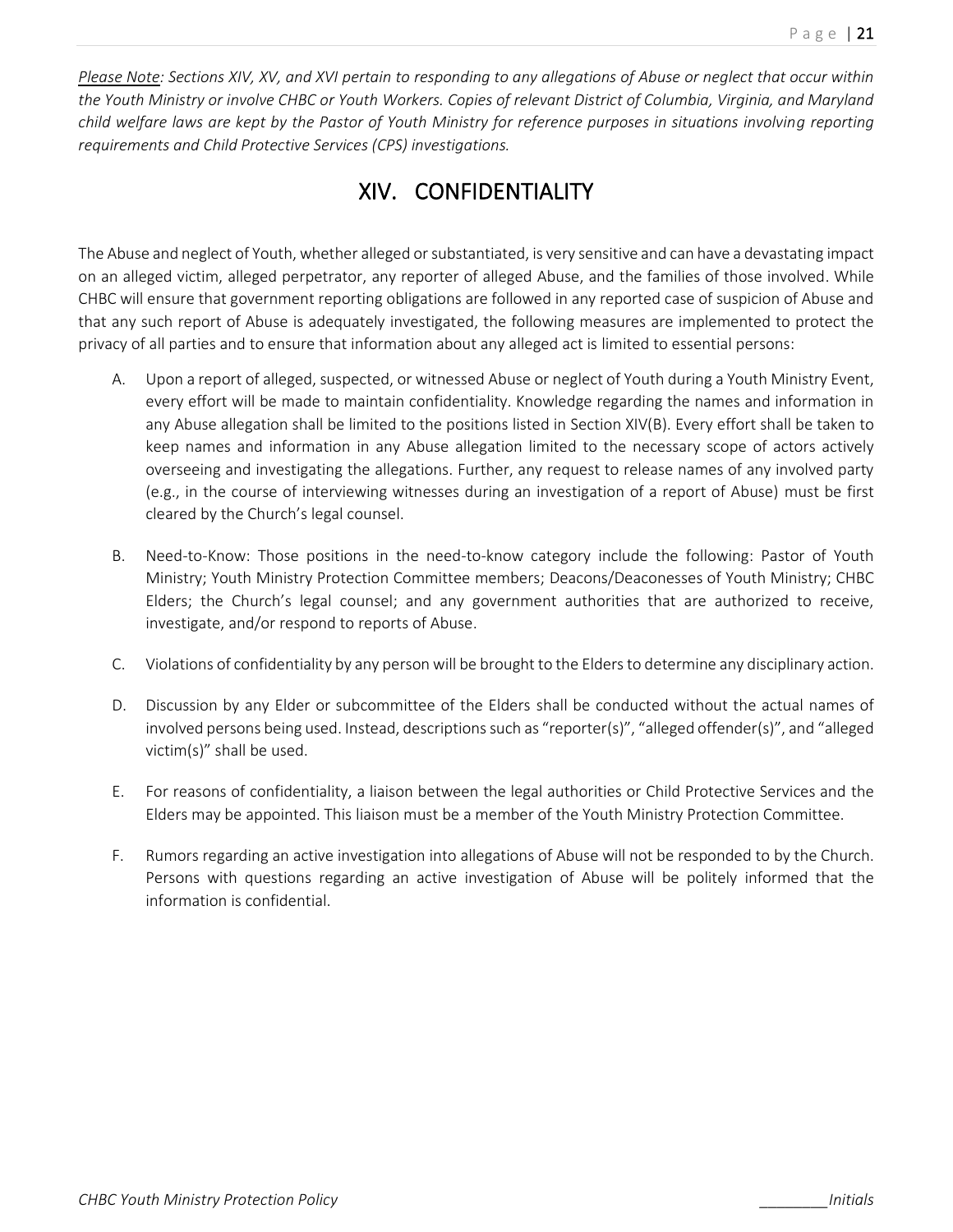### XV. REPORTING SUSPECTED OR ALLEGED ABUSE

The requirements of this section and the subsequent section of the Policy refer only to events that take place during a Youth Ministry Event. Any events occurring outside a Youth Ministry Event are not within the purview of this Policy.

Allegations of Abuse (including sexual, physical, or emotional abuse) by a Youth Worker and/or of a Youth involved in a Youth Ministry Event, whether in a Church facility or elsewhere, will be taken seriously and be handled confidentially (see Section XIII). Please refer to Appendix I, "Indicators of a Youth's Potential Need for Protection" for signs and symptoms of Abuse and Appendix J on how to respond to a Youth's report of Abuse.

#### A. Procedure for Reporting Suspected or Alleged Abuse:

Upon witnessing or suspecting Abuse at a Youth Ministry Event, a Youth Worker shall undertake the following actions:

- 1. Step #1: Make Every Effort to Stop the Abuse: If a Youth Worker witnesses or has reason to suspect Abuse (including sexual, physical, or emotional abuse) during a Youth Ministry Event, the Youth Worker must take every reasonable step to stop the Abuse, including immediately reporting the incident to the Pastor of Youth Ministry, Deacon/Deaconess of Youth Ministry, and/or a Designee.
- 2. Step #2: File an Accident or Incident Report (Appendix H): If a Youth Worker witnesses or has reason to suspect Abuse (including sexual, physical, or emotional abuse) during a Youth Ministry Event, the Youth Worker is required to immediately (i.e., within 24 hours or less) document in writing, using an Accident or Incident Report Form (Appendix H), their observations and/or actions, including any follow-up actions they take. The Youth Worker shall immediately provide this report to the Pastor of Youth Ministry and any member of the YMPC. In the event of an allegation of Abuse involving the Pastor of Youth Ministry, the report should be provided only to one or more members of the YMPC and not to the Pastor of Youth Ministry; in the case of an allegation of Abuse involving a member of the YMPC, the report should be provided to a member of the YMPC other than the one against whom allegations are being made.

The Pastor of Youth Ministry and YMPC shall keep this documentation in a confidential, locked location in the church office that is not accessible to any person except the Pastor of Youth Ministry and members of the YMPC.

3. Step #3: Comply with Applicable Government Reporting Requirements: If a Youth Worker witnesses or has reason to suspect Abuse (including sexual, physical, or emotional abuse) during a Youth Ministry Event, the Youth Worker shall, at a minimum, comply with all applicable government reporting requirements.

District of Columbia law generally requires that **any** person 18 or older who knows, or has reasonable cause to believe that a child under 16 is a victim of **sexual Abuse** shall immediately report such knowledge or belief to the police (which includes DC's Child and Family Services Agency).

For all other kinds of Abuse or neglect, whether the Youth Worker is a mandatory or permissive reporter depends on the Youth Worker's occupation and where the incident of Abuse or neglect occurred. reporter.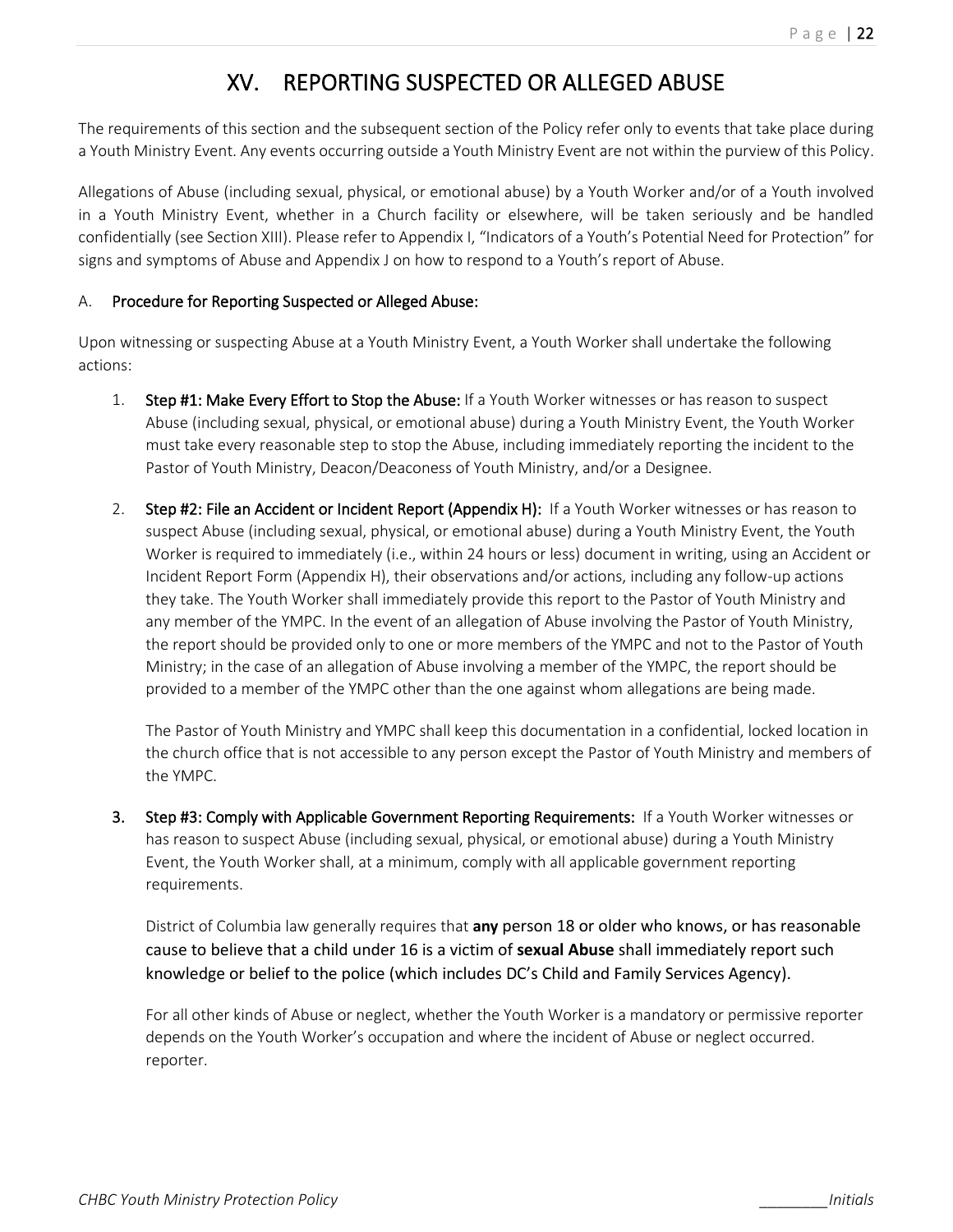*a) Mandatory Reporters - Per the District of Columbia's child protection laws, certain persons are considered mandated reporters, and are required to report suspected child Abuse or neglect. These persons include, but are not limited to, the following: social workers, teachers and other school personnel, physicians and other health care workers, mental health professionals, childcare providers, law enforcement officers, and domestic violence workers.* 

*In addition, if the alleged Abuse occurs in a state outside the District of Columbia, that state's mandatory reporter laws apply. Where Youth Worker suspect, witness, or has knowledge of Abuse and are mandatory reporters, they must follow the guidelines and laws set forth for mandatory reporters in the state or District where the incident happened. In such a case, it is important that the Youth Worker knows whether to report only in the context of their professional duties or whether the obligation to report also applies when they are away from their professional duties or functioning as a Youth Worker at the Church. Youth Workers should work with the Pastor of Youth Ministry and the YMPC to help them determine if they have a legal obligation to report and, if so, in what capacity they must report. Where necessary, the YMPC will consult CHBC's legal counsel for clarification. Even if the particular Youth Worker is not a mandatory reporter, the YMPC will determine, consulting legal counsel as needed, if the Church is required to make a report.*

- *b) Permissive Reporters – If an individual is not considered a mandatory reporter by the state or District in which the Abuse occurred, they are considered a permissive reporter. Whereas mandatory reporters are required to report suspected or known Abuse or neglect to applicable authorities, permissive reporters are not required to report, but may still choose to do so. Nothing in this policy shall be deemed to prevent a permissive reporter from voluntarily choosing to make a report. If a Youth Worker who suspects, witnesses, or has knowledge of Abuse or neglect is a permissive reporter, they should still contact the Pastor of Youth Ministry and a YMPC member who will then report such information to the YMPC. If reporting to Child Protective Services or police is deemed appropriate by the YMPC, the YMPC will ensure that a report is made.*
- B. Questions or Concerns About Potential Abuse: A Youth Worker who has questions or concerns regarding possible Abuse should immediately contact the Pastor of Youth Ministry and a member of the YMPC (Appendix A). Observations or suspicions must be documented in writing in an Accident or Incident Report (Appendix H) and submitted to the Pastor of Youth Ministry and a member of the YMPC. The Pastor of Youth Ministry may consult with members of the YMPC (Appendix A) in the process of determining next steps.
- C. Important Considerations State and federal laws protect reporters from a civil lawsuit following a report of suspected Abuse or neglect to a Child Protection Agency or the police. In some cases, state and federal laws authorize criminal penalties or civil liability for failing to report a reasonable suspicion of child Abuse. In addition, obstructing or interfering with a government investigation of child Abuse can result in criminal charges.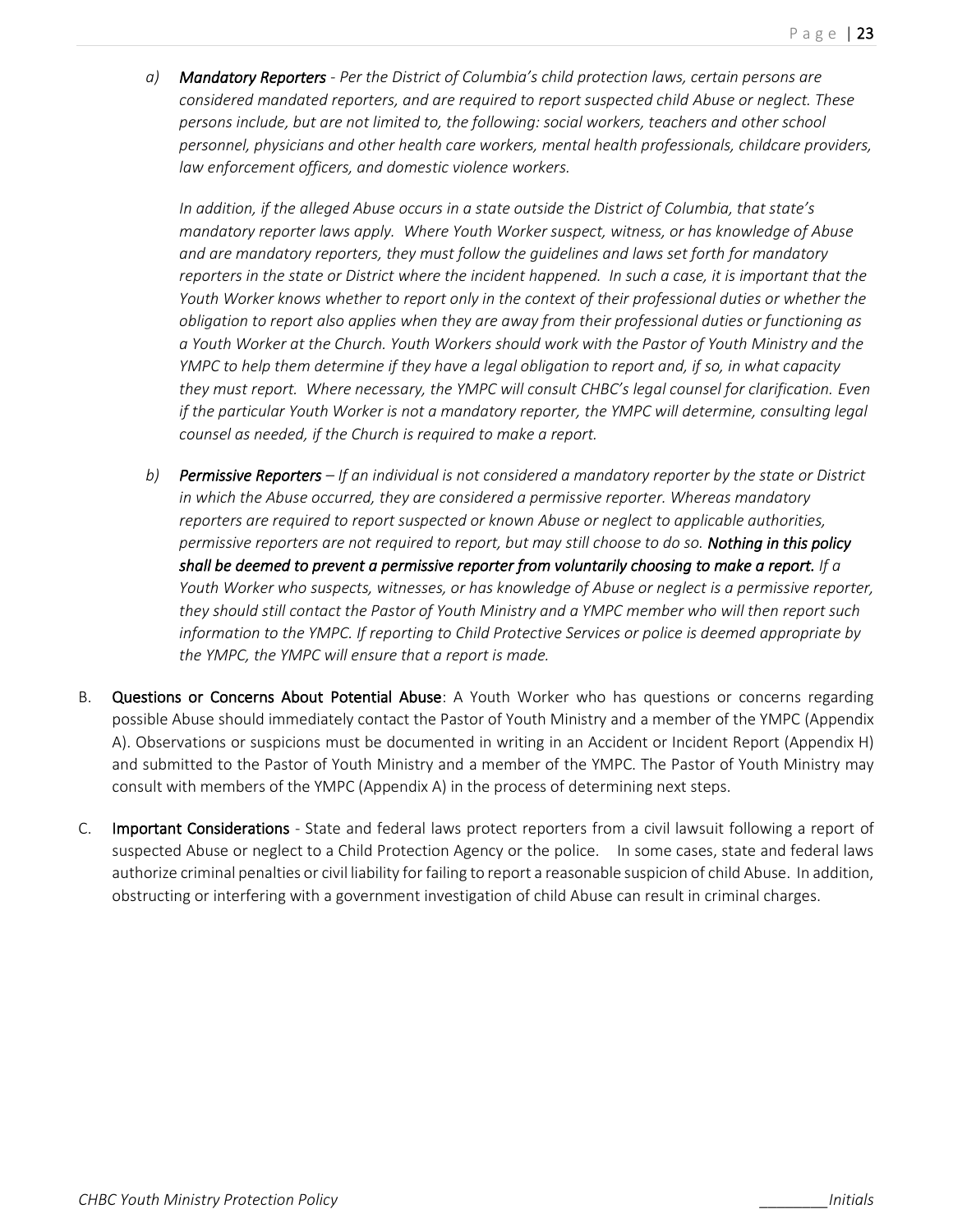### XVI. RESPONSE TO ALLEGATIONS OF ABUSE

CHBC shall ensure that a caring response is always provided to any suspicion or witnessing of Abuse at a Youth Ministry Event. Every allegation of Abuse shall be taken seriously and all applicable reporting obligations followed.

#### A. Youth Ministry Protection Committee

Upon the inception of this Policy, a Youth Ministry Protection Committee (YMPC) shall be established to formally investigate any report of reasonably suspected or witnessed Abuse of a Youth during a Youth Ministry Event as reported to it by the Pastor of Youth Ministry, a Deacon/Deaconess of Youth Ministry, and/or by a Youth Worker. The YMPC shall consist of the Pastor of Youth Ministry, two other CHBC Elders, and two female parents of Youth currently active in the Youth Ministry. Nomination to the YMPC will be made by the Elders with terms consisting of two years.

#### B. YMPC Procedure in Response to a Report of Suspected or Alleged Abuse

Where YMPC receives a report of an allegation of Abuse involving a Youth Worker, it shall take the actions below. It shall take these actions whether the report of alleged Abuse arises from a report of Abuse submitted internally to the Church, or due to an Elder or member of the YMPC learning from CPS or police that allegations of Abuse are being investigated or criminal charges have been filed against a Youth Worker independent of any internal report made to the Church.

- 1. Reporting to Government Authorities: Upon receiving a report of alleged Abuse, the YMPC shall ensure that any mandatory government reporting obligations are complied with as well as determining whether to report the allegation even in the absence of a mandatory duty to do so. YMPC shall consult with Church legal counsel concerning any decision about reporting the allegations. (If YMPC has actual, verifiable knowledge that a report has already been submitted (e.g., because it learns that Child Protective Services is already undertaking an investigation), it need not submit another report).
- 2. Ensuring the Safety of Youth and Others: YMPC shall take measures to ensure the safety of any Youth who is an alleged victim of Abuse (e.g., preventing contact between the Youth Worker and the alleged victim) and ensure that the alleged victim has access to proper care (e.g., counseling, medical care). YMPC shall also take measures, working with other CHBC elders or staff as appropriate, to ensure the safety of other Youth, other children at CHBC, or others at CHBC during any investigation by YMPC or government authorities of the allegations of Abuse. Such measures may include, but are not limited to, temporarily suspending the accused Youth Worker from his or her position and any other responsibilities involving Youth (or other children at CHBC) until completion of the investigation, restricting unsupervised access to some or all Youth (or other children at CHBC) on Church property or elsewhere during Church events, and limiting the Church events that the Youth Worker may attend. (Such safety measures may also be taken if a Youth Worker is the subject of allegations of Abuse in settings outside of the Youth Ministry or the Church). YMPC should consider the nature of the alleged Abuse in considering what safety measures to implement. (E.g., allegations of sexual Abuse would typically necessitate a different response than allegations of verbal, non-sexual Abuse or physical Abuse). YMPC may consult with Church legal counsel in determining appropriate safety measures.
- 3. Investigation: The YMPC shall ensure that an appropriate and adequate investigation of the allegations of Abuse is undertaken. Such investigation will also evaluate the potential for other potential victims. The YMPC will seek professional assistance when deemed appropriate by the YMPC to ensure an adequate investigation.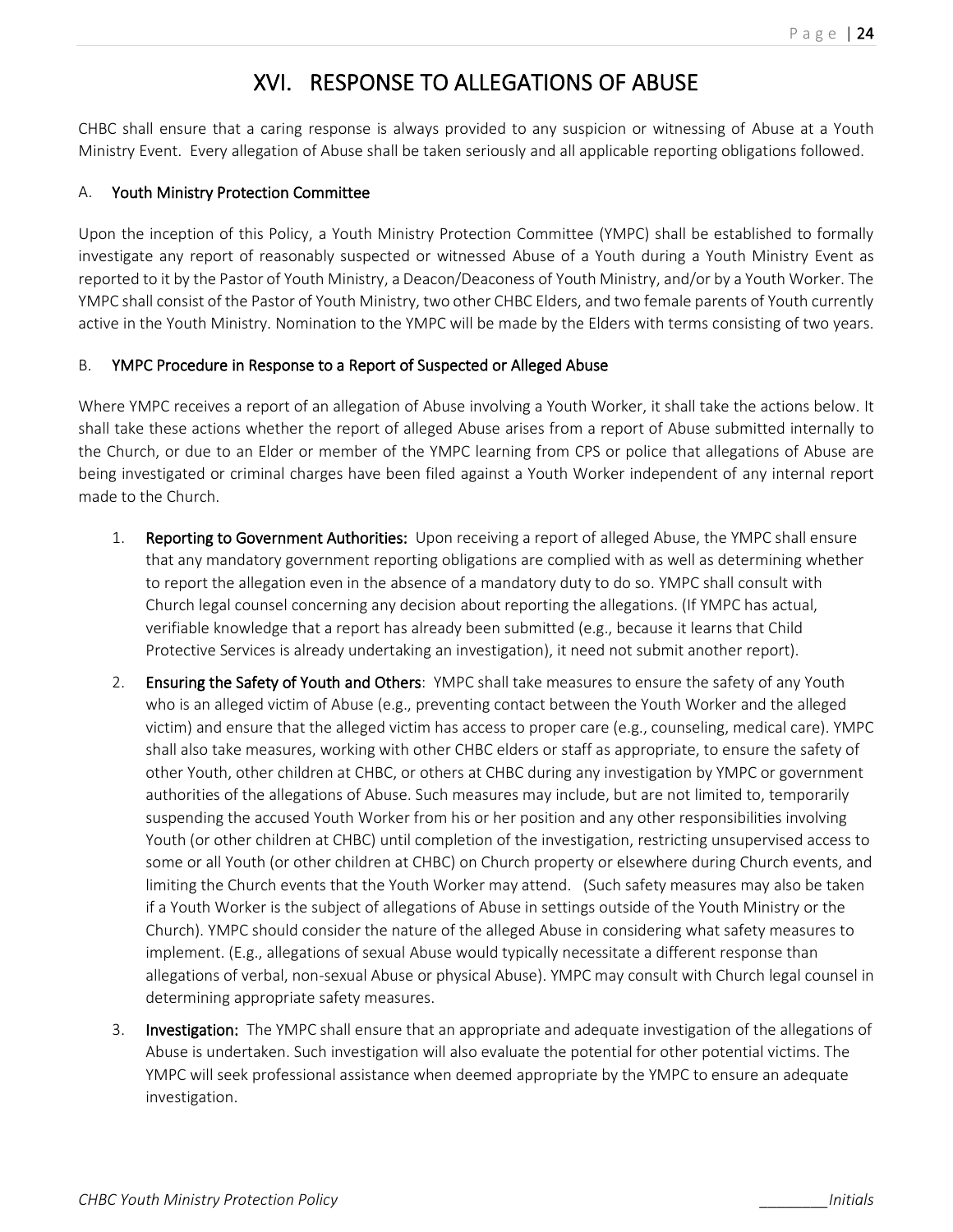In cases where governmental authorities are investigating allegations of Abuse involving a Youth Worker, YMPC shall cooperate with these authorities, consult with Church legal counsel to facilitate this cooperation, and avoid taking measures that would interfere with the government investigation. In some cases, this may mean suspending or delaying some or all aspects of a YMPC investigation until the government authorities have interviewed certain witnesses or concluded their investigation. In addition, the YMPC will designate a liaison with the government investigating authorities to obtain, as much as possible, written documentation of allegations, information, and findings. The YMPC will update any safety measures as necessary in light of any such information learned from government authorities.

During any investigation, YMPC will seek to limit notification of the investigation and the identities of those involved to those to whom it is necessary to (a) investigate the allegations, (b) ensure the safety or care of any particular individual, or (c) otherwise adequately respond to the allegation. YMPC may also notify the Church's insurance agent in accord as required by any applicable Church insurance policy.

4. YMPC Response/Action to Investigation Outcomes: In cases where an allegation of Abuse is found to be substantiated (e.g., because of self-admission of guilt, criminal conviction, finding of Child Protective Services, finding as a result of a YMPC investigation), the YMPC shall take appropriate responsive action. Such actions may include, but are not limited to the following: reporting to elders the finding that the Abuse is substantiated, suspending or terminating the Youth Worker from current and future service as a Youth Worker (or with other children at the Church), permanently barring service as a Youth Worker, and providing appropriate care to the victim of the Abuse. In consultation with Church legal counsel, the YMPC may also notify other organizations of the finding that the allegation of Abuse is substantiated, particularly where there is reason to believe that this individual could have access to Youth or children in his or her role with that other organization.

In cases where an allegation of Abuse is not substantiated, the YMPC shall notify any alleged victim and the accused Youth Worker of the finding and determine other appropriate actions to take in consultation with the elders and Church legal counsel as needed.

#### C. Annual Report

At the conclusion of each calendar year, the YMPC will file a report to the Elders documenting any allegations investigated during the past year with names redacted for privacy purposes. Upon request, individual elders may see the unredacted version of the report.

#### D. Former Youth

If a former Youth alleges an incident of Abuse that happened when he or she was involved in the Youth Ministry then:

- 1. The YMPC (or those professionally assisting the YMPC) shall seek to interview the former Youth to gather information.
- 2. If the accused is still a member of CHBC, the YMPC shall follow the procedures set out above.
- 3. If the accused is no longer a member of CHBC, the YMPC shall consult with the CHBC Elders and legal counsel to determine the need to report to police or CPS and any other organization that the accused may be a part of since his/her departure from CHBC.
- 4. Even if government officials are no longer bound to investigate due to a statute of limitations, CHBC shall investigate all allegations.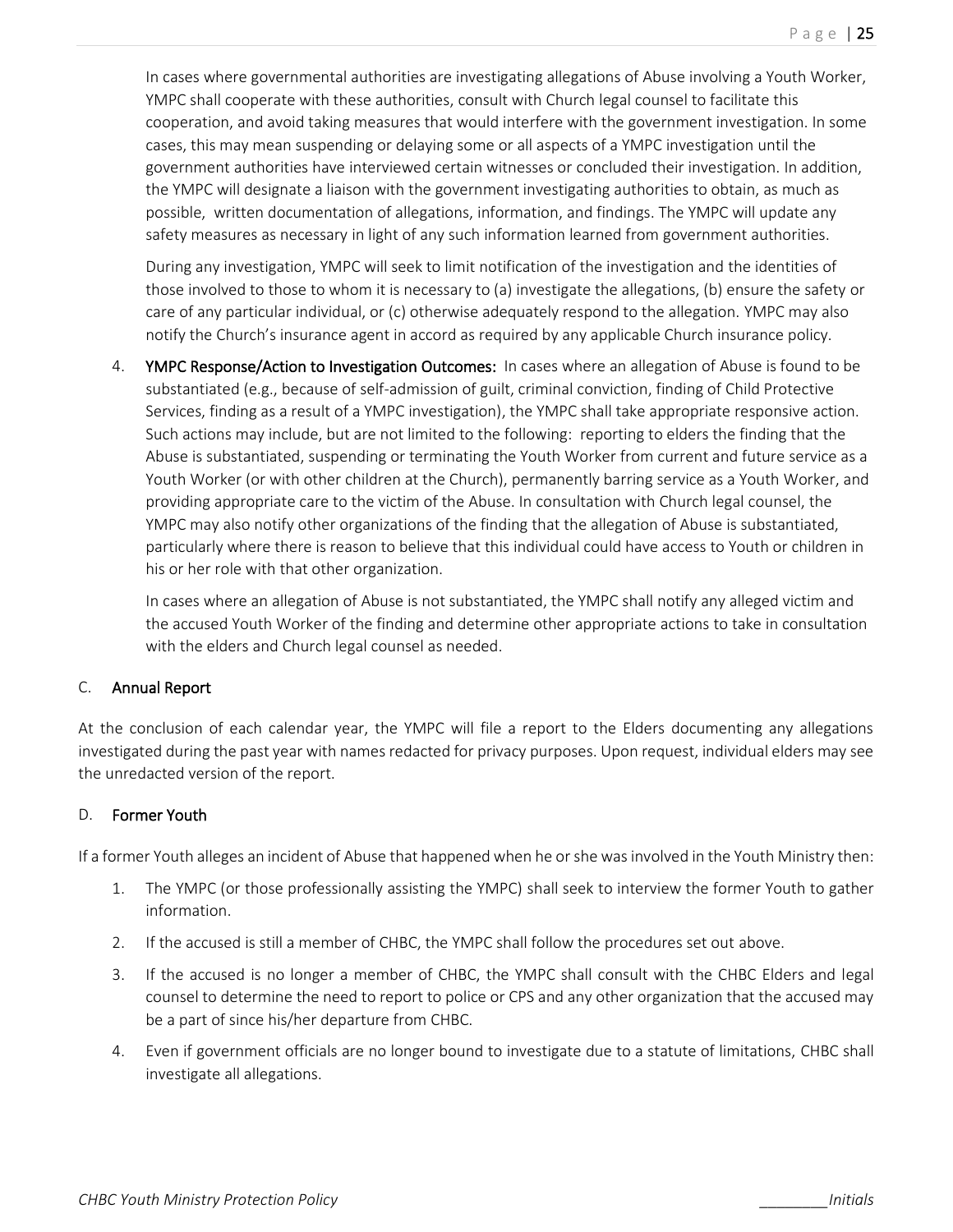#### E. Media

If the media and/or the larger community have knowledge of any incident, one person will be appointed by the Elders to act as an official church spokesperson for the purposes of preparing a public statement with accurate but limited information and serving as the official contact for media. Church legal counsel may be consulted in preparing the statement. The YMPC may also be consulted on the best way to convey this information to the congregation and the larger community.

#### F. Congregational Concerns

The YMPC and the CHBC Elder Board shall respond to congregational concerns if warranted. When responding, the Church, as well as permissive or mandatory reporters, shall consider the privacy of the parties involved as well as the need to maintain the integrity of any ongoing investigation.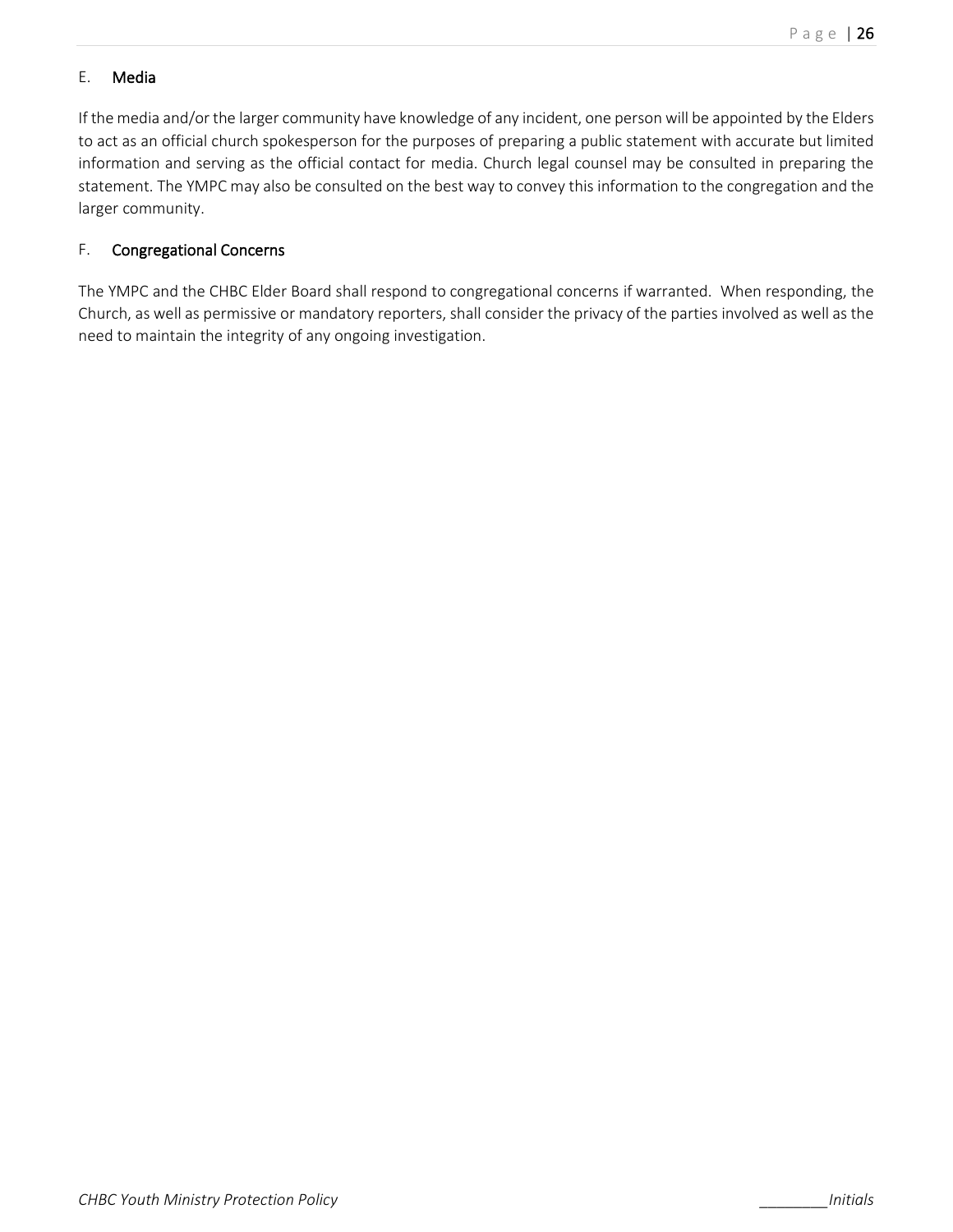### XVII. CONSEQUENCES FOR FAILURE TO ADHERE

If a Youth Worker fails to comply with any article of the Youth Ministry Protection Policy, he or she will be subject to removal from the Youth Ministry by the Pastor of Youth Ministry, the Youth Ministry Protection Committee, and/or the Elder Board at their sole discretion.

If a Youth fails to comply with any article of the Youth Ministry Protection Policy, he or she will be subject to appropriate consequences, including suspension or removal from the ministry at the sole discretion of the Pastor of Youth Ministry, the Youth Ministry Protection Committee, and/or the Elder Board.

---------------------------------------------------------------------------------------



### YOUTH WORKER APPLICANTS ONLY

I hereby state that I have carefully read the foregoing Youth Ministry Protection Policy and know the contents thereof. Furthermore, in my prospective work as a Youth Worker, I agree to abide by the contents in their totality. I also understand and agree that if the Pastor of Youth Ministry, Youth Protection Ministry Committee, or the Elder Board determines that I have violated this policy then CHBC may share this determination with the CHBC church body, any other past or present church that I attend or have attended, and any other organization where I might be exposed to or working with children.

Youth Worker Applicant Signature: \_\_\_\_\_\_\_\_\_\_\_\_\_\_\_\_\_\_\_\_\_\_\_\_\_\_\_\_\_ Date: \_\_\_\_\_\_\_\_\_\_\_\_\_\_\_\_\_\_

Youth Worker Applicant Printed Name: \_\_\_\_\_\_\_\_\_\_\_\_\_\_\_\_\_\_\_\_\_\_\_\_\_\_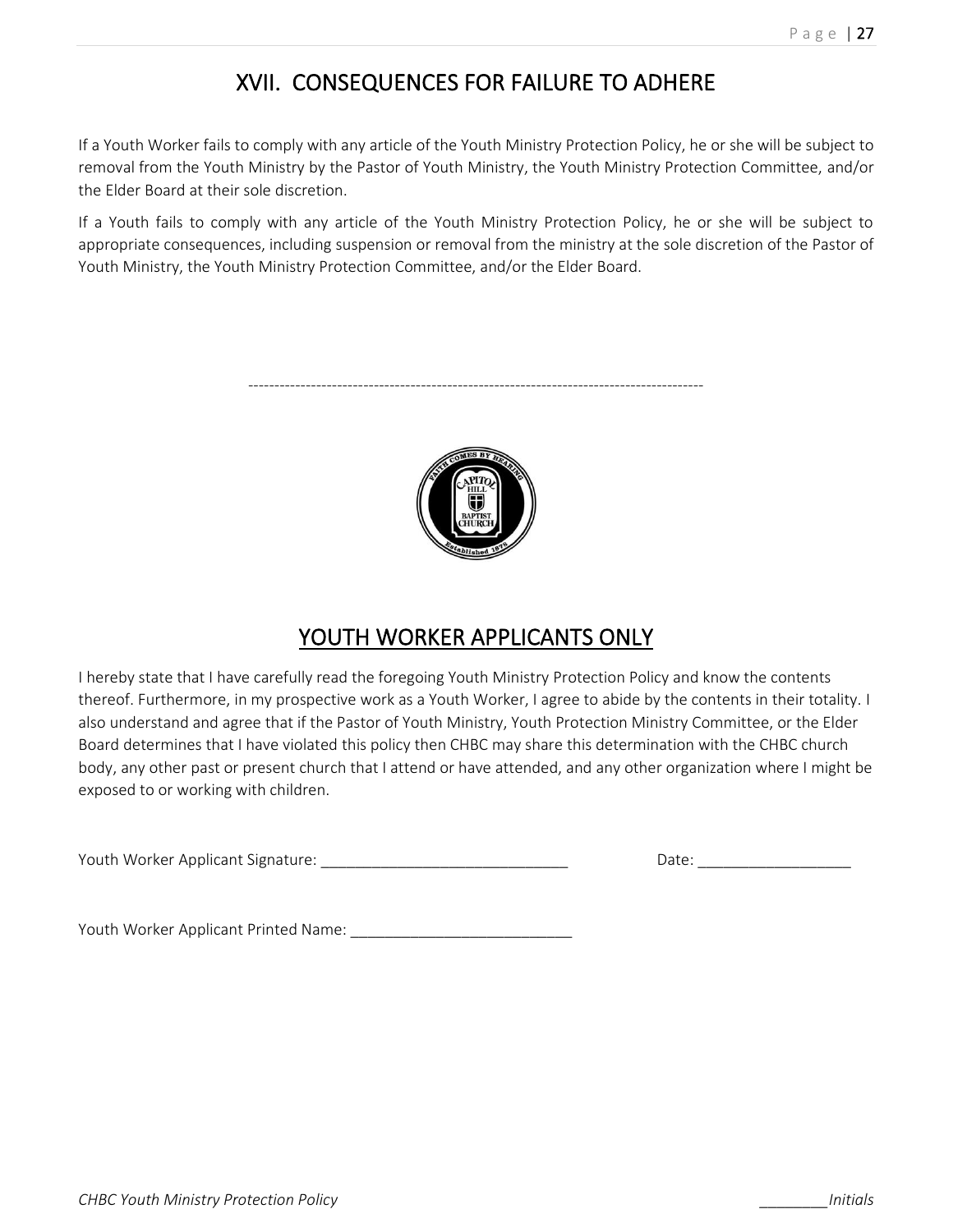### APPENDIX A: IMPORTANT PHONE NUMBERS AND NAMES

*(Updated annually)*



DISTRICT OF COLUMBIA CHILD AND FAMILY SERVICES AGENCY: 202-671-7233

ORGANIZATION:

CAPITOL HILL BAPTIST CHURCH: 202-543-6111

PASTOR OF YOUTH MINISTRY:

CHARLES HEDMAN: Google Voice Number

DEACONS/DEACONESSES OF YOUTH MINISTRY:

JACKIE GALONSKA: Google Voice Number

PATRICK HULEHAN: Google Voice Number

CARLY WORTHAM: Google Voice Number

YOUTH MINISTRY PROTECTION COMMITTEE MEMBERS:

(NAMES)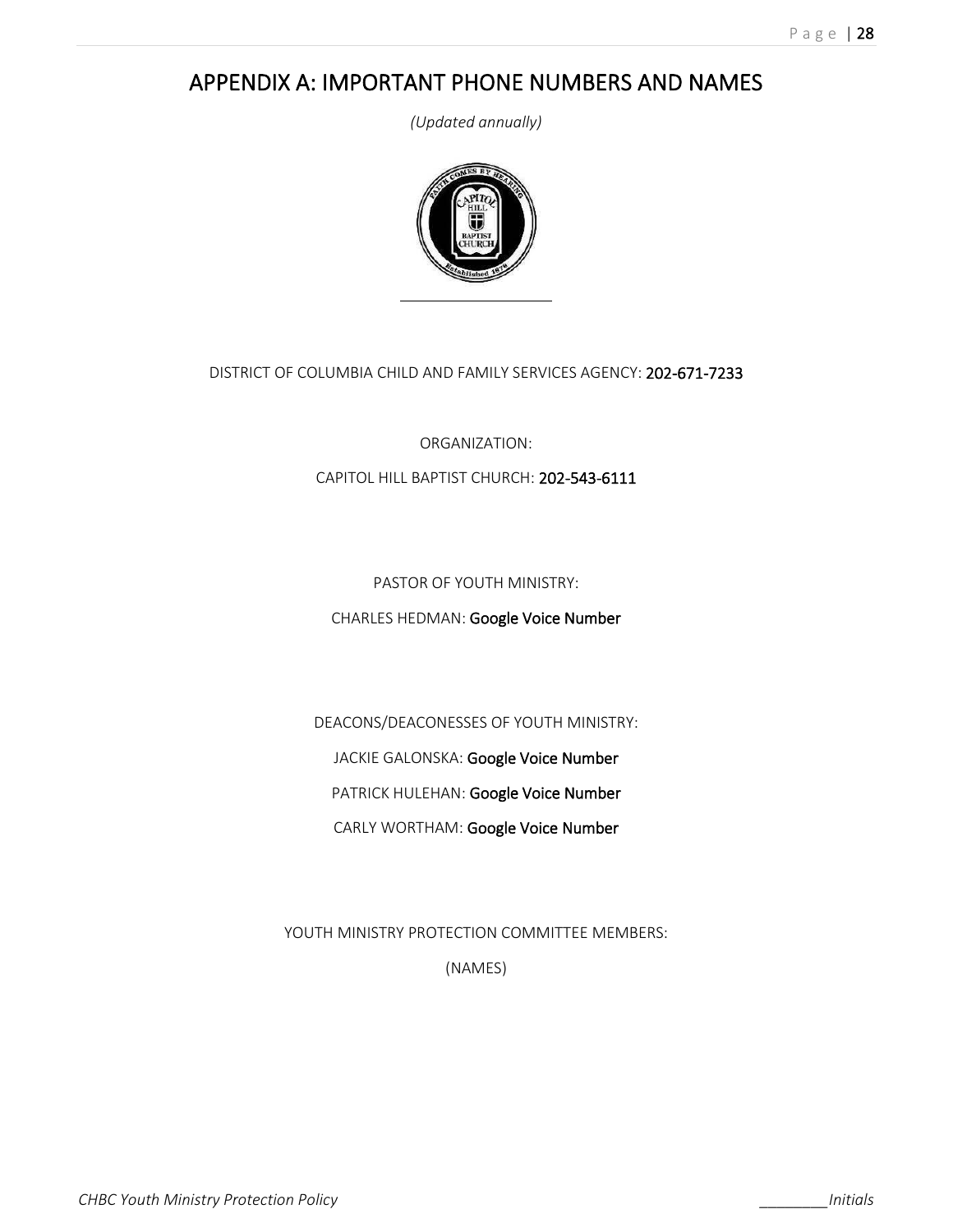### APPENDIX B: ORGANIZED YOUTH ACTIVITIES PARTICIPATION & RELEASE FORM



The undersigned does hereby give permission for my minor child \_\_\_\_\_\_\_\_\_\_\_\_\_\_\_\_\_\_\_\_\_\_\_\_\_\_\_\_ (child's name)("Participant"), to attend and participate in any Capitol Hill Baptist Church Youth Ministry Event, as that term is defined in the Church's Youth Ministry Protection Policy. I agree that I have received a copy of and had an opportunity to review that policy (available at capitolhillbaptist.org).

LIABILITY RELEASE: In consideration of Capitol Hill Baptist Church allowing the Participant to participate in any Youth Ministry Event, I, the undersigned, on behalf of myself, Participant, and any heirs, agents, or assignees, do, to the fullest extent permitted by law, hereby release, forever discharge and agree to hold harmless Capitol Hill Baptist Church and its pastors, directors, employees, volunteers, Youth Workers, and/or any other persons or entities acting on its behalf (collectively herein the "Church") from any causes of action, claims, or demands of any nature whatsoever including, but in no way limited to, claims of negligence, which I, the Participant, and any heirs, agents, assignees or anyone else who could bring a claim on behalf of myself or the Participant may have, now or in the future, against the Church on account of personal injury, illness, property damage, death, or accident of any kind, arising out of or in any way related to my child participating in any Youth Ministry Event, however the injury or damage occurs, including, but not limited to the negligence of the Church.

I, the parent or legal guardian of Participant, hereby grant my permission for the Participant to participate fully in any Youth Ministry Event, including trips away from the church premises. Furthermore, I, on behalf of my minor Participant, hereby assume all risk of accidental personal injury, sickness, death, damage and expense as a result of Participant's attendance or conduct in any way related to participation in any Youth Ministry Event, including recreation, work, travel, and ministry activities, involved therein. I further hereby agree to hold harmless and indemnify the Church for any liability sustained by the Church as the result of the negligent, willful or intentional acts of the Participant while attending or participating in a Youth Ministry Event, including expenses incurred attendant thereto.

MEDICAL TREATMENT PERMISSION: I authorize an adult, in whose care the Participant has been entrusted as part of participating in a Youth Ministry Event, to consent to any emergency x-ray examination, anesthetic, medical, surgical or dental diagnosis or treatment and hospital care, to be rendered to the Participant under the general or special supervision and on the advice of any licensed physician or dentist on the medical staff of a licensed hospital or emergency care facility in any state or the District of Columbia. The undersigned shall be liable and agrees to pay all costs and expenses incurred in connection with such medical and dental services rendered to the aforementioned Participant pursuant to this authorization.

TRANSPORTATION PERMISSION: The undersigned does also hereby give permission for Participant to ride in any vehicle driven by an approved and licensed ADULT Youth Worker while attending and participating in any Youth Ministry Event or other activities sponsored by Capitol Hill Baptist Church. My child and I understand that SEAT BELTS MUST BE WORN AT ALL TIMES during transportation.

*CHBC Youth Ministry Protection Policy \_\_\_\_\_\_\_\_Initials* DISPUTE RESOLUTION: This Participation and Release Form shall be governed by, construed and enforced according to the laws of the District of Columbia without giving effect to its conflict of laws provisions. The exclusive mechanism for resolution of any disputes concerning any aspect of its execution, implementation, interpretation or termination shall be a Biblical process that involves good faith negotiations, a nd if necessary, Christian conciliation (which may include mediation or arbitration or both) under the rules of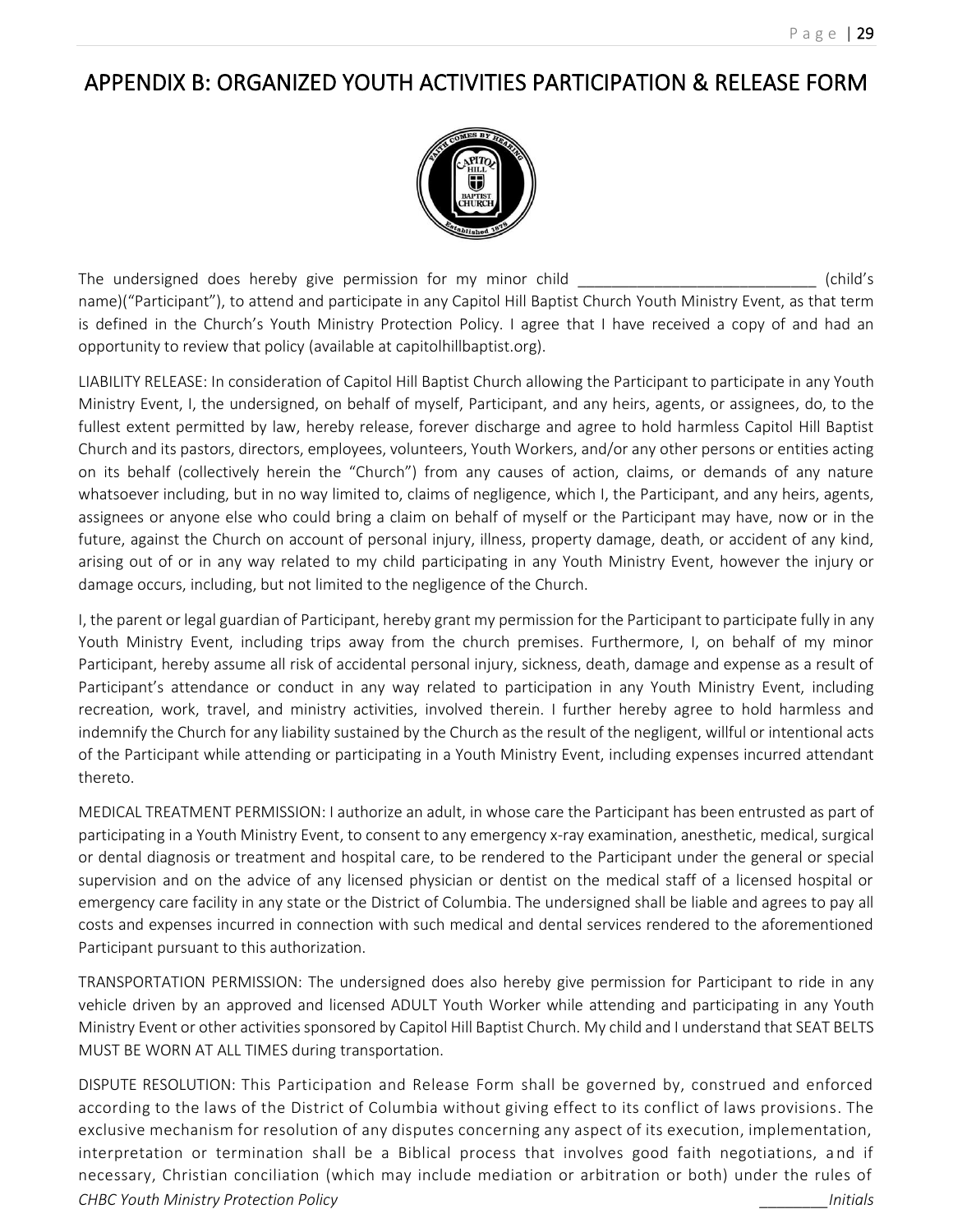the Institute for Christian Conciliation (see http://www.iccpeace.com/guidelines) conducted in the District of Columbia. Based on my religious beliefs (e.g., 1 Cor. 6) that I share with the Church, I irrevocably waive any right to seek relief of any kind, legal or equitable, in the courts or administrative agencies of any government body, anywhere in the world.

SEVERABILITY: I understand the provisions of this Participation and Release Form are severable, and, should any provision be found unenforceable, the other provisions shall remain fully valid and enforceable.

I further state that I HAVE CAREFULLY READ THE FOREGOING PARTICIPATION AND RELEASE FORM, UNDERSTAND THAT I AM RELEASING LEGAL RIGHTS, UNDERSTAND THAT IT CONTAINS A BINDING ARBITRATION CLAUSE THAT MAY BE ENFORCED, HAVE HAD OPPORTUNITY TO SEEK LEGAL COUNSEL, AND SIGN THIS PARTICIPTION RELEASE FORM AS MY OWN FREE ACT. This is a legally binding agreement that I have read and understand and to which I hereby agree.

Signature required:

| Father/Mother/Legal Guardian               |  | Phone                     | Date                   |  |
|--------------------------------------------|--|---------------------------|------------------------|--|
| Print name of father/mother/legal guardian |  | Print name of participant |                        |  |
| Hospital insurance? ______Yes _______No    |  |                           |                        |  |
|                                            |  |                           |                        |  |
|                                            |  |                           | Physician Phone Number |  |
|                                            |  |                           |                        |  |
| Emergency Phone Number _______             |  |                           |                        |  |
| Name                                       |  | Relationship              | Phone #                |  |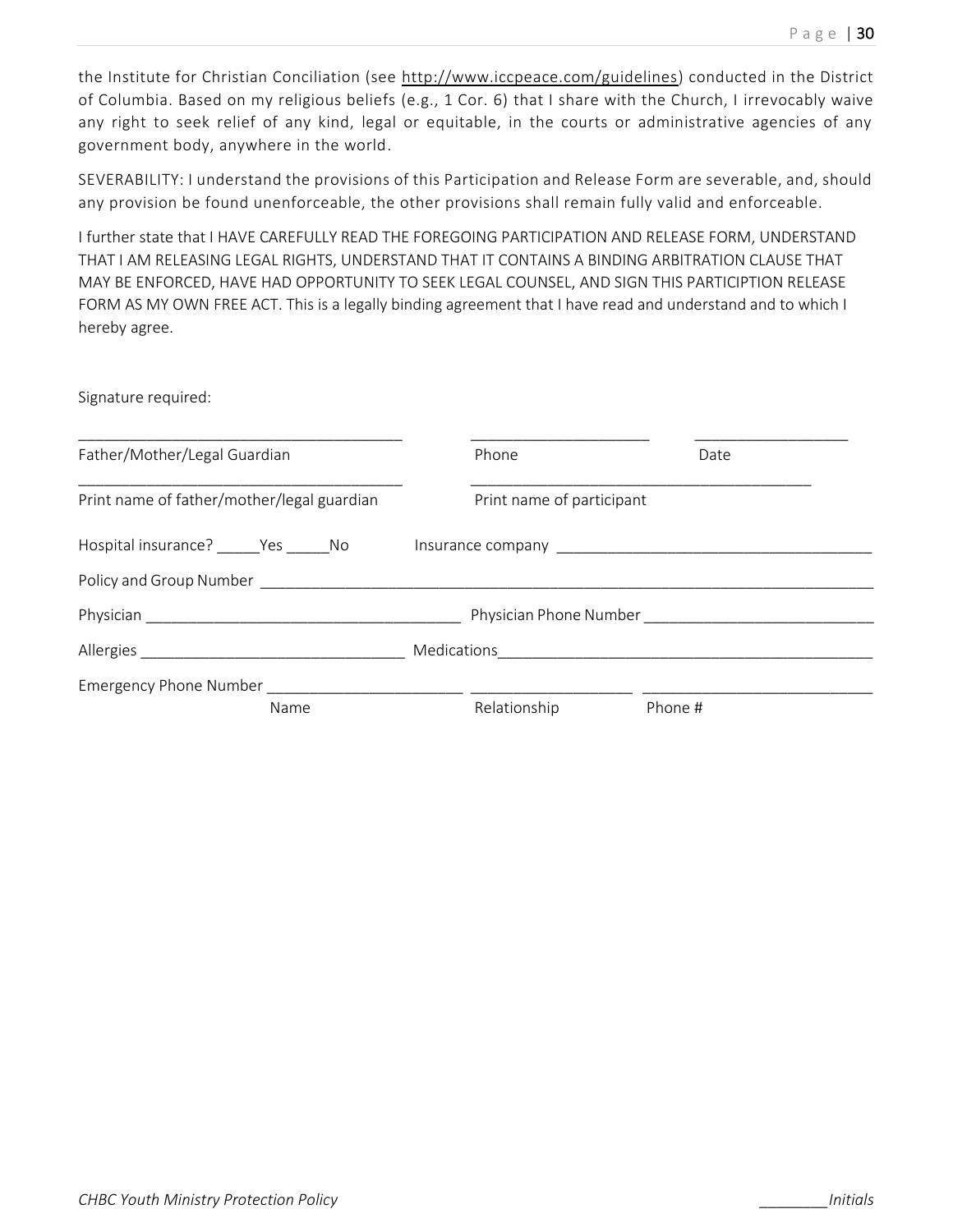### APPENDIX C: TRANSPORTATION CONSENT & RELEASE FORM



#### Consent

I, \_\_\_\_\_\_\_\_\_\_\_\_\_\_\_\_\_\_\_\_\_\_\_\_\_\_\_\_\_, the parent/guardian of my minor child \_\_\_\_\_\_\_\_\_\_\_\_\_\_\_\_\_\_\_\_\_\_\_\_\_\_ (hereinafter "My Child") hereby give My Child permission to ride in the vehicle of and/or be driven by an active Youth Worker screened and designated by the Capitol Hill Baptist Church Youth Ministry. I have discussed these arrangements with My Child.

#### Release

On behalf of myself, My Child, and any heirs, agents, or assignees, I do, to the fullest extent permitted by law, hereby agree to release, forever discharge, and agree to hold harmless and indemnify Capitol Hill Baptist Church and its pastors, directors, employees, volunteers, Youth Workers, and/or any other persons or entities acting on its behalf (collectively herein the "Church"), from any causes of action, claims, or demands of any nature whatsoever including, but in no way limited to, claims of negligence, which I, My Child, and any heirs, agents, assignees or anyone else who could bring a claim on behalf of myself or My Child may have, now or in the future, against the Church on account of personal injury, illness, property damage, death, or accident of any kind, arising out of or in any way related to My Child riding in the vehicle of and/or being driven by an active Youth Worker screened and designated by the Capitol Hill Baptist Church Youth Ministry, however the injury or damage occurs, including, but not limited to the negligence of the Church.

DISPUTE RESOLUTION: This Transportation Consent and Release Form shall be governed by, construed and enforced according to the laws of the District of Columbia without giving effect to its conflict of laws provisions. The exclusive mechanism for resolution of any disputes concerning any aspect of its exe cution, implementation, interpretation or termination shall be a Biblical process that involves good faith negotiations, and if necessary, Christian conciliation (which may include mediation or arbitration or both) under the rules of the Institute for Christian Conciliation (see http://www.iccpeace.com/guidelines) conducted in the District of Columbia. Based on my religious beliefs (e.g., 1 Cor. 6) that I share with the Church, I irrevocably waive any right to seek relief of any kind, legal or equitable, in the courts or administrative agencies of any government body, anywhere in the world.

SEVERABILITY: I understand the provisions of this Transportation Consent and Release Form are severable, and, should any provision be found unenforceable, the other provisions shall remain fully valid and enforceable.

I further state that I HAVE CAREFULLY READ THE FOREGOING CONSENT AND RELEASE FORM, UNDERSTAND THAT I AM RELEASING LEGAL RIGHTS, UNDERSTAND THAT IT CONTAINS A BINDING ARBITRATION CLAUSE THAT MAY BE ENFORCED, HAVE HAD OPPORTUNITY TO SEEK LEGAL COUNSEL, AND SIGN THIS RELEASE FORM AS MY OWN FREE ACT. This is a legally binding agreement that I have read and understand and to which I hereby agree.

Signature of Parent/Guardian\_\_\_\_\_\_\_\_\_\_\_\_\_\_\_\_\_\_\_\_\_\_\_\_\_\_\_\_\_\_\_\_ Date: \_\_\_\_\_\_\_\_\_\_\_\_\_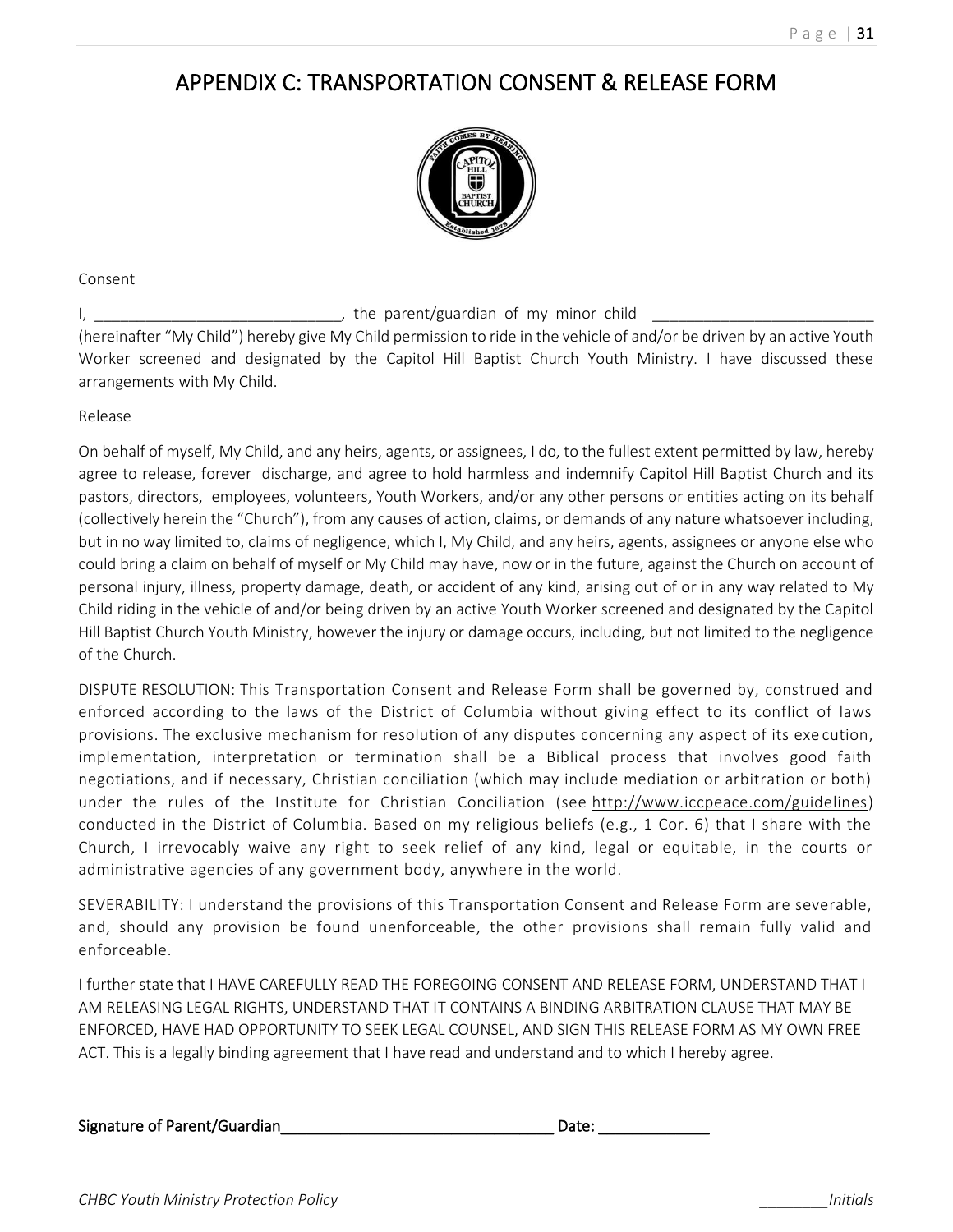### APPENDIX D: ORGANIZED ONE-ON-ONE YOUTH MENTORSHIP RELEASE FORM



The undersigned does hereby give permission for my minor child \_\_\_\_\_\_\_\_\_\_\_\_\_\_\_\_\_\_\_\_\_\_\_\_\_\_\_\_\_\_\_\_\_\_\_(child's name) (hereinafter "My Child") to participate in an Organized One-on-One Youth Mentorship (as that term is defined in the Capitol Hill Baptist Church's Youth Ministry Protection Policy) with \_\_\_\_\_\_\_\_\_\_\_\_\_\_\_\_\_\_\_\_\_\_\_\_\_\_ (Youth Worker name), a screened and trained Youth Worker in the Capitol Hill Baptist Church (CHBC) Youth Ministry as defined by CHBC. I understand that my child will spend one-on-one time with the Youth Worker for the purpose of discipleship and mentoring and that the Youth Worker is expected to abide by the terms of the Youth Ministry Protection Policy governing the Organized One-on-One Youth Mentorship. I agree that I have received a copy of and had an opportunity to review CHBC's Youth Ministry Protection Policy.

LIABILITY RELEASE: In consideration of Capitol Hill Baptist Church allowing My Child to participate in an Organized One-on-One Mentorship, I, the undersigned, on behalf of myself, My Child, and any heirs, agents, or assignees, do, to the fullest extent permitted by law, hereby release, forever discharge and agree to hold harmless Capitol Hill Baptist Church, its pastors, directors, employees, volunteers, Youth Workers, and/or any other persons or entities acting on its behalf (collectively herein the "Church") from any causes of action, claims, or demands of any nature whatsoever including, but in no way limited to, claims of negligence, which I, My Child, and any heirs, agents, assignees or anyone else who could bring a claim on behalf of myself or My Child may have, now or in the future, against the Church on account of personal injury, illness, property damage, death, or accident of any kind, arising out of or in any way related to My Child's participation or involvement in an Organized One-on-One Youth Mentorship, however the injury or damage occurs, including, but not limited to the negligence of the Church.

I, the parent or legal guardian of My Child, hereby grant my permission for My Child to participate fully in an Organized One-on-One Youth Mentorship and any activities related thereto. Furthermore, I, on behalf of My Child, hereby assume all risk of accidental personal injury, sickness, death, damage and expense as a result of My Child's participation in any way in an Organized One-on-One Youth Mentorship, including recreation, work, travel, and ministry activities involved therein. The undersigned further hereby agrees to hold harmless and indemnify the Church for any liability sustained by the Church as the result of the negligent, willful or intentional acts of My child while attending or participating in an Organized One-on-One Youth Mentorship, including expenses incurred attendant thereto.

MEDICAL TREATMENT PERMISSION: I authorize the Youth Worker in whose care My Child has been entrusted, to consent to any emergency x-ray examination, anesthetic, medical, surgical or dental diagnosis or treatment and hospital care, to be rendered to My Child under the general or special supervision and on the advice of any licensed physician or dentist on the medical staff of a licensed hospital or emergency care facility in any state or the District of Columbia. The undersigned shall be liable and agrees to pay all costs and expenses incurred in connection with such medical and dental services rendered to My Child pursuant to this authorization.

DISPUTE RESOLUTION: This Release Form shall be governed by, construed and enforced according to the laws of the District of Columbia without giving effect to its conflict of laws provisions. The exclusive mechanism for resolution of any disputes concerning any aspect of its execution, implementation, interpretation or termination shall be a Biblical process that involves good faith negotiations, and if necessary, Christian conciliation (which may include mediation or arbitration or both) under the rules of the Institute for Christian Conciliation (see http://www.iccpeace.com/guidelines) conducted in the District of Columbia.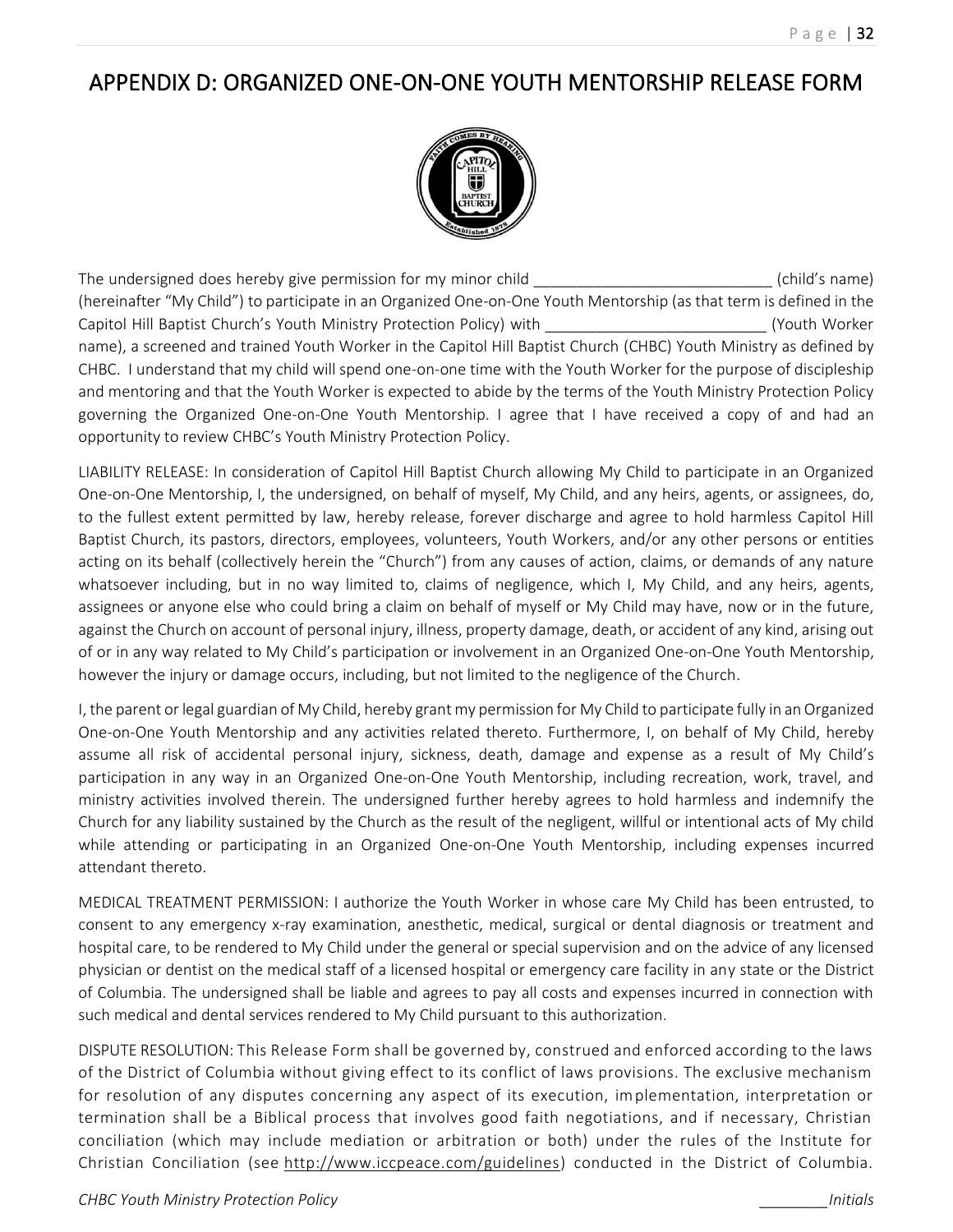Based on my religious beliefs (e.g., 1 Cor. 6) that I share with the Church, I irrevocably waive any right to seek relief of any kind, legal or equitable, in the courts or administrative agencies of any government body, anywhere in the world.

SEVERABILITY: I understand the provisions of this Release Form are severable, and, should any provision be found unenforceable, the other provisions shall remain fully valid and enforceable.

I further state that I HAVE CAREFULLY READ THE FOREGOING RELEASE FORM, UNDERSTAND THAT I AM RELEASING LEGAL RIGHTS, UNDERSTAND THAT IT CONTAINS A BINDING ARBITRATION CLAUSE THAT MAY BE ENFORCED, HAVE HAD OPPORTUNITY TO SEEK LEGAL COUNSEL, AND SIGN THIS RELEASE FORM AS MY OWN FREE ACT. This is a legally binding agreement that I have read and understand and to which I hereby agree.

Signature required:

| Father/Mother/Legal Guardian                                                                                                                                                                                                                                                      |  | Phone                     | Date                   |  |
|-----------------------------------------------------------------------------------------------------------------------------------------------------------------------------------------------------------------------------------------------------------------------------------|--|---------------------------|------------------------|--|
| Print name of father/mother/legal guardian                                                                                                                                                                                                                                        |  | Print name of participant |                        |  |
| Hospital insurance? _______ Yes ______ No<br>Insurance company <b>contract to the contract of the contract of the contract of the contract of the contract of the contract of the contract of the contract of the contract of the contract of the contract of the contract of</b> |  |                           |                        |  |
| Policy and Group Number                                                                                                                                                                                                                                                           |  |                           |                        |  |
| Physician <b>Exercise Service Service Service Service</b> Service Service Service Service Service Service Service Service Service Service Service Service Service Service Service Service Service Service Service Service Service S                                               |  |                           | Physician Phone Number |  |
| Emergency Phone Number                                                                                                                                                                                                                                                            |  |                           |                        |  |
| Name                                                                                                                                                                                                                                                                              |  | Relationship              | Phone #                |  |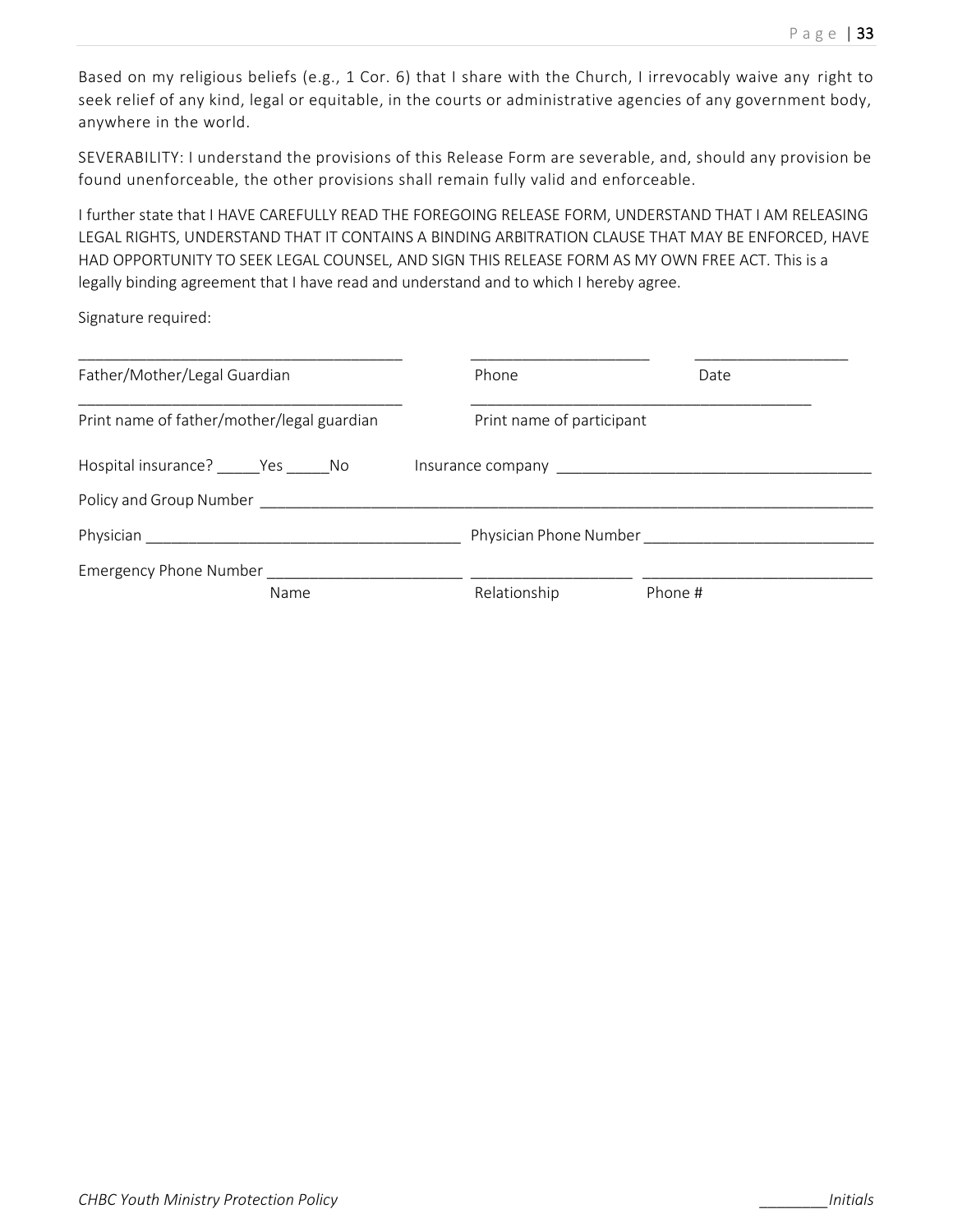### APPENDIX E: YOUTH WORKER APPLICATION FORM



# Application for Youth Ministry

### Warning: Confidential Information—Read Carefully!

This document is designed to collect information about you that we need to qualify you for the privilege of service in Youth Ministry at Capitol Hill Baptist Church (CHBC). Some of this information is quite personal, and we are committed to protecting your confidentiality within the bounds of applicable law. As such, this document may be read only by the following persons at CHBC: you, the CHBC elders, the Pastor of Youth Ministry, deacons of Youth Ministry, or other individuals specifically authorized by the elders to make decisions concerning who should serve in Youth Ministry at the church. No other person at CHBC is authorized to review this document. Persons who review, duplicate, distribute, or disclose any portion of this document without authorization may face one or more of the following consequences: (1) Termination of employment, if an employee; (2) dismissal from any official position within the church, if a volunteer; (3) possible criminal liability; and (4) possible civil liability.

If at any time you determine that the information you provided in this document is not true--or if it changes in a way that substantively impacts your qualification to serve, you are requested to notify the Pastor of Youth Ministry as soon as possible.

*This application is property of Capitol Hill Baptist Church and is confidential when completed.*

| FOR OFFICE USE ONLY: |
|----------------------|
| Reference #1:        |
| Reference #2:        |
|                      |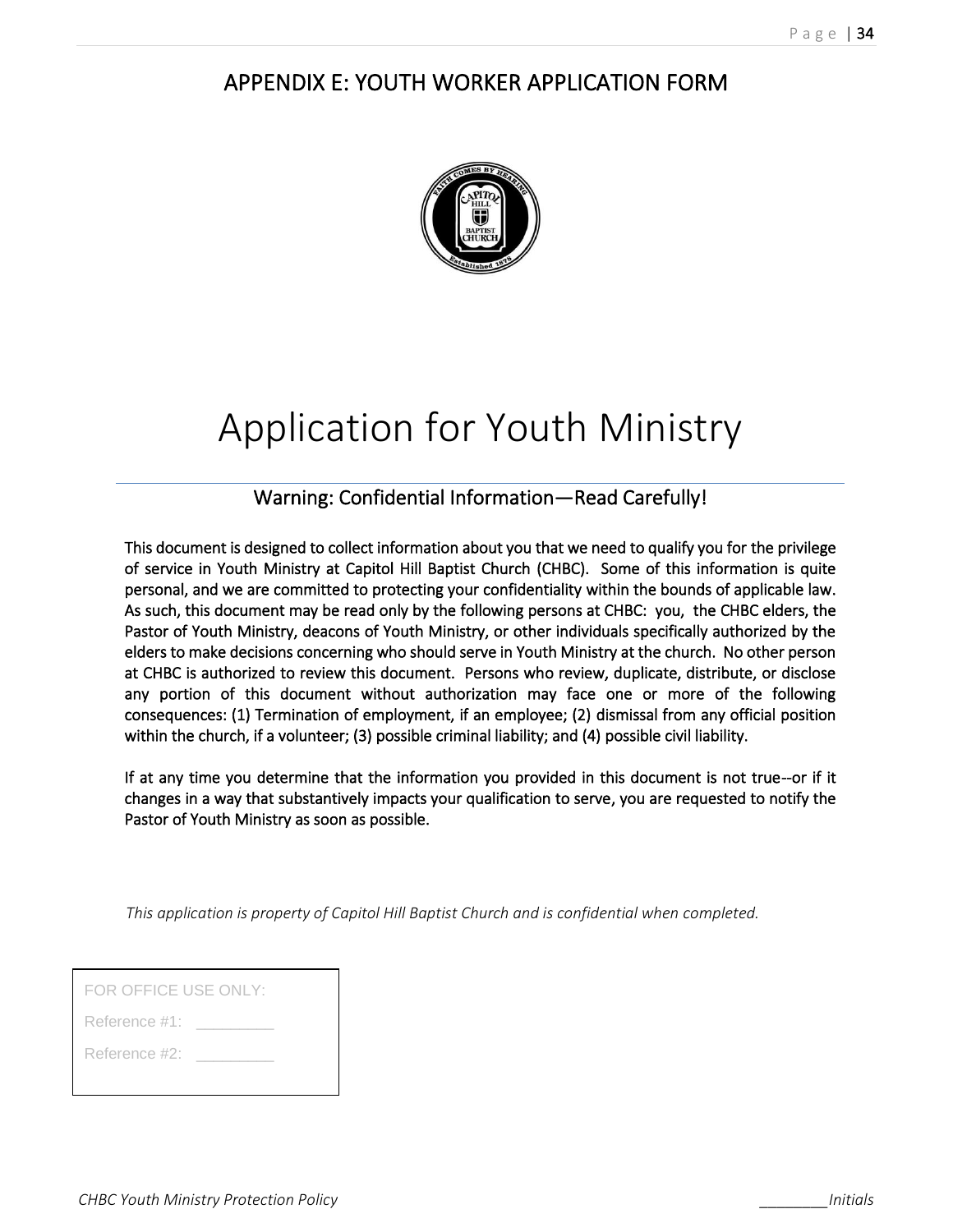### Application for Ministry to Capitol Hill Baptist Church

*\_\_\_\_\_\_\_\_\_\_\_\_\_\_\_\_\_\_\_\_\_\_\_\_\_\_\_\_\_\_\_\_\_\_\_\_\_\_\_\_\_\_\_\_\_\_\_\_\_\_\_\_\_\_\_\_\_\_\_\_\_\_\_\_\_\_\_\_\_\_\_\_\_\_\_\_\_\_* 

*\_\_\_\_\_\_\_\_\_\_\_\_\_\_\_\_\_\_\_\_\_\_\_\_\_\_\_\_\_\_\_\_\_\_\_\_\_\_\_\_\_\_\_\_\_\_\_\_\_\_\_\_\_\_\_\_\_\_\_\_\_\_\_\_\_\_\_\_\_\_\_\_\_\_\_\_\_\_*

*Thank you for your interest in serving the youth and families of Capitol Hill Baptist Church. Once your application has been approved, the Pastor of Youth Ministry will work with you to find a spot on our Youth Ministry team that will be a good fit for you based on our needs and your interests and experience.* 

*Please put your completed application in a sealed envelope and place it in the Pastor of Youth Ministry's mailbox in the church office.* 

|        |                                                                        | <b>Personal Information</b> |                                                                                                      |
|--------|------------------------------------------------------------------------|-----------------------------|------------------------------------------------------------------------------------------------------|
|        |                                                                        |                             | Date:                                                                                                |
|        |                                                                        |                             |                                                                                                      |
|        |                                                                        |                             |                                                                                                      |
|        |                                                                        |                             |                                                                                                      |
|        |                                                                        |                             |                                                                                                      |
|        |                                                                        | <b>Family Information</b>   |                                                                                                      |
|        | I am: • Single • Married                                               | · Divorced · Vidowed        |                                                                                                      |
|        | Do you have any children?                                              |                             |                                                                                                      |
|        |                                                                        | Membership Information      |                                                                                                      |
|        |                                                                        |                             | How long have you been a member of CHBC? ________________________Date joined: ______________________ |
|        | What other ministries and activities have you participated in at CHBC? |                             |                                                                                                      |
|        |                                                                        | <b>Prior Experience</b>     |                                                                                                      |
|        |                                                                        |                             | Have you taught or cared for children or youth in any church or parachurch ministry before?          |
| ⊓<br>□ | Yes.<br>No                                                             |                             |                                                                                                      |

If Yes, please describe (including dates and places):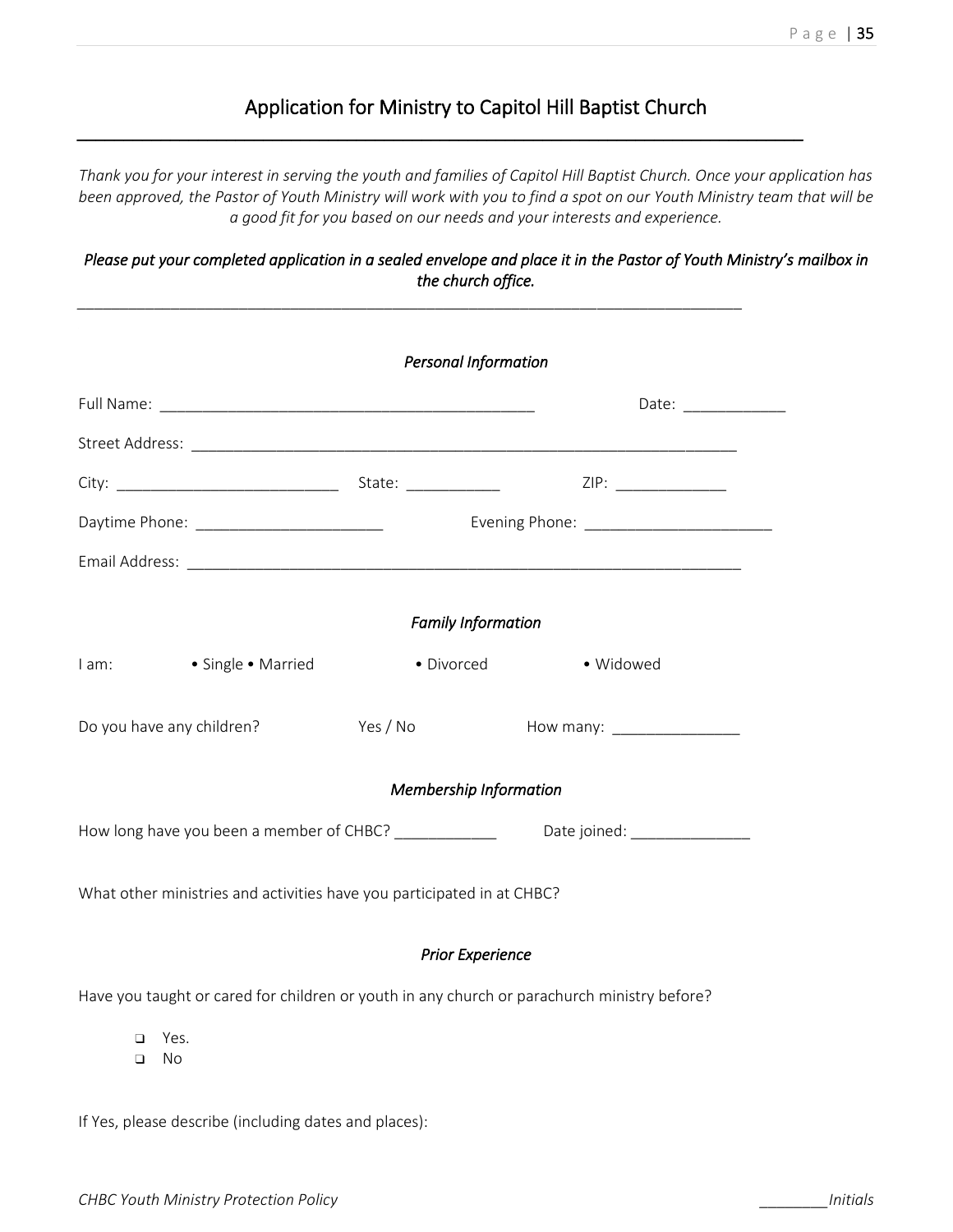Please describe any training, education, or other factors (including musical training) that would apply to your ministry to Youth:

#### *Personal Commitment*

\_\_\_\_\_\_\_\_\_\_\_\_\_\_\_\_\_\_\_\_\_\_\_\_\_\_\_\_\_\_\_\_\_\_\_\_\_\_\_\_\_\_\_\_\_\_\_\_\_\_\_\_\_\_\_\_\_\_\_\_\_\_\_\_\_\_\_\_\_\_\_\_\_\_\_\_\_\_\_\_\_\_

In dependence on the Holy Spirit and by God's grace:

- ❑ I will be faithful and dependable in this ministry.
- ❑ I will seek to learn more about ministering to adolescents, as information and training are available.
- ❑ I will faithfully pray for the youth who are under my care.
- ❑ I commit myself to continuing personal spiritual growth.
- ❑ I commit to knowing when I am scheduled to serve and arriving to serve on time.

| <b></b><br>۱۵ |  |
|---------------|--|
|---------------|--|

#### *Personal References*

Every applicant for participation in Youth Ministry must provide at least two personal references. The Pastor of Youth Ministry will contact these references. (*Applicant waives the right to view reference statements or other information provided by references*).

If you have been a member of Capitol Hill Baptist Church for *less than one year*, please list

- 1. A pastor or church leader from the church you most recently attended (if no church, please talk to the Pastor of Youth Ministry).
- 2. A person with whom you have worked/served in the past who knows you well. (If you have served in a youth ministry in the past, please list someone who served with you in that context.)

If you have been a member of Capitol Hill Baptist Church for *more than one year*, please list

- 1. An elder, small group leader, or other church leader who knows you well
- 2. Another member of Capitol Hill Baptist Church who knows you well and can attest to your suitability to work with youth.

| Address: _________________________________                                                |  |
|-------------------------------------------------------------------------------------------|--|
| the company of the company of the company of the company of the company of the company of |  |
|                                                                                           |  |
|                                                                                           |  |
|                                                                                           |  |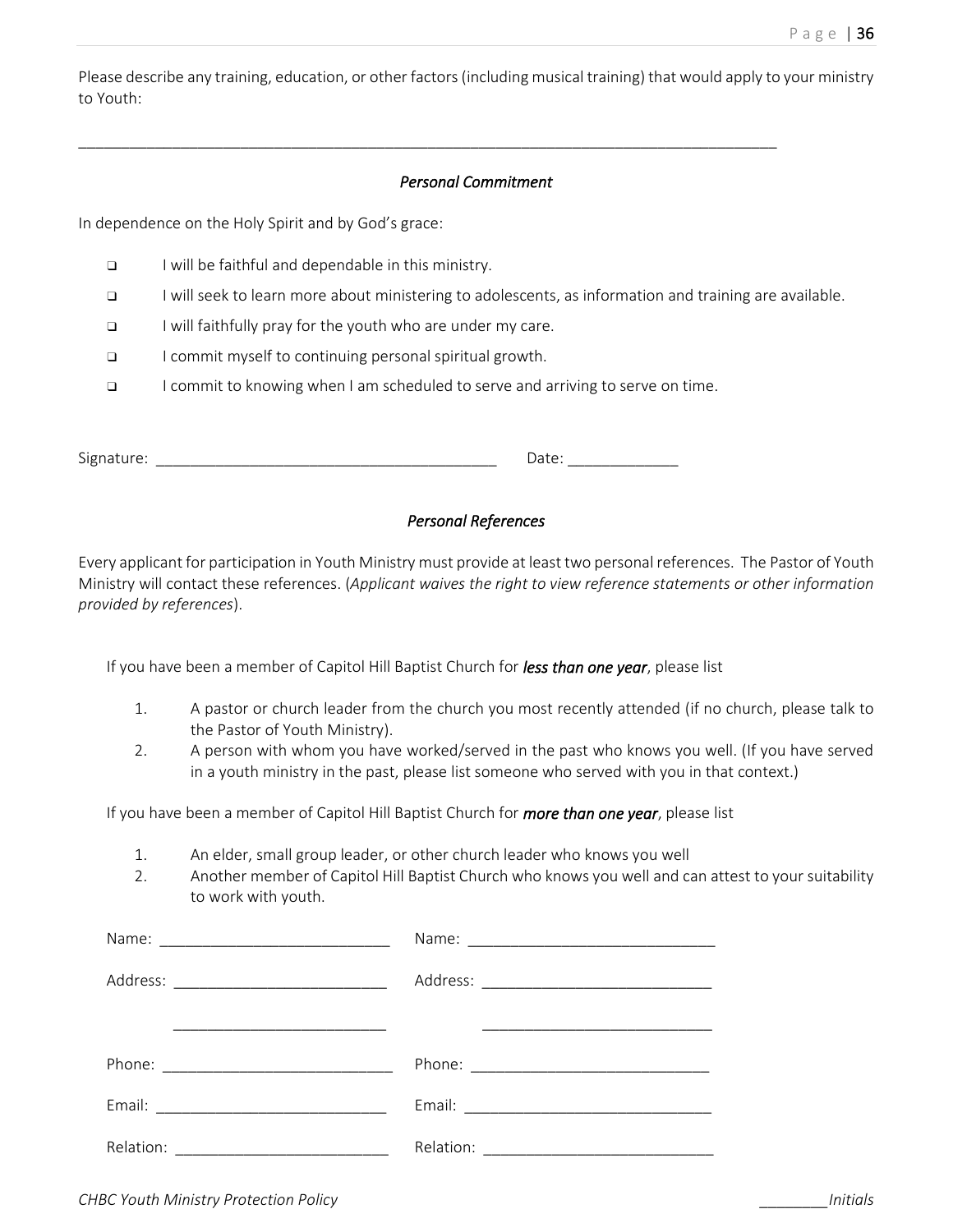#### *Consent for a Criminal Background Check*

Capitol Hill Baptist Church has contracted the services of an outside vendor to perform criminal background checks on all Youth Ministry applicants. A *national* criminal records search is performed. The following information is required.

| Name: First                    | Last                    | Middle |
|--------------------------------|-------------------------|--------|
| Address:                       |                         |        |
| Date of Birth:                 | Social Security Number: |        |
| Driver's License Number/State: |                         |        |

Reports are treated as confidential and CHBC limits access to the report to the following individuals at CHBC: the Pastor of Youth Ministry, CHBC elders, and other individuals authorized by the elders as part of the process of approving an individual to serve as a Youth Worker.

Any reported misdemeanor or felony will be discussed with you and the elders and may be grounds for denial of application to work with Youth or engage in other activities or ministry at the Church.

With my signature below, I consent to allow the Capitol Hill Baptist Church to perform the above-referenced criminal background check:

Signature: \_\_\_\_\_\_\_\_\_\_\_\_\_\_\_\_\_\_\_\_\_\_\_\_\_\_ Date: \_\_\_\_\_\_\_\_\_\_\_\_\_\_\_\_\_\_\_\_\_\_\_\_

#### *Social Media Account Disclosure*

We want to protect the privacy of our Youth as well as hold Youth Workers accountable for their work with Youth. To that end, please list each of your active social media accounts and handles (i.e., Facebook, Instagram, Twitter, Snapchat, Tik Tok):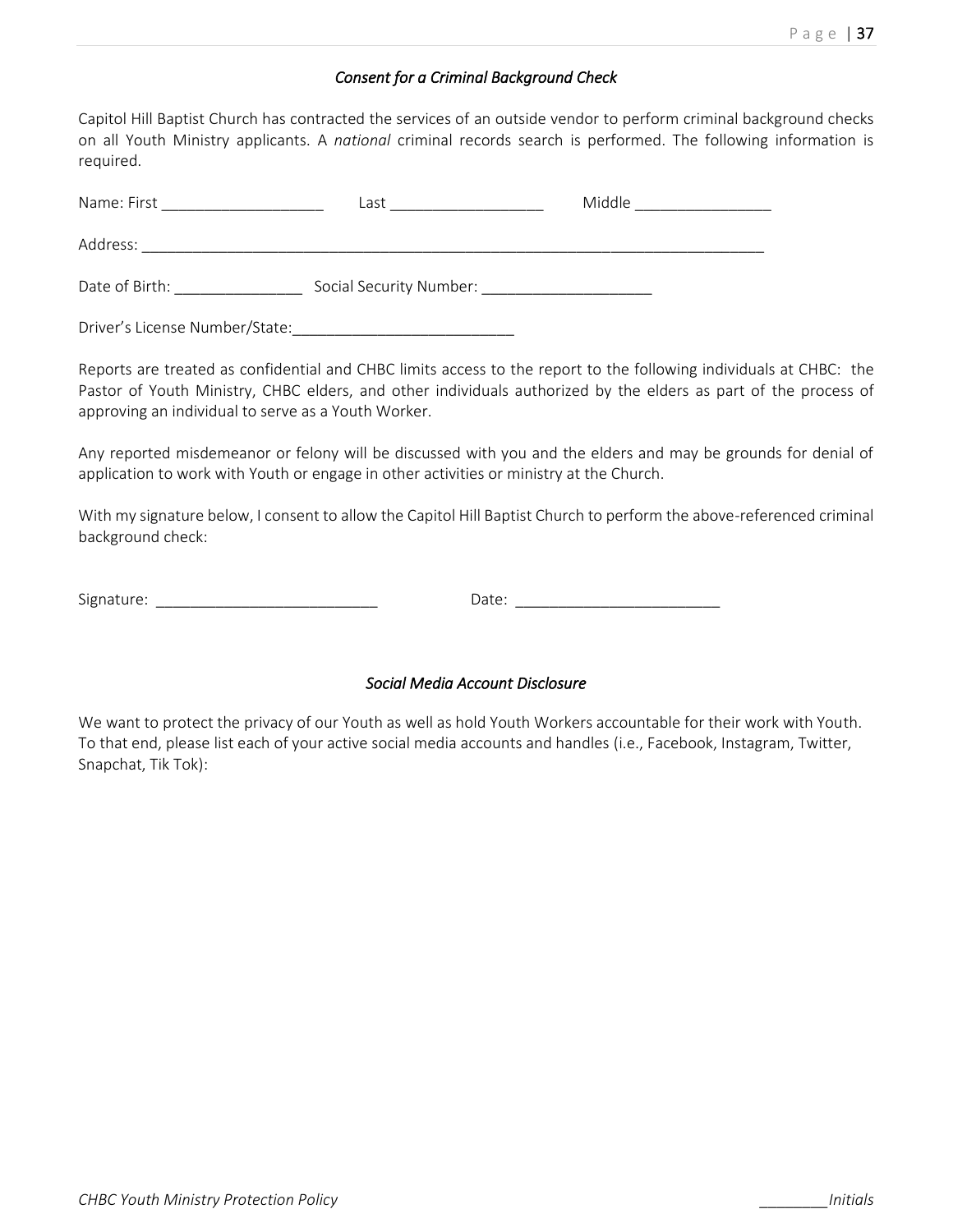#### *Confidential Information*

The following questions are designed to help us promote a safe, secure, and loving environment for the Youth who participate in our programs. This information will be kept in the applicant's secured file. The information will be viewed only by the Pastor of Youth Ministry, other elders the Pastor of Youth Ministry deems necessary and appropriate, or other individuals specifically authorized by the elders as part of the process of approving an individual to serve as a Youth Worker. If you would like to discuss any of these matters further with the pastor overseeing youth ministry, please simply indicate that below or leave the form blank. Answering "yes' to any of these questions will not necessarily disqualify you from participating in youth ministry at Capitol Hill Baptist Church.

#### 1. Have you ever been a victim of Abuse?

*(Many people have experienced Abuse at the hands of others. Most victims of Abuse abhor such behavior and are especially alert and sensitive to the need to provide a safe and caring environment for students. At the same time, residual effects may remain in some people's lives, including a hesitancy to report suspected child Abuse, which is why we ask this question. Please also note that depending on what information you share, we may have an obligation to ensure that conduct constituting Abuse has been reported to applicable authorities.)*

- ❑ Yes
- ❑ No
- ❑ I would like to discuss this.

Comments:

2. Have you ever been accused of, participated in, found to have, pled guilty to, or been convicted of any type of child Abuse, child neglect, or any other unlawful conduct against a child (i.e., someone younger than 18? ?

- ❑ Yes
- ❑ No
- ❑ I would like to discuss this.

Comments:

#### 3. Have you ever been convicted of or pled guilty to a crime (other than minor traffic violations)?

- ❑ Yes
- ❑ No
- ❑ I would like to discuss this

Comments:

#### 4. Have you ever or do you now struggle with any mental health issue, illness, or disorder either diagnosed or not?

- ❑ Yes
- ❑ No
- ❑ I would like to discuss this.

Comments: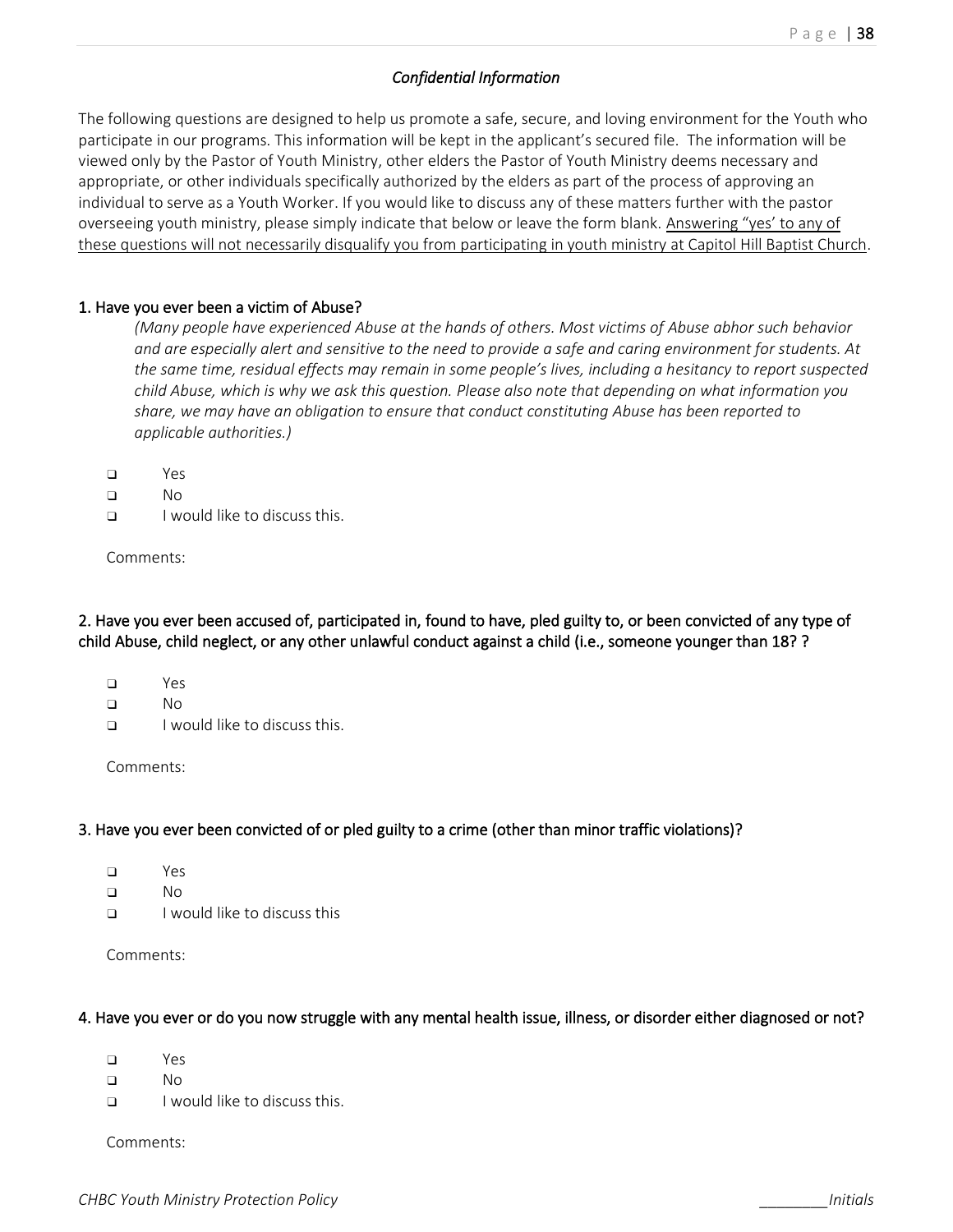5. Have you deliberately viewed pornography in the past three years? *(This includes reading, watching, listening to, or in any other way using pornographic material, including books, magazines, television shows, movies, the Internet, or telephone services.)*

- ❑ Yes
- ❑ No
- $\Box$  I would like to discuss this.

Comments:

#### 6. Have you ever participated in homosexual conduct?

- ❑ Yes
- ❑ No
- ❑ I would like to discuss this.

Comments:

#### 7. Do you have any communicable diseases or infections?

- ❑ Yes
- ❑ No
- ❑ I would like to discuss this.

Comments:

#### 8. Have you received the Covid-19 vaccine?

- ❑ Yes
- ❑ No
- ❑ I would like to discuss this.

Comments:

#### 9. As a child or teenager, did you ever have sexual interaction or contact?

- ❑ Yes
- ❑ No
- ❑ I would like to discuss this.

Comments:

#### 10. Are you aware of any traits, tendencies, or past conduct in which you have engaged that could pose any threat to Youth or are you aware of any reason you should not work with Youth?

- ❑ Yes
- ❑ No
- ❑ I would like to discuss this.

Comments: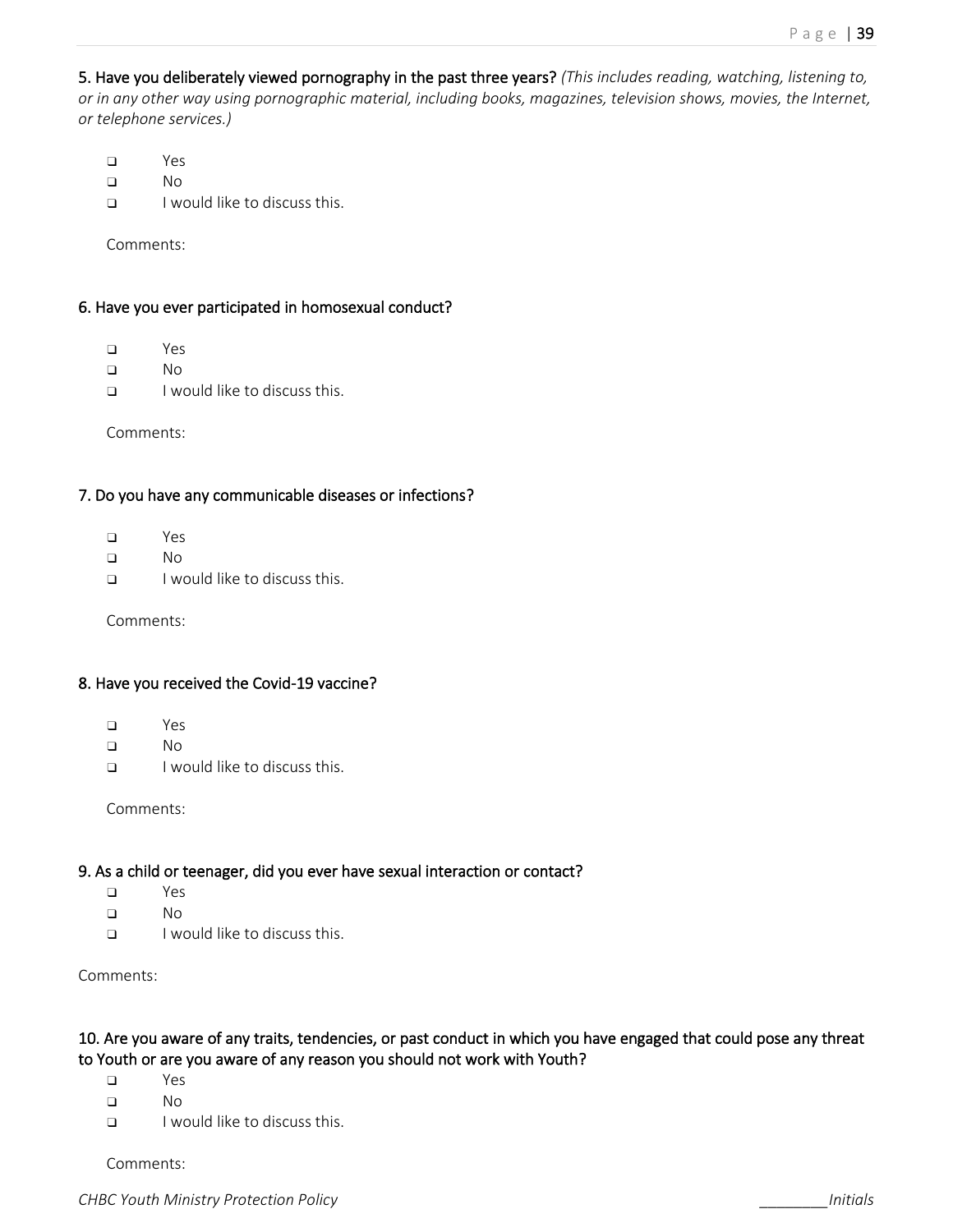### *Applicant's Verification Statement, Authorization, and Release*

I hereby affirm that all of the information contained in this application is true and correct to the best of my knowledge.

I authorize Capitol Hill Baptist Church to contact any references, churches or other organizations listed or identified in this application. Furthermore, I authorize any references, churches, or other organizations I have listed or identified in this application to provide Capitol Hill Baptist Church any information (including opinions) that they have regarding my character and fitness to serve in the Youth Ministry or have access to Youth. I waive all right to access or view any information shared with Capitol Hill Baptist Church by any such references, churches, or other organizations.

I authorize the release of any information contained in this application to any individuals who make decisions about placing applicants in available positions at Capitol Hill Baptist Church, including in the Youth Ministry.

In consideration of the receipt and evaluation of this application by Capitol Hill Baptist Church, I, to the fullest extent permitted by law, hereby release, forever discharge and agree to hold harmless Capitol Hill Baptist Church (including its pastors, directors, employees, volunteers, and/or any other persons or entities acting on its behalf) and any individual, church, youth organization, charity, employer, reference, or any other person or organization, including record custodians, both collectively and individually, who provide Capitol Hill Baptist Church with information about me in connection with my application (collectively "Releasees") from any causes of action, claims, or demands of any nature whatsoever including, but in no way limited to, claims of negligence, which I and any heirs, agents, assignees or anyone else who could bring a claim on behalf of myself may have, now or in the future, against the Releasees on account of personal injury, illness, property damage, death, or accident of any kind, arising out of or in any way related to the authorizations I have provided in this application, any information provided by any Releasee to Capitol Hill Baptist Church, or any action taken by Capitol Hill Baptist Church as a result of any authorization or information provided pursuant to the authorization, however the injury or damage occurs, including, but not limited to negligence.

By signing this statement, I affirm that:

- (a) I have read the Youth Ministry Protection Policy provided by the Church in its entirety and agree to abide by its contents;
- (b) I believe and agree with the Capitol Hill Baptist Church's Statement of Faith, Church Covenant, and the provisions related to complementarianism in the Southern Baptist Convention's Baptist Faith & Message 2000; and
- (c) If my answer to the above statement in (b) changes, I will notify the Pastor of Youth Ministry.

Furthermore, by signing this statement: I agree that:

- (d) As long as I volunteer at Capitol Hill Baptist Church in ministry to Youth, I will attend a mandatory training session each year reviewing the Youth Ministry Protection Policy.
- (e) As long as I volunteer at Capitol Hill Baptist Church in ministry to Youth, I will attend a mandatory training session (in person or online) each year on the prevention of Abuse.

I further state that I HAVE CAREFULLY READ THE FOREGOING VERIFICATION, AUTHORIZATION, AND RELEASE FORM, UNDERSTAND THAT I AM RELEASING LEGAL RIGHTS, HAVE HAD OPPORTUNITY TO SEEK LEGAL COUNSEL, AND SIGN THIS FORM AS MY OWN FREE ACT. This is a legally binding agreement that I have read and understand and to which I hereby agree.

Applicant's Signature:  $\Box$ 

*CHBC Youth Ministry Protection Policy \_\_\_\_\_\_\_\_Initials*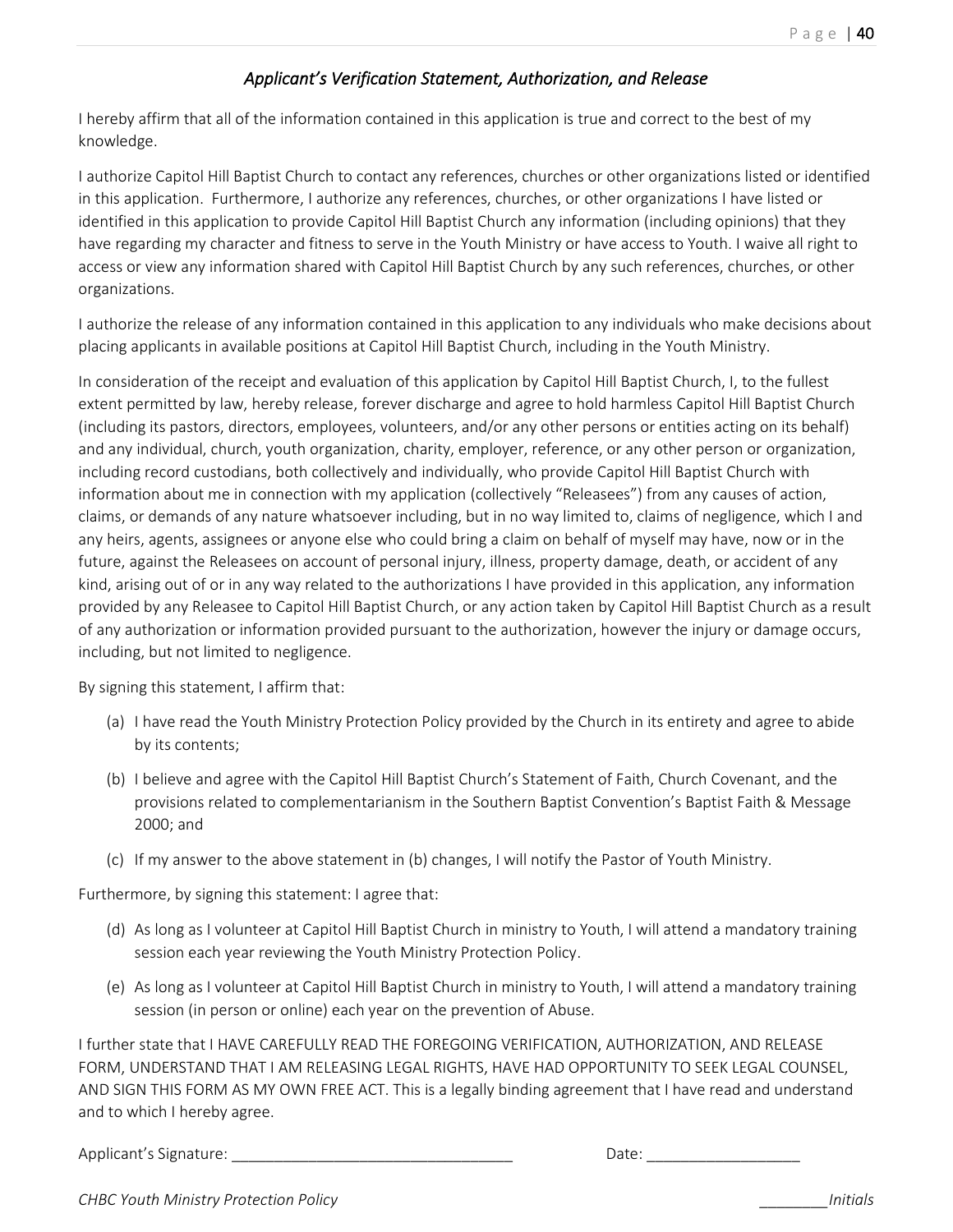### APPENDIX F: ELECTRONIC COMMUNICATION, RETENTION, & DATA RELEASE FORM



I, \_\_\_\_\_\_\_\_\_\_\_\_\_\_\_\_\_\_\_\_\_\_\_\_\_\_\_\_\_, a screened and approved Youth Worker at the Capitol Hill Baptist Church agree not to transmit any content that is illicit, unsavory, abusive, pornographic, discriminatory, harassing, unlawful, or disrespectful when communicating with Youth (as that term is defined in CHBC's Youth Ministry Protection Policy). This prohibition extends to communication through any electronic medium, such as a group chat or social networking platform. Should I receive any such content from a Youth or become aware of another Youth Worker communicating in this way, I agree to immediately notify the Pastor of Youth Ministry at the Capitol Hill Baptist Church. I also agree to fill out and submit an Incident Report Form to the Pastor of Youth Ministry and at least one member of the YMPC concerning the alleged communication activities. Furthermore, I agree to not take pictures of Youth and post them on any social media account without the express written consent of their parents.

I understand that if I violate any of the provisions above, I may be removed from the Youth Ministry at the sole discretion of the Pastor of Youth Ministry or the Youth Ministry Protection Committee.

Additionally, in signing this document, I give permission to the Pastor of Youth Ministry to examine my electronic communication devices and electronic accounts for any communication made to or received from a Youth in the Capitol Hill Baptist Church Youth Ministry during my time as a Youth Worker and to fully cooperate with such examination (including providing any password or other information needed to facilitate such examination). I understand and agree that as part of the privilege of serving in youth ministry with CHBC, I have no expectation of privacy in any electronic or other communication with a Youth (except for my own child) while serving as a Youth Worker. I understand that any examination of my electronic communication devices and electronic accounts will be made only as it relates to communication with Youth so as to verify my appropriate engagement with the Youth. Furthermore, I agree to either (a) retain all electronic communication with Youth during my service in the Youth Ministry for a period of three years after the official termination of my service as a Youth Worker or (b) provide the Pastor of Youth Ministry with an authentic copy of any electronic communication with Youth during my service as a Youth Worker prior to the deletion or destruction of such communication.

SEVERABILITY: I understand the provisions of this Release Form are severable, and, should any provision be found unenforceable, the other provisions shall remain fully valid and enforceable.

I further state that I HAVE CAREFULLY READ THE FOREGOING RELEASE FORM, UNDERSTAND THAT I AM RELEASING LEGAL RIGHTS, UNDERSTAND THAT IT CONTAINS A BINDING ARBITRATION CLAUSE THAT MAY BE ENFORCED, HAVE HAD OPPORTUNITY TO SEEK LEGAL COUNSEL, AND SIGN THIS RELEASE FORM AS MY OWN FREE ACT. This is a legally binding agreement that I have read and understand and to which I hereby agree.

| Signature | Date: |  |
|-----------|-------|--|
|           |       |  |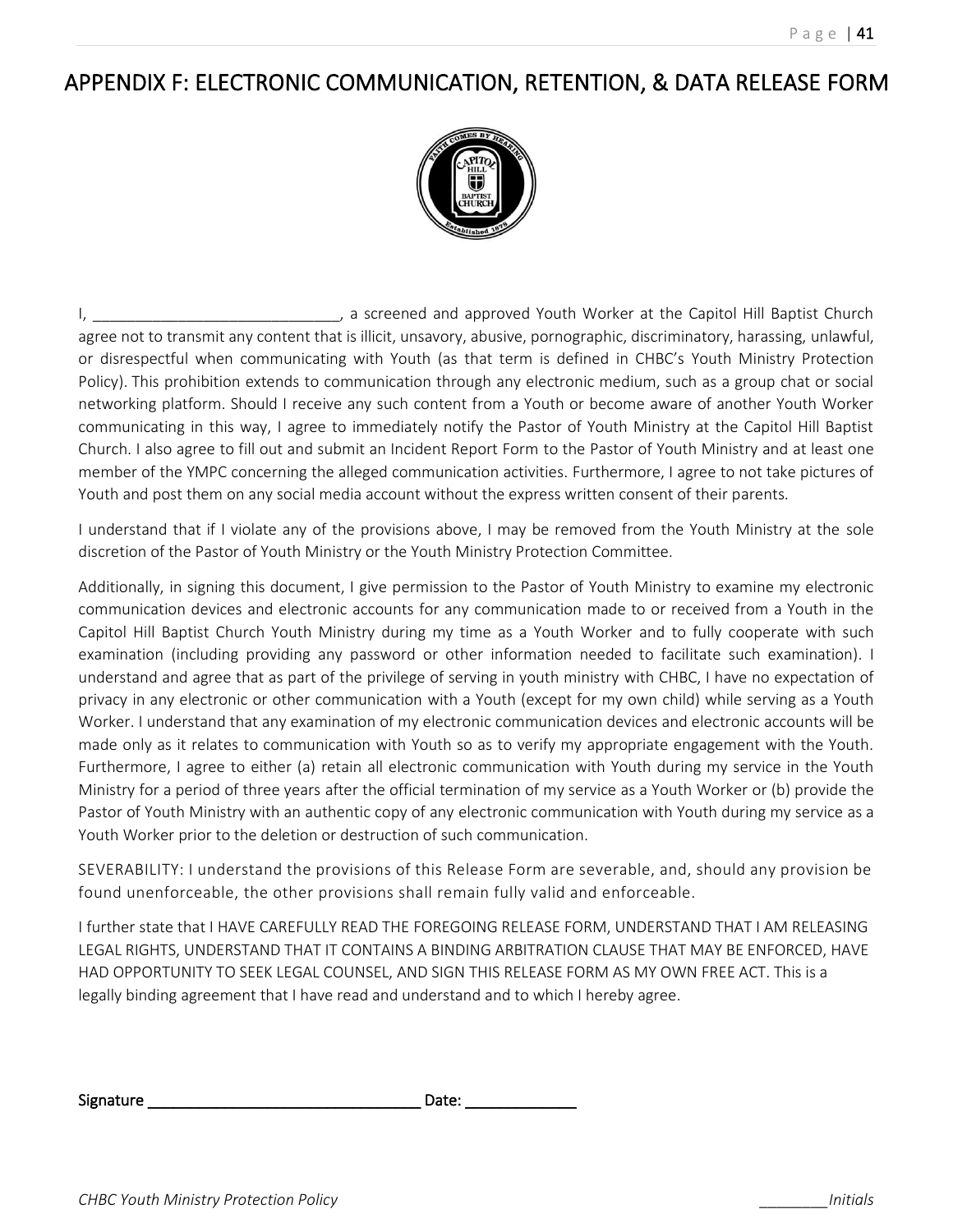### APPENDIX G: YOUTH WORKER RENEWAL FORM

(Confidential: Pastor of Youth Ministry's eyes only)



Name \_\_\_\_\_\_\_\_\_\_\_\_\_\_\_\_\_\_\_\_\_\_\_\_\_\_\_\_\_\_\_\_\_\_\_\_\_\_\_\_\_\_\_

#### *Have you at any time ever:*

- Been arrested for any reason? \_\_\_\_\_ Yes \_\_\_\_\_ No
- Been convicted of, or pleaded guilty or no contest to, any crime? \_\_\_\_\_ Yes \_\_\_\_\_ No
- Engaged in, been accused of,, or found to have engaged in any type of child molestation, exploitation, or Abuse? \_\_\_\_\_ Yes \_\_\_\_ No

#### *Are you aware of:*

• Having any traits, tendencies, or past conduct in which you have engaged that could pose any threat to Youth? \_\_\_\_\_ Yes \_\_\_\_\_ No

• Any reason why you should not work with Youth? \_\_\_\_\_ Yes \_\_\_\_\_ No

• Any change in your theology that would put you at odds with the Church's Statement of Faith, Church Covenant, or the SBC's statement on complementarianism in the Baptist Faith & Message 2000? \_\_\_\_\_ Yes \_\_\_\_\_ No

#### *In the past year, have you at any time ever:*

- Viewed pornography? \_\_\_\_\_ Yes \_\_\_\_\_ No
- Engaged in premarital or extramarital sex? \_\_\_\_\_ Yes \_\_\_\_\_ No

If the answer to any of these questions is "yes," please explain in detail on another sheet of paper.

#### *Verification and Release:*

I recognize that Capitol Hill Baptist Church (CHBC) is relying on the accuracy of the information I provide on this Youth Worker Renewal Form. Accordingly, I attest and affirm that the information I have provided is true and correct.

I further authorize CHBC to conduct a criminal background check if CHBC determines, in its sole discretion, such a check to be necessary for my continued ministry service.

I agree to abide by all policies and procedures of CHBC related to my service as a Youth Worker and to protect the health and safety of the Youth assigned to my care or supervision at all times.

Printed name:  $\blacksquare$ 

Signature: \_\_\_\_\_\_\_\_\_\_\_\_\_\_\_\_\_\_\_\_\_\_\_\_\_\_\_\_\_\_\_\_\_\_\_\_\_\_ Date: \_\_\_\_\_\_\_\_\_\_\_\_\_\_\_\_\_\_\_\_\_\_\_\_

*PLEASE RETURN this form in a sealed envelope and return to the Pastor of Youth Ministry.*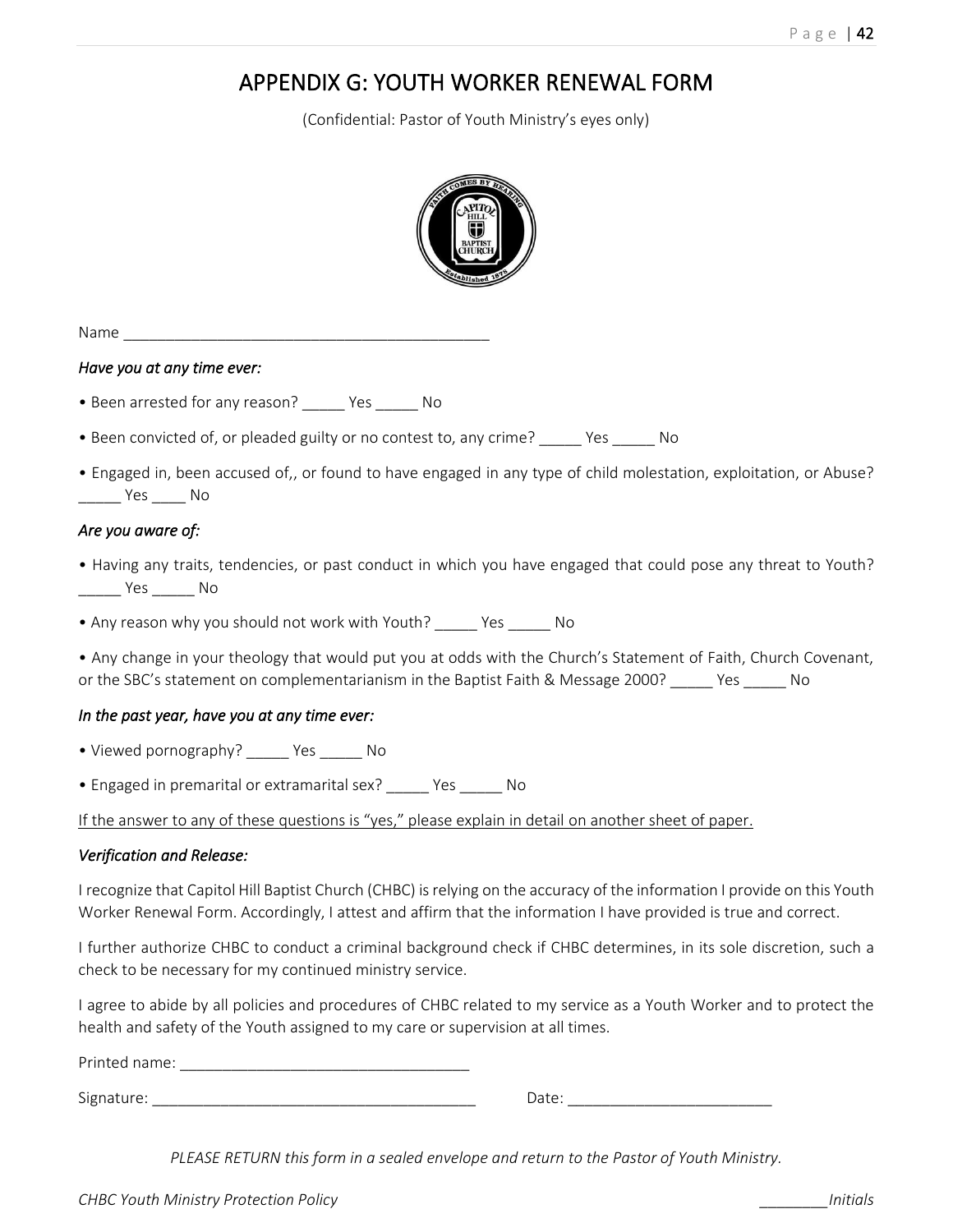### APPENDIX H: ACCIDENT OR INCIDENT REPORT

| <b>LES BY H</b><br><b>BAPTIST</b>                                                            |
|----------------------------------------------------------------------------------------------|
|                                                                                              |
|                                                                                              |
|                                                                                              |
|                                                                                              |
|                                                                                              |
|                                                                                              |
| Description of Accident/Incident (i.e., how injured, others involved, type of injury, etc.): |
|                                                                                              |
| ,一个人的人都是不是一个人的人,我们也不是一个人的人,我们也不是一个人的人,我们也不是一个人的人,我们也不是一个人的人,我们也不是一个人的人,我们也不是一个人的             |
|                                                                                              |
|                                                                                              |
|                                                                                              |
| ,我们也不能在这里的时候,我们也不能在这里的时候,我们也不能会在这里,我们也不能会在这里的时候,我们也不能会在这里的时候,我们也不能会在这里的时候,我们也不能会             |
|                                                                                              |
|                                                                                              |
|                                                                                              |
|                                                                                              |
|                                                                                              |
| ,我们就是一个人的人,我们就是一个人的人,我们就是一个人的人,我们就是一个人的人,我们就是一个人的人,我们就是一个人的人,我们就是一个人的人,我们就是一个人的人             |
|                                                                                              |
|                                                                                              |
|                                                                                              |

Please return a completed copy of this form to the Pastor of Youth Ministry and a member of the Youth Ministry Protection Committee within no more than 24 hours of the incident..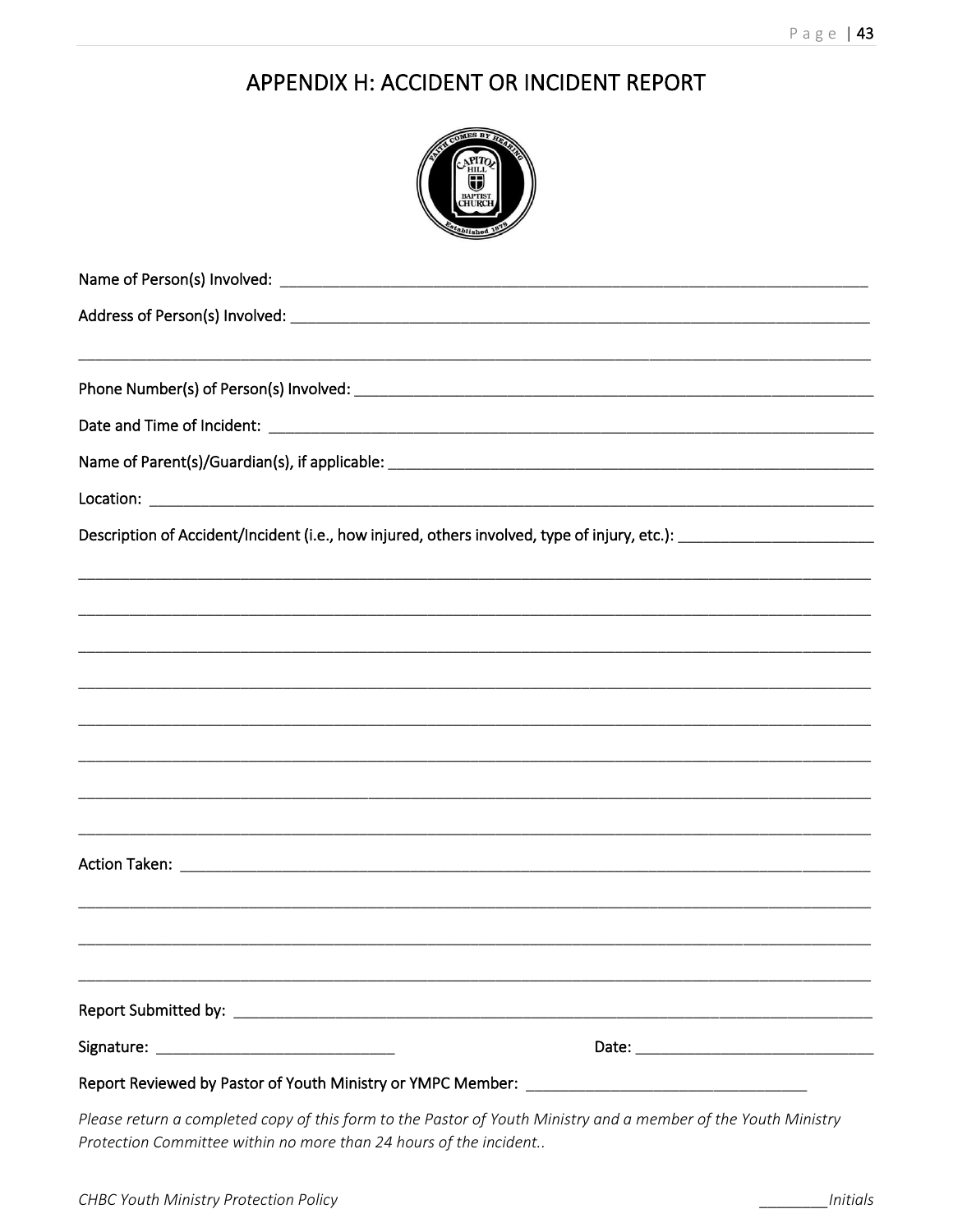### APPENDIX I: INDICATORS OF A YOUTH'S POTENTIAL NEED FOR PROTECTION



Excerpts from Guidelines to Help Protect Abused and Neglected Children. Denver: American Humane Association, Children's Division. 1990.

*NOTE: One sign or indicator alone does not necessarily mean the child is abused. But if several occur together or form a pattern, be alert to the possibility.*

| <b>Physical Abuse</b>     | • unexplained bruises (in various stages of<br>healing), welts, human bite marks, bald spots<br>· unexplained burns, especially cigarette burns<br>or immersion burns (glove-like)<br>· unexplained fractures, lacerations, or<br>abrasions<br>· self-destructive<br>· withdrawn and aggressive-behavioral<br>extremes                                                                                           | • uncomfortable with physical contact<br>• arrives at gatherings early or stays late as if<br>afraid to be at home<br>• chronic runaway<br>• complains of soreness or moves<br>uncomfortably<br>• wears clothing inappropriate to weather to<br>cover body                                      |
|---------------------------|------------------------------------------------------------------------------------------------------------------------------------------------------------------------------------------------------------------------------------------------------------------------------------------------------------------------------------------------------------------------------------------------------------------|-------------------------------------------------------------------------------------------------------------------------------------------------------------------------------------------------------------------------------------------------------------------------------------------------|
| <b>Physical Neglect</b>   | • abandonment<br>· unattended medical needs<br>• consistent lack of supervision<br>• consistent hunger, inappropriate dress, poor<br>hygiene<br>· lice, distended stomach, emaciated<br>• regularly displays fatigue or listlessness, falls<br>asleep in meetings/gatherings                                                                                                                                     | • steals food, begs from other youth<br>• reports that no caretaker is at home<br>• frequently absent or late<br>• self-destructive<br>· school dropout                                                                                                                                         |
| <b>Sexual Abuse</b>       | • torn, stained, or bloody underclothing<br>• pain or itching in genital area<br>· difficulty walking or sitting<br>• bruises or bleeding in external genitalia<br>• venereal disease<br>• frequent urinary or yeast infection<br>· withdrawal, chronic depression<br>• excessive seductiveness<br>• role reversal, overly concerned for siblings<br>· poor self-esteem, self-devaluation, lack of<br>confidence | • peer problems, lack of involvement<br>· massive weight change<br>· suicide attempts<br>• hysteria, lack of emotional control<br>· sudden school difficulties<br>• inappropriate sex play or premature<br>understanding of sex<br>• threatened by physical contact, closeness<br>• promiscuity |
| Emotional<br>Maltreatment | • speech disorders<br>· delayed physical development<br>· substance abuse<br>· ulcers, asthma, severe allergies<br>• habit disorders (sucking, rocking)<br>· antisocial, destructive                                                                                                                                                                                                                             | • neurotic traits<br>• passive and aggressive-behavioral<br>extremes<br>· delinquent behavior<br>· developmentally delayed                                                                                                                                                                      |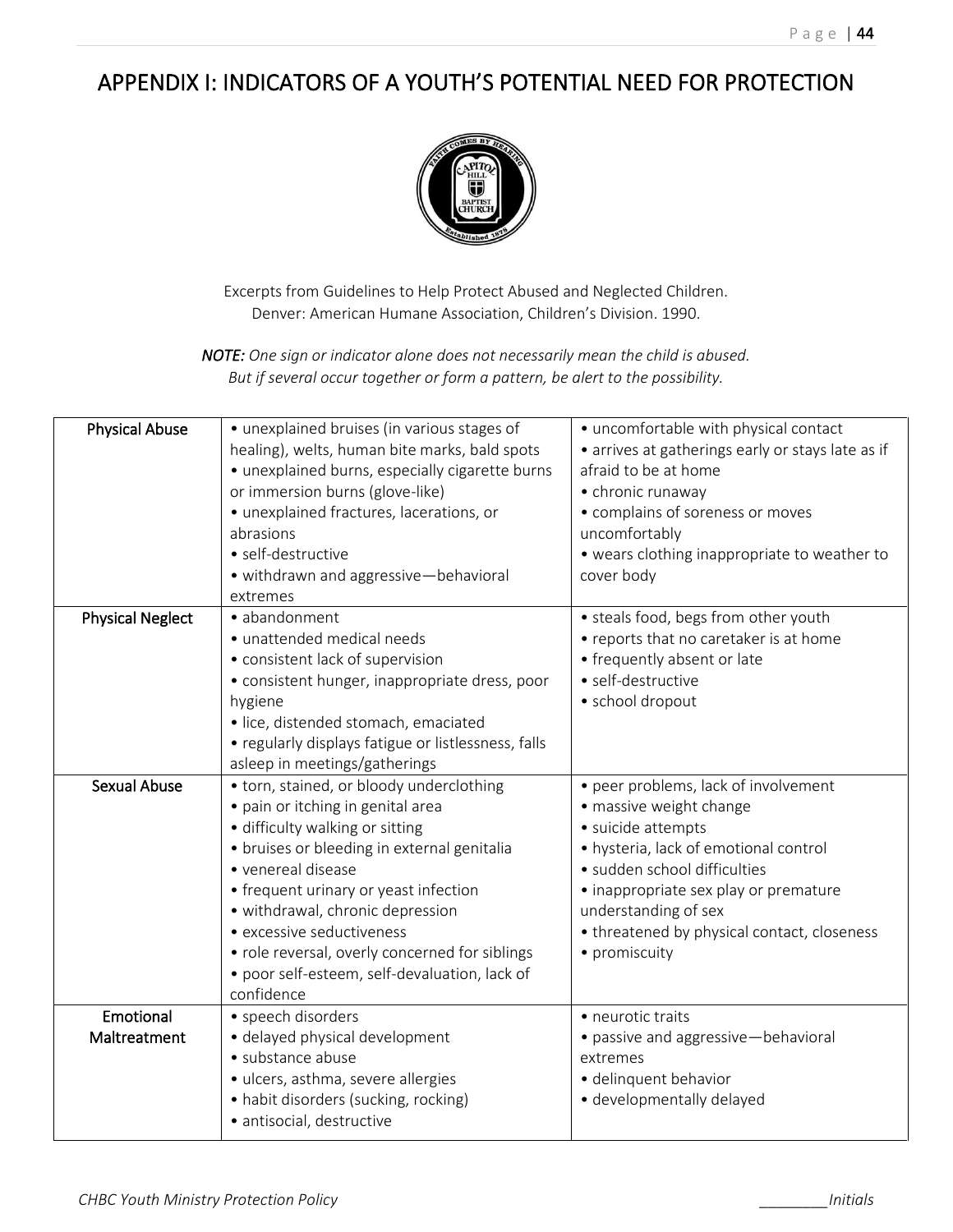### APPENDIX J: RESPONDING TO ISSUES OF ABUSE & SELF-HARM



### For informational purposes, the following set of guidelines pertains to information that a Youth may wish to disclose to a Youth Worker:

- 1. If a Youth asks to talk with you (Youth Worker) at church, provide a room (with a window) in which to speak privately (see Rule of Permissive Windows).
- 2. Listen carefully to what the Youth tells you and respond in a supportive, nonjudgmental manner. Disclosing Abuse or thoughts of self-harm is a scary thing for persons of any age, and they need to know they are supported.
- 3. Do not appear frightened or disgusted by the Youth's story, since this may cause the Youth to stop talking or to believe you are upset with him or her.
- 4. In the case of Abuse, avoid asking leading questions. Examples of what you could say: "Can you tell me more?" "Is there anything you need to add?" Do not try to convince the Youth that the story isn't true or that it didn't happen the way he or she reports it did.
- 5. Do not attempt to assess the truthfulness of the Youth's disclosure—that will be for trained professionals to decide. Assure the Youth that you care about him/her and thank the Youth for sharing the information.
- 6. If Abuse, do not tell or suggest to the Youth that he or she has been abused.
- 7. Reassure the Youth that he or she did the right thing by telling you.
- 8. Do not promise complete confidentiality. Tell the Youth that you need to find help so the incident can be prevented from happening again (if Abuse) or so that safety can be assured (if suicide).
- 9. If Abuse, do not frighten the Youth by talking about police involvement or medical examinations to verify the complaint. Instead, share with the Youth that other people need to know what happened and that they will talk to him or her later.
- 10. Do not ask the Youth to show you any bruises, cuts, or abrasions that are beneath the Youth's underwear or clothing; observe only those bruises, cuts, or abrasions that are accessible.
- 11. If a Youth confides in you about Abuse or self-harm, seek to comfort the Youth, pray with the Youth, remind the Youth about the gospel, and report the conversation to the Pastor of Youth Ministry so that appropriate action can be taken. In the case of a report of Abuse, follow Section XV of the Youth Ministry Protection Policy concerning reporting.
- 12. If you feel comfortable doing so, speak to the Youth and offer support in the following weeks and months. Of particular importance is pointing the Youth to Scripture and the redeeming love of Christ.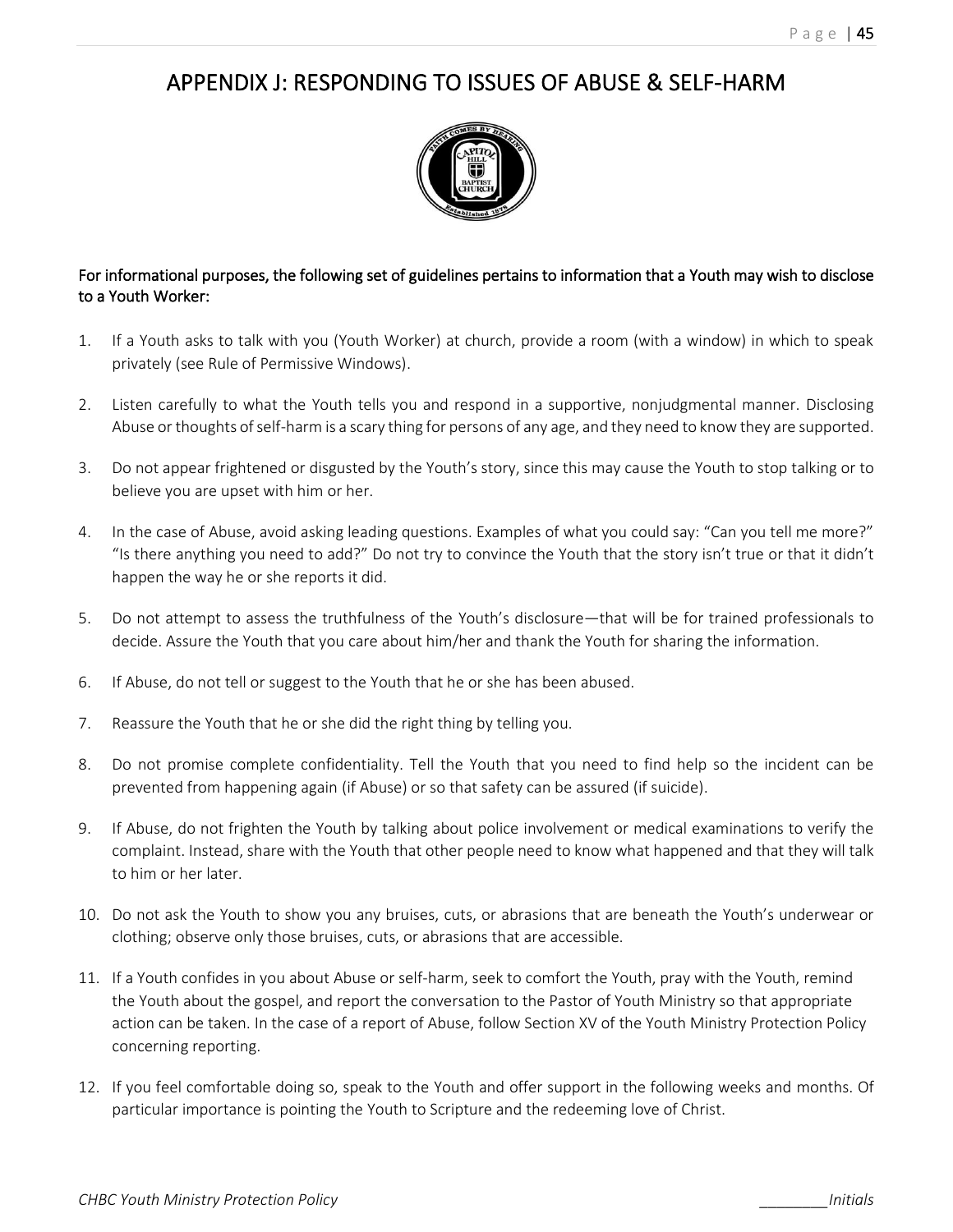### APPENDIX K: CHURCH VAN AUTHORIZATION FORM



By signing my name below, I hereby acknowledge that I have watched the requisite training video(s) prior to driving the Church van and further acknowledge that I have no outstanding DUI, DWI, or moving violations and that I will promptly notify the Pastor of Youth Ministry if that changes:

Signature: \_\_\_\_\_\_\_\_\_\_\_\_\_\_\_\_\_\_\_\_\_\_\_\_\_\_\_\_\_\_\_\_\_\_\_\_\_\_ Date: \_\_\_\_\_\_\_\_\_\_\_\_\_\_\_\_\_\_\_\_\_\_\_\_

| )atr<br>- |
|-----------|
|           |

*PLEASE RETURN this form in a sealed envelope and return to the Pastor of Youth Ministry.*